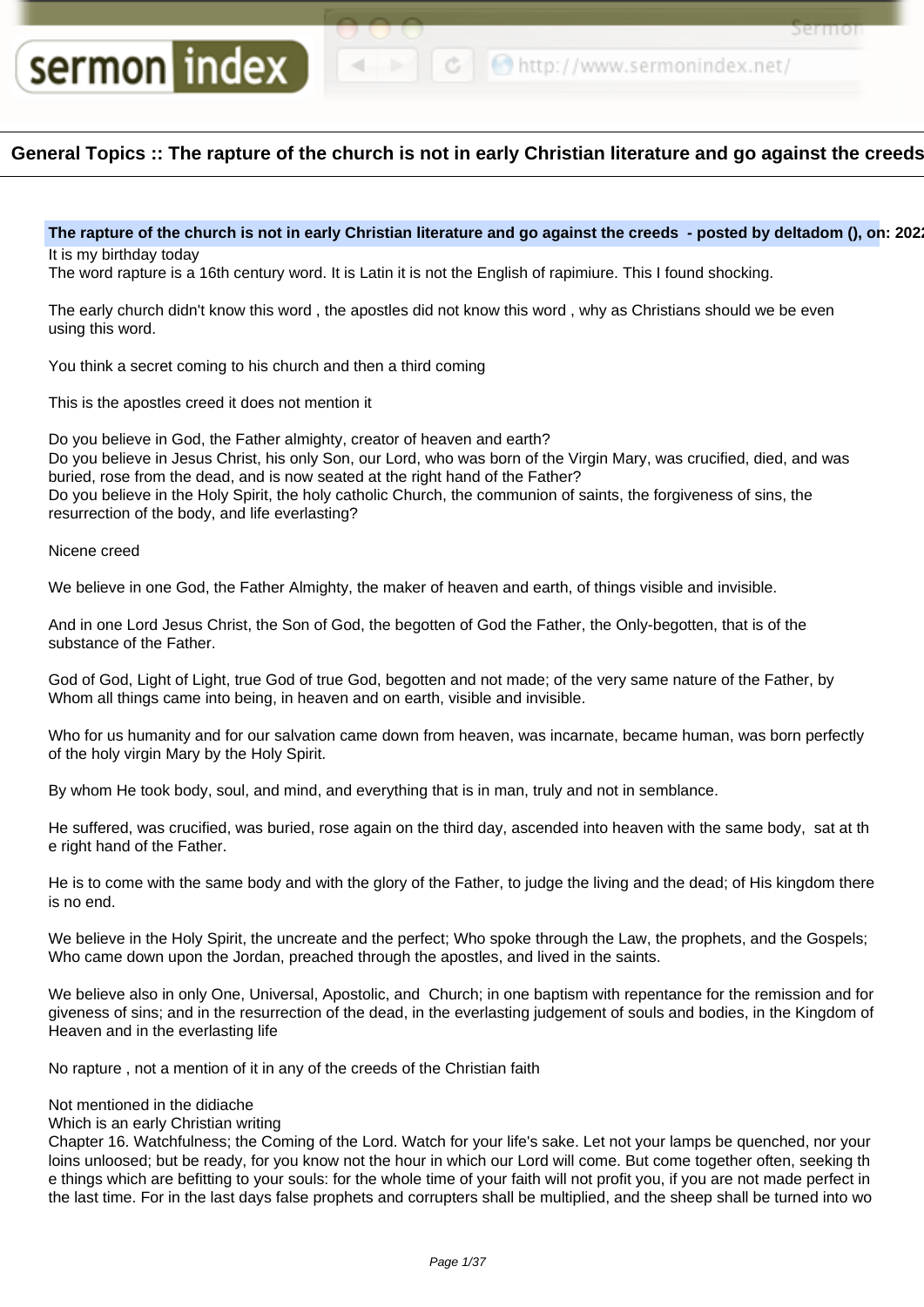lves, and love shall be turned into hate; for when lawlessness increases, they shall hate and persecute and betray one a nother, and then shall appear the world-deceiver as Son of God, and shall do signs and wonders, and the earth shall be delivered into his hands, and he shall do iniquitous things which have never yet come to pass since the beginning. Then shall the creation of men come into the fire of trial, and many shall be made to stumble and shall perish; but those who e ndure in their faith shall be saved from under the curse itself. And then shall appear the signs of the truth: first, the sign o f an outspreading in heaven, then the sign of the sound of the trumpet. And third, the resurrection of the dead -- yet not o f all, but as it is said: "The Lord shall come and all His saints with Him." Then shall the world see the Lord coming upon t he clouds of heaven.

### Creed of chaceldone

Following, then, the holy Fathers, we all unanimously teach that our Lord Jesus Christ is to us One and the same Son, t he Self-same Perfect in Godhead, the Self-same Perfect in Manhood; truly God and truly Man; the Self-same of a ration al soul and body; co-essential with the Father according to the Godhead, the Self-same co-essential with us according t o the Manhood; like us in all things, sin apart; before the ages begotten of the Father as to the Godhead, but in the last d ays, the Self-same, for us and for our salvation (born) of Mary the Virgin Theotokos as to the Manhood; One and the Sa me Christ, Son, Lord, Only-begotten; acknowledged in Two Natures unconfusedly, unchangeably, indivisibly, inseparabl y; the difference of the Natures being in no way removed because of the Union, but rather the properties of each Nature being preserved, and (both) concurring into One Person and One Hypostasis; not as though He was parted or divided in to Two Persons, but One and the Self-same Son and Only-begotten God, Word, Lord, Jesus Christ; even as from the be ginning the prophets have taught concerning Him, and as the Lord Jesus Christ Himself hath taught us, and as the Sym bol of the Fathers hath handed down to us.

# Maybe the early church fathers

Didache (AD 100) "then shall appear the world-deceiver as Son of God, and shall do signs and wonders, and the earth s hall be delivered into his hands, ...but they that endure in their faith shall be saved from under the curse itself. And then shall appear the signs of the truth; first, the sign of an out-spreading in heaven; then the sign of the sound of the trumpet ; and the third, the resurrection of the dead; yet not of all, but as it is said: The Lord shall come and all His saints with Hi m. Then shall the world see the Lord coming upon the clouds of heaven." (Didache - Chapter 16)

Justin Martyr (AD 100-168) "O unreasoning men! understanding not what has been proved by all these passages, that t wo advents of Christ have been announced: the one, in which He is set forth as suffering, inglorious, dishonoured, and c rucified; but the other, in which He shall come from heaven with glory, when the man of apostasy, who speaks strange t hings against the Most High, shall venture to do unlawful deeds on the earth against us the Christians, who, having learn ed the true worship of God from the law, and the word which went forth from Jerusalem by means of the apostles of Jes us, have fled for safety to the God of Jacob and God of Israel;" (First Apology of Justin, Chapter 110)

Irenaeus (AD 140-202) "he who is to come shall slay three, and subject the remainder to his power, and that he shall be himself the eighth among them. And they shall lay Babylon waste, and burn her with fire, and shall give their kingdom to the beast, and put the Church to flight. After that they shall be destroyed by the coming of our Lord." (Against Heresies V , XXVI, 1)

Tertullian (AD 150-220) "that the city of fornication may receive from the ten kings its deserved doom, Revelation xviii an d that the beast Antichrist with his false prophet may wage war on the Church of God; (On the Resurrection of the Flesh, Chapter 25)

Hippolytus (AD 160-240) "That refers to the one thousand two hundred and threescore days (the half of the week) durin g which the tyrant is to reign and persecute the Church, which flees from city to city, and seeks concealment in the wilde rness among the mountains," (Treatise on Christ and Antichrist, 61)

Cyprian (AD 200-258) "For you ought to know and to believe, and hold it for certain, that the day of affliction has begun t o hang over our heads, and the end of the world and the time of Antichrist to draw near, so that we must all stand prepar ed for the battle ... "The time cometh, that whosoever killeth you will think that he doeth God service a is Nor let any one wonder that we are harassed with increasing afflictions, when the Lord before predicted that these things would happen i n the last times," (Epistles of Cyprian, LV, 1,2)

Nor let any one of you, beloved brethren, be so terrified by the fear of future persecution, or the coming of the threatenin g Antichrist, as not to be found armed for all things by the evangelical exhortations and precepts, and by the heavenly w arnings. Antichrist is coming†but immediately the Lord follows to avenge our sufferings and our wounds. (Epistles of C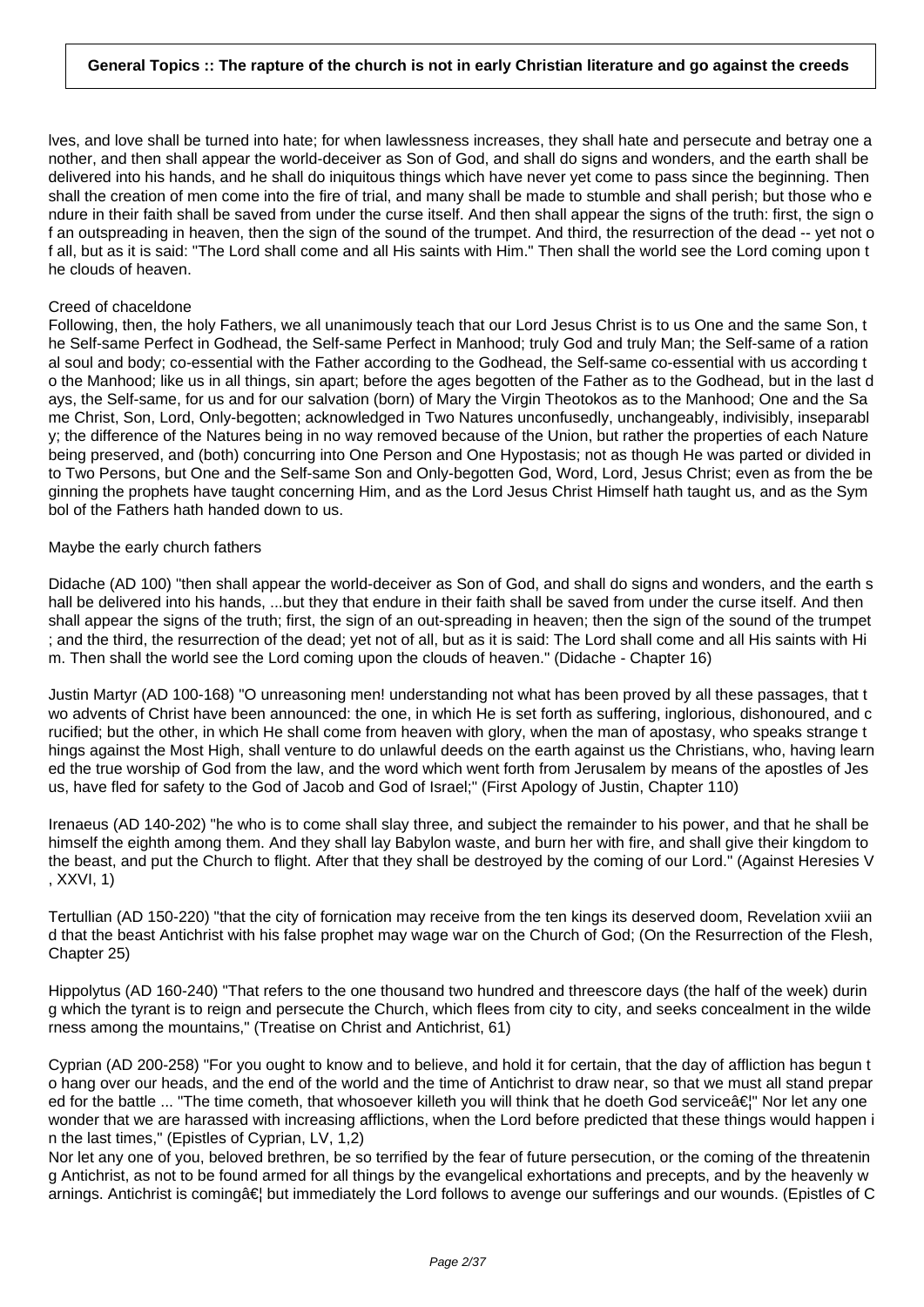yprian, LIII, p.722)

Victorinus (AD 269-271) "He shall cause also that a golden image of Antichrist shall be placed in the temple at Jerusale m, and that the apostate angel should enter, and thence utter voices and oracles... The Lord, admonishing His churches concerning the last times and their dangers, ... three years and six months, in which with all his power the devil will aven ge himself under Antichrist against the Church." (Commentary on the Apocalypse, 20:1-3)

None of the early church , apostles or Paul knew what the rapture was , they would look at you blindly in ignorance , wh at is that as one they didn't speak Latin

To me it is dangerous because it becomes hidden knowledge

#### **Re: The rapture of the church is not in early Christian literature and go against the - posted by savannah, on: 2022/3/29 15:36**

"None of the early church , apostles or Paul knew what the rapture was..."

#### OF COURSE NOT!

BECAUSE IT IS ONE OF THOSE, "TRADITIONS OF MEN" being taught as a doctrine of the Bible by certain men. Fro m 1909 when the CI Scofield reference Bible was published it gained notoriety and has become the view of many in nu merous churches.

It's sort of like "Darwinian Evolution" being taught in the government schools today as science, when prior to The Scope s Monkey Trial of 1925 most would've agreed with the "Anti-Evolution League" of that day who fought to defend the TRU TH of "Creation" by the One True God the Creator of all things.

We ought not to marvel at these things. Truth and error have been at war even prior to Adam and Eve in the garden of E den.

#### **Re: The rapture of the church is not in early Christian literature and go against the - posted by ginnyrose (), on: 2022/3/31 13:42**

I got a question: since the early writers did not use the word rapture to describe the second coming of Christ, will you als o vehemently deny using the word Trinity because the early writers did not use that word (at least to my knowledge they didn't - this is why Jehovah's Witnesses do not believe in it).

As I see it it may be a modern term coined to describe an event like the word Trinity is used to describe the godhead.

My thoughts/question.

Sandra

#### **Re: - posted by AJM\_REV2220, on: 2022/3/31 15:37**

Brothers & Sisters,

Please allow me to preface my comments: I earned enough credits to minor in theology at a major Catholic university. T here were plenty of opportunities to draw closer to the LORD but I resisted. I was worldly in my intellectual pursuits while turning away from a genuine spiritual journey to seek the LORD. So with that in mind I hope we all appreciate the nature of our walk with Jesus in prayer and study of His Word. The trinity as theological construct is meant to bring clarity to our understanding of the nature of God the Father, the Son and Holy Spirit as He is revealed in His Word. As Paul & the pro phets asked "who has known the mind of the Lord?" so do I ask.

As for rapture, word study is important. I agree that there is a newer tradition of thinking about 1 Thess 4:17 "caught up" which appeals to members of the modern church and, consequently, there is a great deal of literature about it in these la st days. Yet, the Lord asks us to be awake and ready in any season and not in the mode of directing our attention away from the gospel.

Taking these questions to the LORD in prayer is my primary approach. Reading opinions of others is always secondary.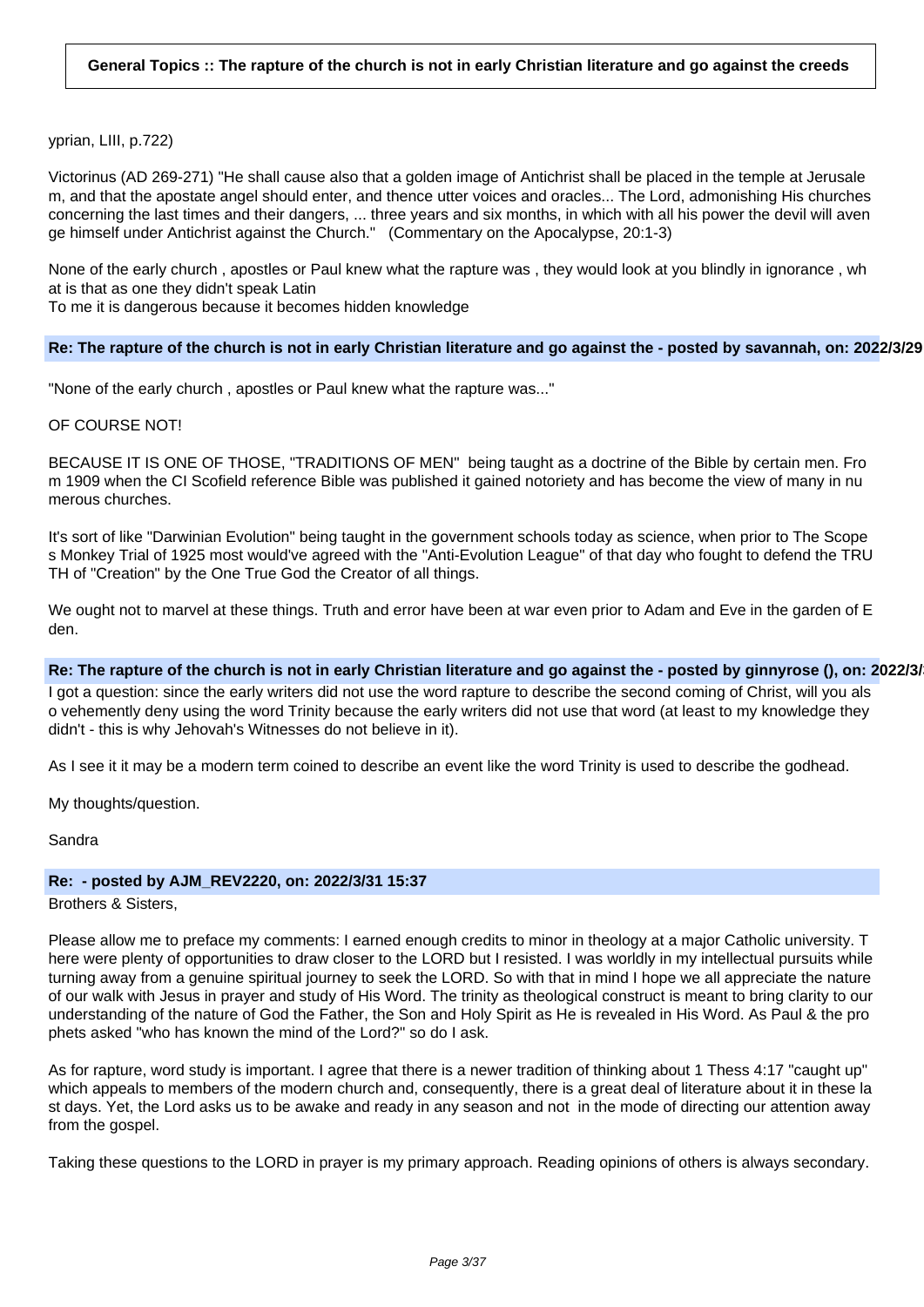Re: The rapture of the church is not in early Christian literature and go against the - posted by DEADn (), on: 2022/3/31 Dominic

Really good post!

As one poster asked if it was essentially fair to question the notion of the rapture because it isn't found in any texts of th e early church and neither is the Trinity..........but imo those words do not have to be there to prove the principle. Meani ng, do we need the word 'Trinity' to show that the early church taught it? No, just realize that they taught the Father, J esus, and the Holy Spirit are all distinct Persons who make up One God.

Yet the rapture it seemingly isn't taught by the early church but mentioned in Thess. Why was it not mentioned in the ea rly church? Who knows.

I , for one, pushed away from 'end times' stuff because I found alot of Christians using raptuer status as a reason to run and hide and yet a Christian should do the opposite.

John

# **Re: - posted by deltadom (), on: 2022/4/1 11:47**

The trinity was a phrase devised by Tertullian but the concept of the trinity is in the new testament, It is in the creeds of the early church

Here is his quote

"We worship unity in trinity, and trinity in unity; neither confounding the person nor dividing the substance." - Tertullia

I debate with Muslims regarding this subject.

All you have to define that jesus is God and the father is God and the holy spirit is God

Holy spirit is God

Acts 5

3 But Peter said, Ananias, why hath Satan filled thine heart to lie to the Holy Ghost, and to keep back part of the price o f the land? note

4 Whiles it remained, was it not thine own? and after it was sold, was it not in thine own power? why hast thou conceiv ed this thing in thine heart? thou hast not lied unto men, but unto God

Jesus is God Joh 20:28 And Thomas answered and said unto him, My Lord and my God

Father as God

Rom 1:7 To all that be in Rome, beloved of God, called to be saints: Grace to you and peace from God our Father, and t he Lord Jesus Christ

It is so easy to see define that jesus is the Messiah (Christ) and when you have the term lord which  $\hat{P}$ <sup>[0]</sup> $\hat{P}$ [1], which is th e same as the word Yahweh in the old testament

Even in the greek new testament manuscripts there is something called the nomina sacra https://en.wikipedia.org/wiki/Nomina\_sacra?wprov=sfla1

So when ever they used the term jesus God or holy spirit There is a special symbol that would put over the greek text

The early church used the greek term  $\hat{I}$  luicel, to define God the father. With the many polytheism and world of the greeks and the Olympians God on mount Olympus They used a specific term to define themselves differently from then

Then with the monotheism of defining that jesus is God and the father is God is throughout the creeds in the new testam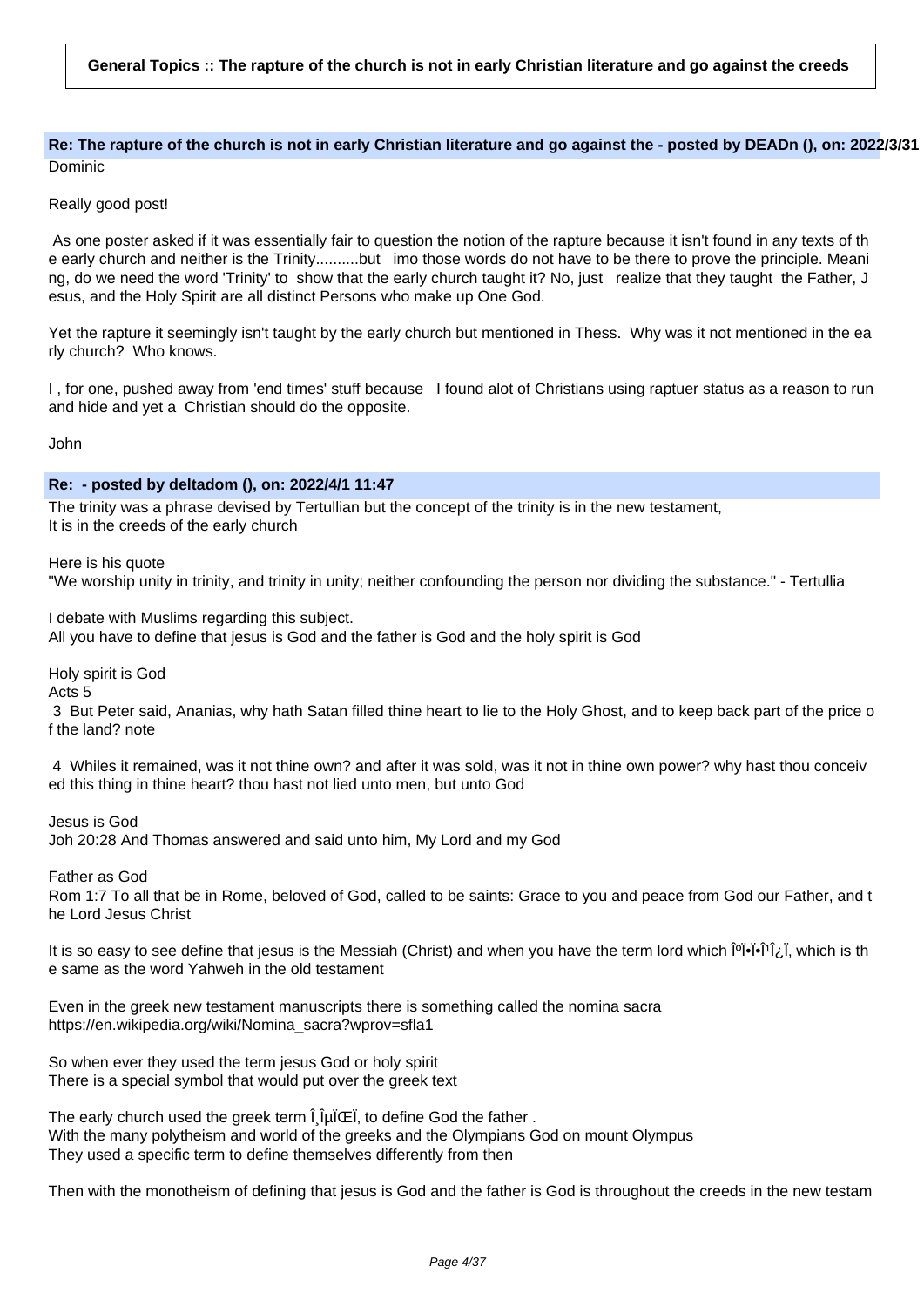ent

### **Creeds**

https://en.wikipedia.org/wiki/List\_of\_Christian\_creeds?wprov=sfla1

You have things like the son of man sayings that quotes from the book of Daniel and the I am sayings by jesus. The new testament is littered with terms to either his deity and even jesus baptism where you have all the trinity present

Even when jesus says I am the good Shepard refering to Psalm 23 when he says the lord is my shepherd

The new testament is brimming with references to the trinity

It is not the same with the pre trib rapture

The early church struggled with different words for God when defining jesus as God and the holy spirit as God and the fa ther with God

I could write a book on this subject

The trinity is something that should be teached as it is all through the creeds

### Apostles creed

Do you believe in God, the Father almighty, creator of heaven and earth?

Do you believe in Jesus Christ, his only Son, our Lord, who was born of the Virgin Mary, was crucified, died, and was bu ried, rose from the dead, and is now seated at the right hand of the Father?

Do you believe in the Holy Spirit, the holy catholic Church, the communion of saints, the forgiveness of sins, the resurrec tion of the body, and life everlasting?

# **Re: The Proposed Scenario - posted by docs (), on: 2022/4/6 16:12**

Up front, I am a post-trib believer. I also don't believe that the pre-trib teaching was any part of Jesus' or the early church 's teachings, or the earlier Hebrew prophets for that matter. Many say this issue of the timing of the rapture should be left alone, because it brings controversy and division whenever it is breached. I no longer believe that either. I understand th e sentiment behind that type of thinking, but it is growing increasingly critical for the church to rightly determine whether i t will be here for the duration of this age or not. It needs not be avoided any longer. It needs to be addressed head on, n o matter the debate it causes.

What got me thinking again about this issue again was my recent heart surgery. It was a deep and serious operation dur ing which a heart and lung machine kept me here while the bypass repairs were being done. I'm doing fine now after this procedure. But say my heart surgeon and his assistant were Christians and I was not and a pre-trib rapture occurred dur ing the over four hours of surgery I underwent. I would have been left high and dry to perish because, as the common pr e-trib refrain goes, I had been stubborn and hadn't taken advantage of the opportunity to trust Christ and leave it all behi nd before things get really bad. Would that really be the fate the Lord consigned me to if a pre-trib rapture had occurred during my surgery? How many other people were undergoing surgery of some type at this same time or since then, if no t Christians, would have perished because their doctors and surgeons were Christians and just happened to get rapture d and vanished during this critical time? Is this scenario which accompanies the pre-trib teaching really the way it will pla y out for thousands end even millions of people supposedly "left behind?"

What of thousands who are supposed to be on airliners who will perish because the pilots were Christians and are now suddenly gone even as the once piloted plane now goes out of control and plummets to earth? What of non believers rid ing in taxis or other vehicles who will be left to the whim of uncontrollable circumstances as their vehicles are now out of control because of the drivers who have been snatched away? What of people riding trains or riding in an ambulance to a hospital and the driver vanishes suddenly in a rapture? The possibilities go on and on. How many will perish during he art surgery or the likes when this pre-trib rapture occurs? Millions and millions riding in planes and cars will crash to eart h or into the side of buildings with no chance to repent. This will be on of the Lord's glorious works? I feel as if I speak as a fool even rehashing the long proposed scenario.

It needs to be avoided no longer even if it brings division. It has to be looked at for what it is. The church needs to get its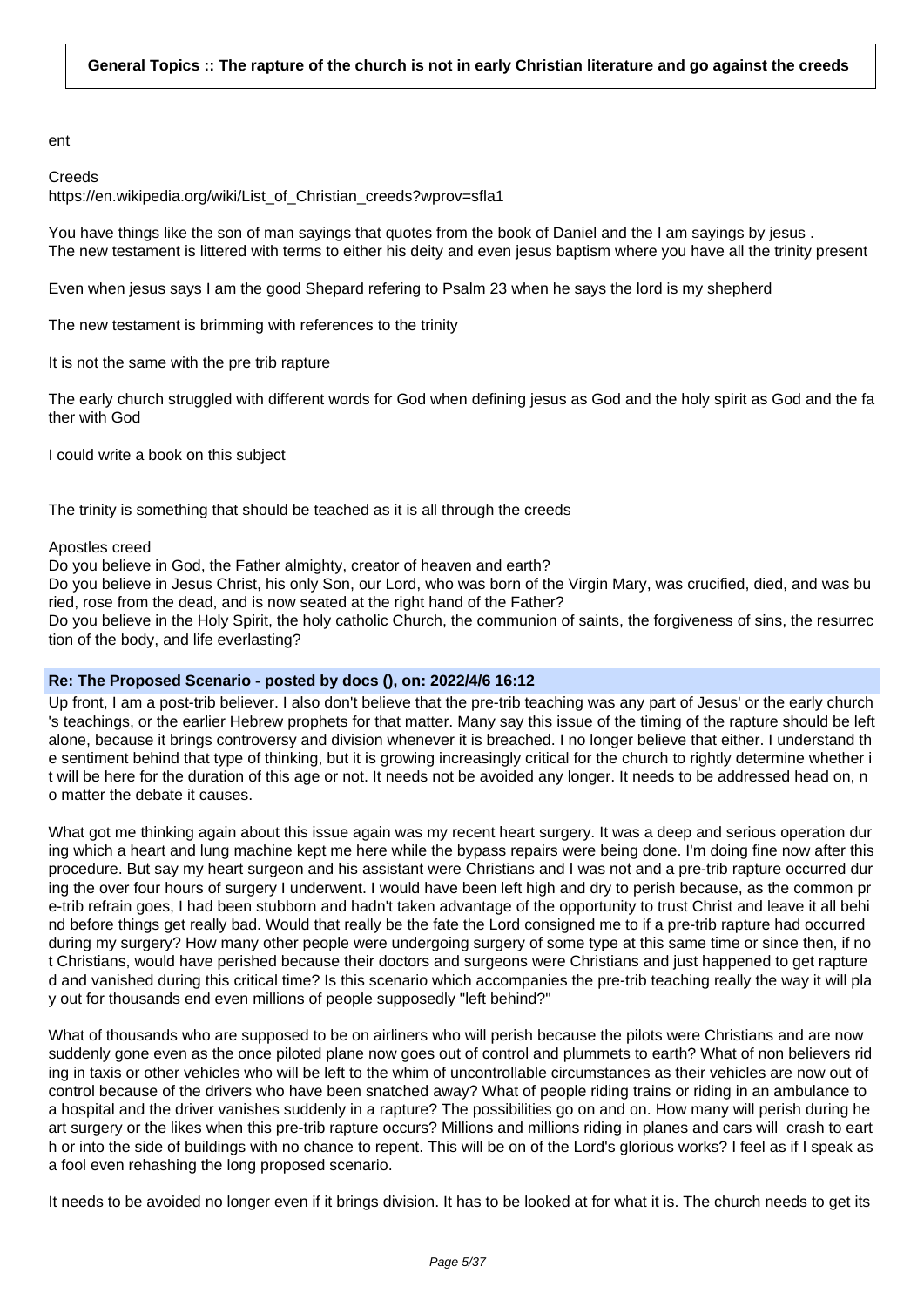vision and calling sure before its eyes. Where does it say a believer will lose any reward if they perish during the final trib ulation? Is God going to snatch His church away and kill millions and millions while doing so? Besides placing faith in Ch rist and being taught sound doctrine, nothing is more vital today than getting this issue correct which hasn't happened so far. It would bring spiritual health and clear vision to the church as never before.

"...this view clearly opposes the "pre-tribulation" rapture mentality, a mentality that sees the Church as being removed be fore the tribulation. Nothing, in our opinion, has more disarmed the Church of the necessity for preparation, discipleship, maturity and of being the Church that can stand in the Last Days and overcome tribulation, than the misguided confiden ce that they will not have to face it!" (Art Katz)

### **Re: - posted by TMK (), on: 2022/4/6 16:23**

Hey David- glad to hear you are doing well post surgery.

Won't the same thing happen regardless of which rapture point you believe? Planes will still be flying, cars will be d riven, surgeries will be done.

I guess I am not quite sure what you are saying but I may be missing a piece of the puzzle.

### **Re: - posted by staff, on: 2022/4/6 18:27**

Hi Docs

I believe in the Rapture of the Church.

TMK has made a very good point:that this would be true of a rapture or a ressurection,post or pre.

Let me make another point

The idea that the rapture is instantaneous is totally incorrect ,it comes from reading the passage incorrectly and from not understanding that their is a process involved in 1 Thessalonians 4:16-17

The fact that the rapture or ressurection is not instantaneous means that nobody dies when the "Christian Pilots are take n" and planes dont fall out of the sky.

So going back to TMK's point no matter whether you are pre or post nobody dies or is injured from the rapture .

### Your Qoute?

"What of thousands who are supposed to be on airliners who will perish because the pilots were Christians and are now suddenly gone even as the once piloted plane now goes out of control and plummets to earth? What of non believers rid ing in taxis or other vehicles who will be left to the whim of uncontrollable circumstances as their vehicles are now out of control because of the drivers who have been snatched away? What of people riding trains or riding in an ambulance to a hospital and the driver vanishes suddenly in a rapture?"

### **Re: - posted by deltadom (), on: 2022/4/8 14:58**

1595 F. Sabie Fissher-mans Tale sig. Cv, Priams famous towne, Nere bought so deare the rapture of faire Hellen. 1600 T. Dekker Old Fortunatus sig. H4v, That feare, Which her late violent rapture cast vpon her.

1612 Life & Death Lewis Gaufredy sig. C1, Great bitternes and affliction, as hers was after the rapture of her childe. ?1615 G. Chapman tr. Homer Odysses (new ed.) xx. 485 My women servants dragg'd about my house To lust and rapt ure

1632 G. Sandys tr. Ovid Metamorphosis (new ed.) v. 171 Lo, I the man, that will vpon thy life Reuenge, said he, the rap ture of my wife.

Other uses of the word rapture

Rapture etymology rapture (n.)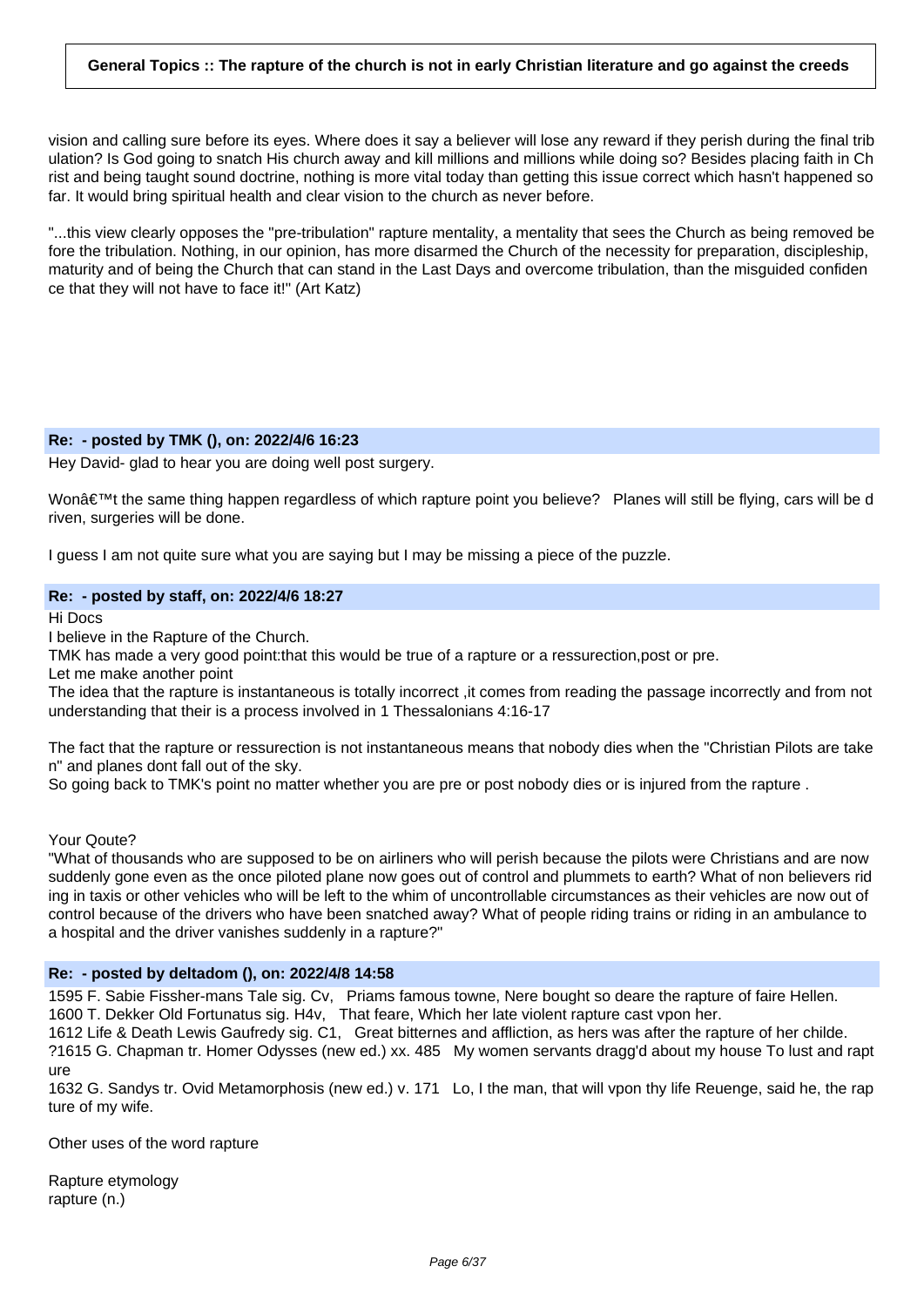c. 1600, "act of carrying off" as prey or plunder, from rapt + -ure, or else from French rapture, from Medieval Latin raptur a "seizure, rape, kidnapping," from Latin raptus "a carrying off, abduction, snatching away; rape" (see rapt). The earliest attested use in English is with women as objects and in 17c. it sometimes meant rape (v.), which word is a cognate of thi s one.

1 Thess 4 in Latin

deinde nos qui vivimus qui relinquimur simul rapiemur cum illis in nubibus obviam Domino in aera et sic semper cum Do mino erimus

The word rapture is not in 1 Thess 4 it is a Latin word from tthe 16th century

Note it is not a English word rapture it is a Latin word

In 1 Thess 4

16 For the Lord himself shall descend from heaven with a shout, with the voice of the archangel, and with the trump of God: and the dead in Christ shall rise first:

17 Then we which are alive and remain shall be caught up together with them in the clouds, to meet the Lord in the air: and so shall we ever be with the Lord.

18 Wherefore comfort one another with these words. note

In 1 Thess 4 it says we will meet the lord in the air.  $a/4\theta$ - $\theta$ - $\theta$ 

Is the greek and it says the lord will descend in the passage it does not say the timing and you cannot determine that thi s happens at the beginning of the tribulation.

#### **Re: - posted by staff, on: 2022/4/8 20:29**

Hi Deltadom,

The problem for the Post Trib believer is that they will have to have a "soft" non global tribulation for 1 Thess 4 to occur a fter the tribulation.

I just dont see the great tribulation being a soft time but rather the opposite its the worst time in civilization.

Jesus makes it clear that Judgement comes when everything is relatively normal,they did eat and drink,give in Marriage, plant ,sow ,build etc then comes the judgement.

You can determine that the Lot and Noah examples are not after the Great Tribulation but before.

your qoute:

In 1 Thess 4 it says we will meet the lord in the air.  $a/4\theta$ - $\theta$ - $\pm$ 

Is the greek and it says the lord will descend in the passage it does not say the timing and you cannot determine that thi s happens at the beginning of the tribulation,

urs staff

# **Re: - posted by passerby, on: 2022/4/9 10:54**

Luke 17

30 Even so will it be in the day when the Son of Man is revealed.

31  $\hat{a}$   $\in$  celn that day, he who is on the housetop, and his goods are in the house, let him not come down to take them awa y. And likewise the one who is in the field, let him not turn back. 32 Remember Lot's wife. 33 Whoever seeks to sav e his life will lose it, and whoever loses his life will preserve it. 34 I tell you, in that night there will be two men in one bed: the one will be taken and the other will be left. 35 Two women will be grinding together: the one will be taken and the oth er left. 36 Two men will be in the field: the one will be taken and the other left.  $\hat{a} \in \{$ 

37 And they answered and said to Him,  $\hat{a} \in \text{ceWhere}$ , Lord? $\hat{a} \in \text{ceWhere}$ 

So He said to them,  $\hat{a} \in \mathbb{C}$ Wherever the body is, there the eagles will be gathered together.  $\hat{a} \in \{ \}$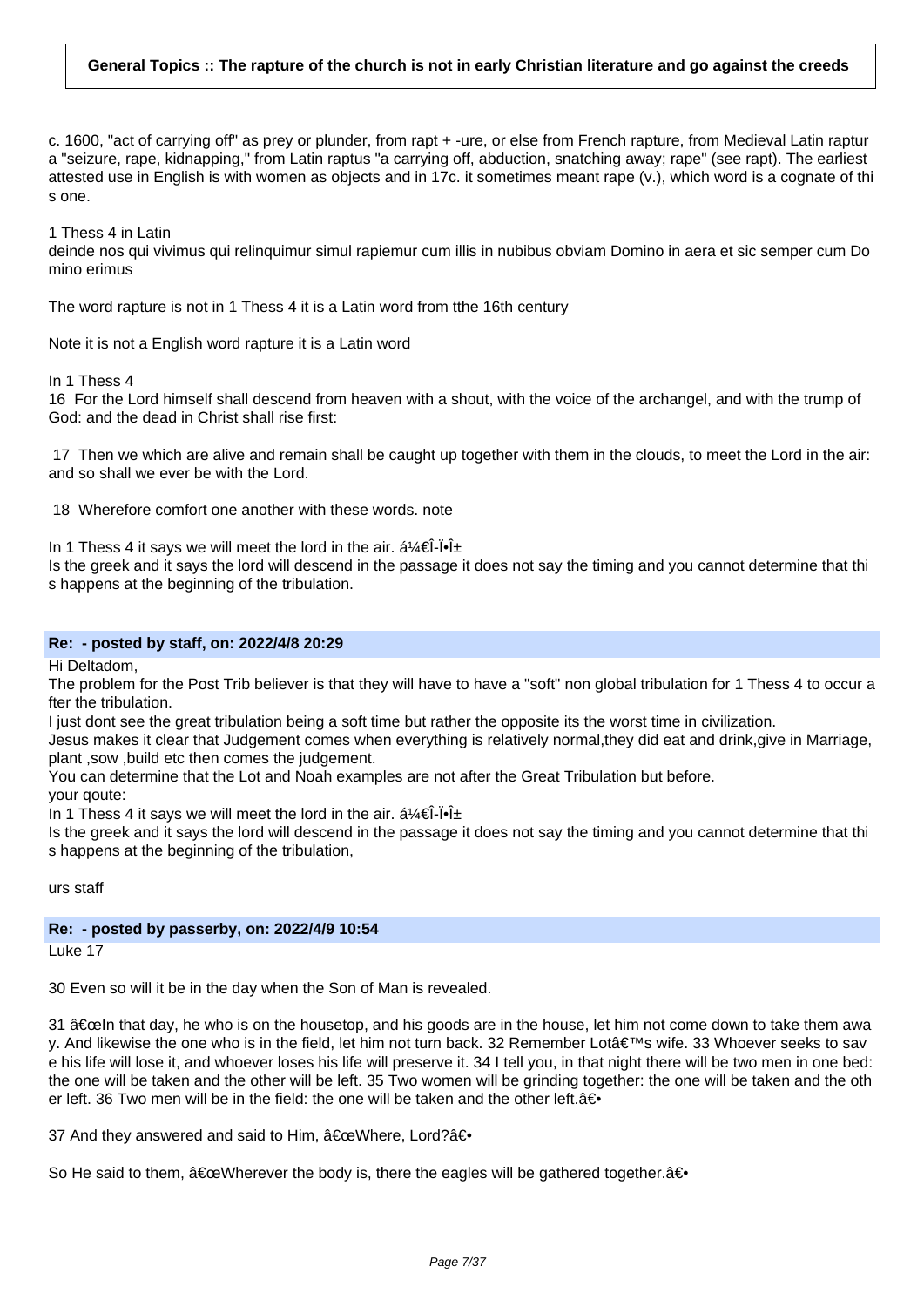On that day, in that night it says... two men... and two women...taken...left...something extraordinary will happen.

What is that day or night, second coming? Some people are raptured?

### **Re: - posted by deltadom (), on: 2022/4/9 11:41**

Re: Reply To This Post I

Hi Deltadom,

The problem for the Post Trib believer is that they will have to have a "soft" non global tribulation for 1 Thess 4 to occur after the tribulation.

I just dont see the great tribulation being a soft time but rather the opposite its the worst time in civilization.

Jesus makes it clear that Judgement comes when everything is relatively normal,they did eat and drink,give in Marriage,plant ,sow ,build etc then comes the judgement.

You can determine that the Lot and Noah examples are not after the Great Tribulation but before. your qoute:

In 1 Thess 4 it says we will meet the lord in the air.  $a^2/(\hat{\mathbf{f}}-\hat{\mathbf{g}})^2 + \hat{\mathbf{g}}$ 

Is the greek and it says the lord will descend in the passage it does not say the timing and you cannot determine that this happens at the beginning of the tribulation,

urs staff

#### –------------+++++++++++++++++++++++++++++++++++

Have you looked up the word harpizo

1th.4.17 ] اَبِدَانَ إِنَّاسِ اللَّهِ وَكِنَاسِ الْمَالِمِينَ وَاللَّهُ وَاللَّهُ وَاللَّهُ وَاللَّهُ وَاللَّه<br>16-i+ivid اَقْطَعَةُ وَاللَّهُ وَاللَّهُ وَاللَّهُ وَاللَّهُ وَاللَّهُ وَاللَّهُ وَاللَّهُ وَاللَّهُ وَاللَّه î¿Î¼ÎμÎ Ĵ± Îμν νÎμφÎμλαÎ∐, ÎμÎ∐, απανÏ"Î∙Ïfν Ï"Ĵ¿Ï... κÏ...Ï•ÎîοÏ... ÎμÎ'Ï, αÎμϕα καÎ' οÏ...Ï"ωÏ, πανÏ"Ĵ¿Ï"Î μ Ï*f* Ï...ν κÏ...Ï•Î'l‰ εÏ*f* ομεÎ <u>α</u>

726 Li•i€Li¶l‰ occurs 13 times in the NT. occurs 30 times in the OT. from a derivative of (138) harpazo 1:472,80 har-p ad'-zo Verb from a derivative of (138) ; to seize (in various applications) :--catch (away, up) , pluck, pull, take (by force) . to seize, carry off by force to seize on, claim for one's self eagerly to snatch out or away

 $\hat{A}$ = $\hat{A}$  $\hat{B}$  $\hat{B}$  $\hat{C}$  accurs 30 times in the OT. ge.37.33 ; le.6.4 ; le.19.13 ; de.28.31 ; 2sa.23.21 ; iob.20.19 ; iob.24.2 ; iob.24.9 ; job.24.19 ; ps.7.2 ; ps.10.9 ; ps.10.9 ; ps.22.13 ; ps.50.22 ; ps.104.21 ; is.10.2 ; eze.18.7 ; eze.18.12 ; eze.18.16 ; eze.1 8.18 ; eze.19.3 ; eze.19.6 ; eze.22.25 ; eze.22.27 ; ho.5.14 ; am.1.11 ; am.3.4 ; mic.3.2 ; mic.5.8 ; na.2.12

If you look up all these references to harpizo there are no references to noah .

The problem is that the references in the old testament do not match up to what people say of people like Enoch and Elij ah

The other problem is where do we go as the marriage supper of the lamb is at the end of the tribulation

There are verses such as Matt 24 where is says that as the lightning comes from the east unto the west so shall the son of man come and in rev 1:7 where every eye shall see him this does not give any room for a secret rapture

### **Re: - posted by staff, on: 2022/4/9 13:16**

Hi Deltadom,

To be clear here are you saying Jesus's Noah and Lot prophesies are not the same as 1 Thess 4 and they do not happe n at the same time and that they are different altogether? staff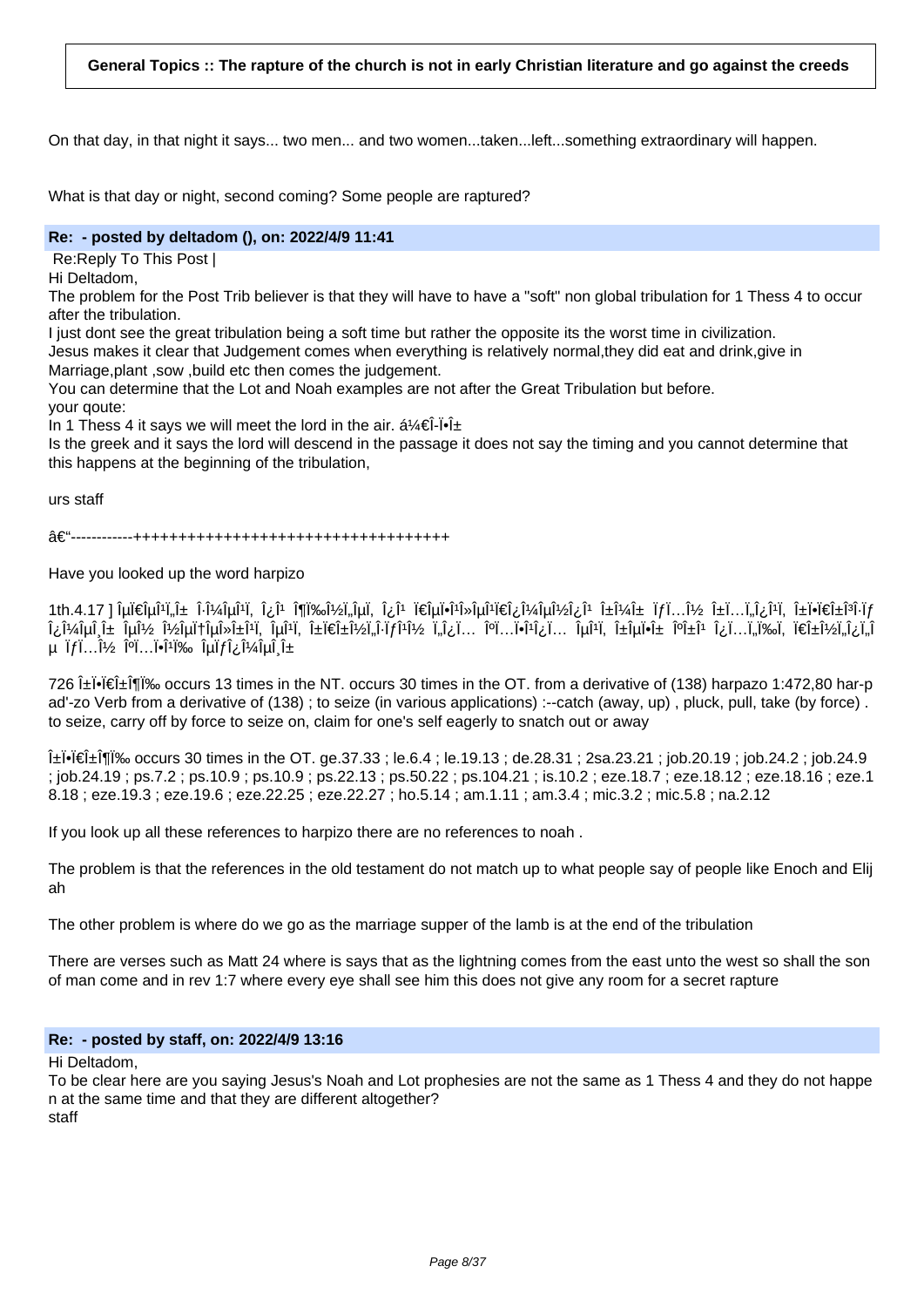#### **Re: - posted by deltadom (), on: 2022/4/9 14:54**

No what I am saying is that when you look up the Greek word harpizo which is the Latin for the word raptuma it is not in t he greek septugient in those stories

My problem is there are many verses that contradict the pre trib rapture or resserection

When it says they were taken the context of the passage is that they were taken for judgement

The big problem is with the pre trib theory is that nowhere in 1 Thess 4 does it give a timing but the lord descends

It doesn't say we will meet the lord in the air we will go to heaven and have the marriage supper of the lamb for seven ye ars

The problem is the only verse that mentions the marriage of the supper of the lamb is at the end of the tribulation at the second coming

#### Rev 19

9 And he saith unto me, Write, Blessed are they which are called unto the marriage supper of the Lamb. And he saith u nto me, These are the true sayings of God. (Compare)

10 And I fell at his feet to worship him. And he said unto me, See thou do it not: I am thy fellowservant, and of thy breth ren that have the testimony of Jesus: worship God: for the testimony of Jesus is the spirit of prophecy.

11 And I saw heaven opened, and behold a white horse; and he that sat upon him was called Faithful and True, and in righteousness he doth judge and make war.

12 His eyes were as a flame of fire, and on his head were many crowns; and he had a name written, that no man knew , but he himself.

13 And he was clothed with a vesture dipped in blood: and his name is called The Word of God.

14 And the armies which were in heaven followed him upon white horses, clothed in fine linen, white and clean.

15 And out of his mouth goeth a sharp sword, that with it he should smite the nations: and he shall rule them with a rod of iron: and he treadeth the winepress of the fierceness and wrath of Almighty God.

16 And he hath on his vesture and on his thigh a name written, KING OF KINGS, AND LORD OF LORDS.

17 And I saw an angel standing in the sun; and he cried with a loud voice, saying to all the fowls that fly in the midst of heaven, Come and gather yourselves together unto the supper of the great God;

18 That ye may eat the flesh of kings, and the flesh of captains, and the flesh of mighty men, and the flesh of horses, a nd of them that sit on them, and the flesh of all men, both free and bond, both small and great.

It says the air and not heavens

Acts 3

18 But those things, which God before had shewed by the mouth of all his prophets, that Christ should suffer, he hath s o fulfilled.

19 Repent ye therefore, and be converted, that your sins may be blotted out, when the times of refreshing shall come fr om the presence of the Lord;

20 And he shall send Jesus Christ, which before was preached unto you: (Compare)

21 Whom the heaven must receive until the times of restitution of all things, which God hath spoken by the mouth of all his holy prophets since the world began.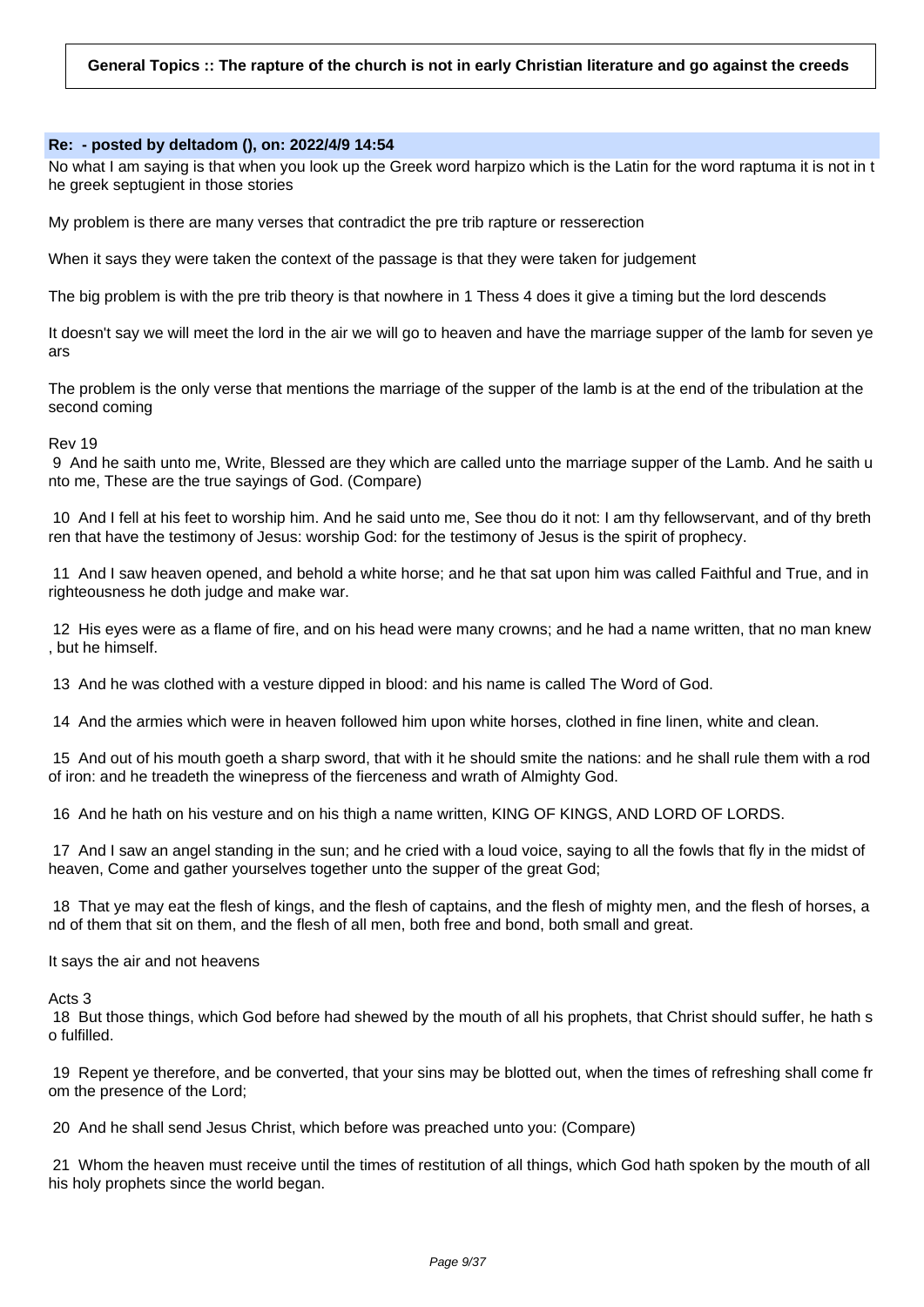Matt 24

24 For there shall arise false Christs, and false prophets, and shall shew great signs and wonders; insomuch that, if it were possible, they shall deceive the very elect.

25 Behold, I have told you before.

26 Wherefore if they shall say unto you, Behold, he is in the desert; go not forth: behold, he is in the secret chambers; believe it not.

27 For as the lightning cometh out of the east, and shineth even unto the west; so shall also the coming of the Son of man be.

28 For wheresoever the carcase is, there will the eagles be gathered together.

Revelation 1

7 Behold, he cometh with clouds; and every eye shall see him, and they also which pierced him: and all kindreds of the earth shall wail because of him. Even so, Amen.

8 I am Alpha and Omega, the beginning and the ending, saith the Lord, which is, and which was, and which is to come, the Almighty.

9 I John, who also am your brother, and companion in tribulation, and in the kingdom and patience of Jesus Christ, was in the isle that is called Patmos, for the word of God, and for the testimony of Jesus Christ.

These verses go against the pre trib rapture

There are more such as this.

2 Thess 1

6 Seeing it is a righteous thing with God to recompense tribulation to them that trouble you;

7 And to you who are troubled rest with us, when the Lord Jesus shall be revealed from heaven with his mighty angels, note

8 In flaming fire taking vengeance on them that know not God, and that obey not the gospel of our Lord Jesus Christ: n ote

9 Who shall be punished with everlasting destruction from the presence of the Lord, and from the glory of his power;

There are so many other verses that go against it

### **Re: - posted by staff, on: 2022/4/9 16:43**

Hi Deltadom,

So what are you saying about these verses are they the same event or not?

My post:

To be clear here are you saying Jesus's Noah and Lot prophesies are not the same as 1 Thess 4 and they do not happe n at the same time and that they are different altogether? staff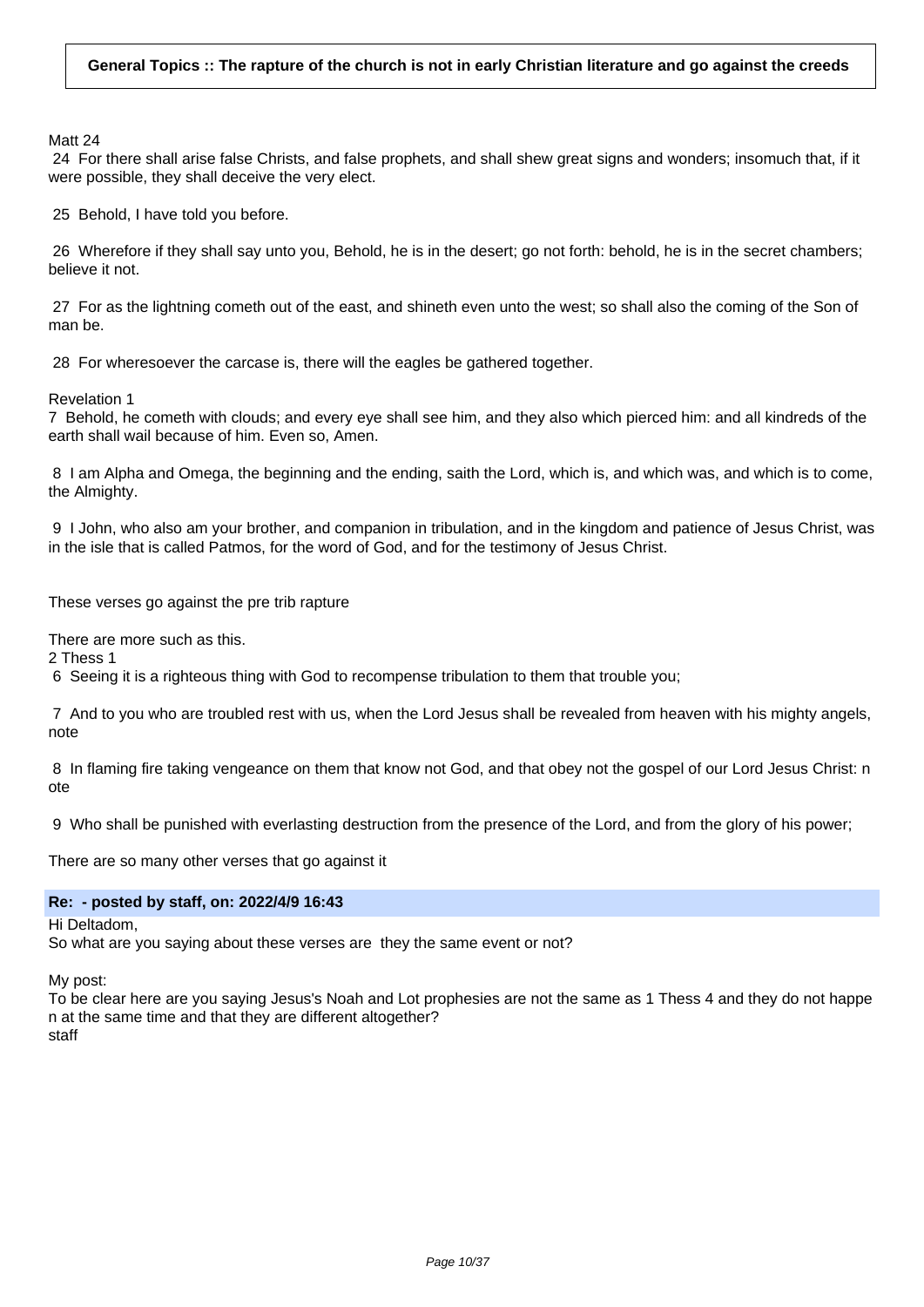#### **Re: - posted by staff, on: 2022/4/9 16:47**

Hi Deltadom,

Just a reply to this section of your post.The rapture is not secret.The only reason poeple think the rapture is secret is bec ause they think its not visible because its instantaneous.

So whoever thinks the rapture is secret is incorrect ,its the opposite everybody sees it because its not instantaneous, urs staff

your qoute:

There are verses such as Matt 24 where is says that as the lightning comes from the east unto the west so shall the son of man come and in rev 1:7 where every eye shall see him this does not give any room for a secret rapture

#### **Re: - posted by deltadom (), on: 2022/4/10 1:51**

The thing it is three comings

It is once for the church and then for everything else

The thing is even from 1 Thess 4 which I can refer to the early church fathers commentary on this passage saying it is to do with the end time resserection

The concept was not there

Jesus is not coming three times if he does in Matt 24 that would make him coming for the church not jesus as Matt 24 sa ys if he is in the secret chamber believe it not or believe he is the desert believe it not So if you read Matt 24:26-27 correctly

He is only coming twice not three times not unless the rapture is the antichrist according to verse 23-24

Matt 24

23 Then if any man shall say unto you, Lo, here is Christ, or there; believe it not.

24 For there shall arise false Christs, and false prophets, and shall shew great signs and wonders; insomuch that, if it were possible, they shall deceive the very elect.

25 Behold, I have told you before.

26 Wherefore if they shall say unto you, Behold, he is in the desert; go not forth: behold, he is in the secret chambers; believe it not.

27 For as the lightning cometh out of the east, and shineth even unto the west; so shall also the coming of the Son of man be.

Nowhere in scripture does he say he is coming for his church and then the second coming as this would go against that and make the rapture antichrist return

**Re: The Word's Divinely Intended Clarity on the Issue Seems to Stumble Many - posted by docs (), on: 2022/4/10 9:26**

The timing of the only rapture at the second coming of Christ is an issue so clearly and simply revealed in the Word it's li ke tying your shoe or taking a breath of air. It's complicated nor was it meant to be. Only since the 1830s with the advent of pre-trib Darbyism did the issue become controversial and muddy.

A tribulation unlike any other before or after will occur at the end of the age (Jer 30:7; Daniel 12:1; Matthew 24:22; Rev 7 :14).

29 Immediately AFTER THE TRIBULATION of those days the sun will be darkened, and the moon will not give its light; and the stars will fall from heaven, and the powers of the heavens will be shaken.

30 Then the sign of the Son of Man will appear in heaven, and then all the tribes of the earth will mourn, and they will se e the Son of Man coming on the clouds of heaven with power and great glory.

31 And He will send His angels with a great sound of a trumpet, and they will gather together His elect from the four win ds, from one end of heaven to the other.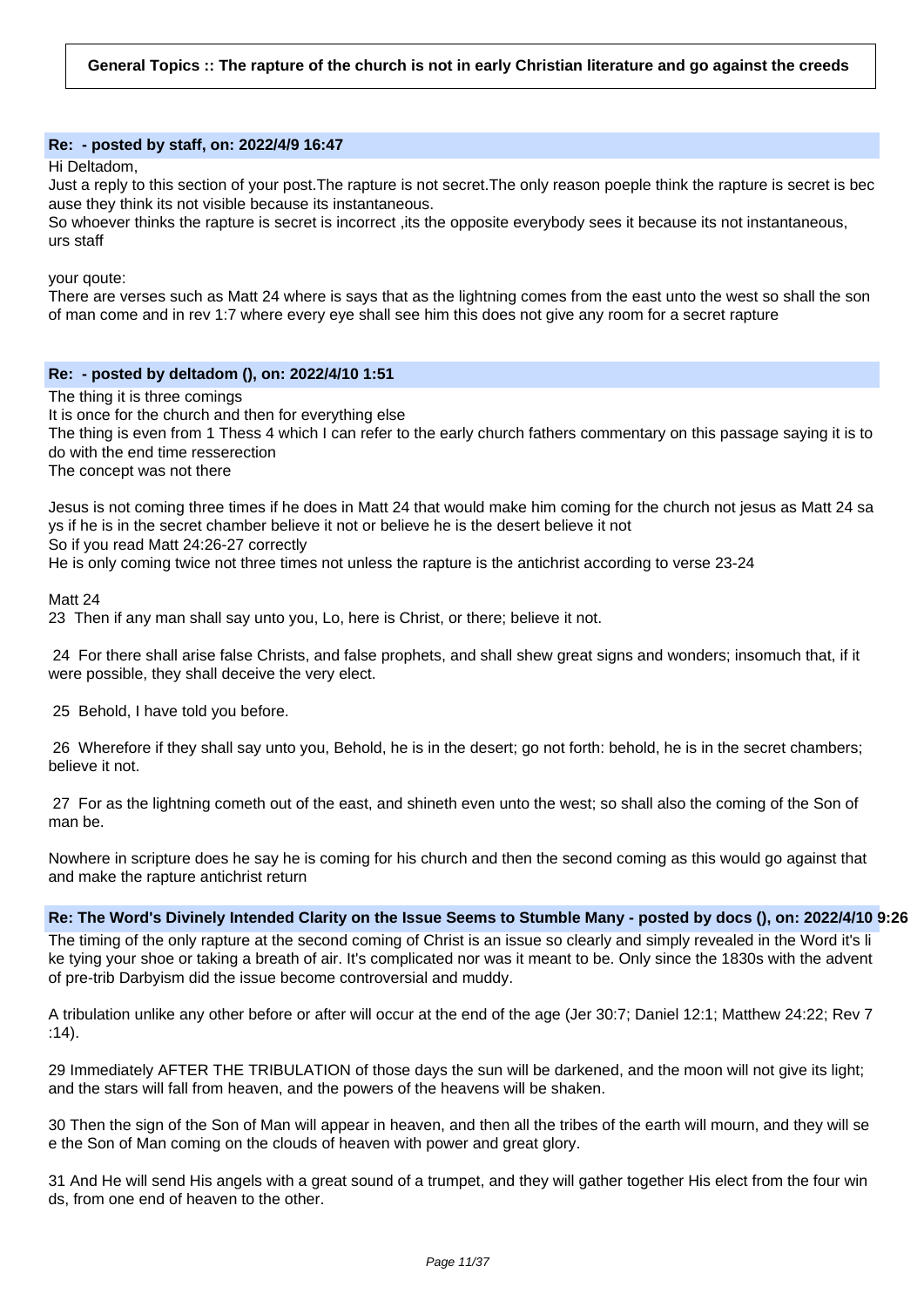It's profoundly sime and was meant to be. Immediately after the tribulation of those days, there will be celestial phenome na that will occur then Christ will come again with power and great glory.The angels will sound the last trumpet and we w ill be gathered to him. Period. Simple. No more debate. It's simple and easy to understand and it's by the Lord's gracious ness he made it basic 101 clear. The simplicity seems to stir people many times to try and complicate the issue. Thank t he good Lord he made it so simple and easy to understand.

#### **Re: - posted by staff, on: 2022/4/10 10:06**

Hi Docs,

Let me ask you the same question that Delta didnt answer

Are Jesus's Prophesy of Noah and Lot the same event as 1 Thess 4:16 the ?

your qouted scripture:

29 Immediately AFTER THE TRIBULATION of those days the sun will be darkened, and the moon will not give its light; and the stars will fall from heaven, and the powers of the heavens will be shaken.

# **Re: - posted by TrueWitness, on: 2022/4/10 11:53**

I appreciate the diverse views being shared here concerning the 'rapture'. It is an interesting subject for sure and I don't want it to be something to cause strife and division amongst the flock. So I thought I would give my take on it here. If we look at Revelation 19 we find it right after the fall of Babylon.

7 Let us be glad and rejoice, and give honour to him: for the marriage of the Lamb is come, and his wife hath made hers elf ready.

8 And to her was granted that she should be arrayed in fine linen, clean and white: for the fine linen is the righteousness of saints.

9 And he saith unto me, Write, Blessed are they which are called unto the marriage supper of the Lamb. And he saith un to me, These are the true sayings of God.

Remember the parable of the 10 virgins. This is that event.

So the church (Bride) is taken to heaven to celebrate the Marriage Supper of the Lamb. It does not say how long it lasts whether it is a day, days, weeks or even a month. But after this intimate time celebrating the marriage supper, Christ alo ng with the Church following Him on white horses descends to Earth to reclaim Earth for God:

11 And I saw heaven opened, and behold a white horse; and he that sat upon him was called Faithful and True, and in ri ghteousness he doth judge and make war.

12 His eyes were as a flame of fire, and on his head were many crowns; and he had a name written, that no man knew, but he himself.

13 And he was clothed with a vesture dipped in blood: and his name is called The Word of God.

14 And the armies which were in heaven followed him upon white horses, clothed in fine linen, white and clean.

15 And out of his mouth goeth a sharp sword, that with it he should smite the nations: and he shall rule them with a rod o f iron: and he treadeth the winepress of the fierceness and wrath of Almighty God.

And so the rapture precedes the Second Coming but not by a huge amount of time. While they aren't the same event, th e amount of time separating them when compared to the 2000 years or so since Christ's first coming is just a blip.

Again, I don't want to be dogmatic about this. If you disagree, I am not offended. And since nobody knows when the fall of Babylon occurs, I am not 'date setting' here.

-Daniel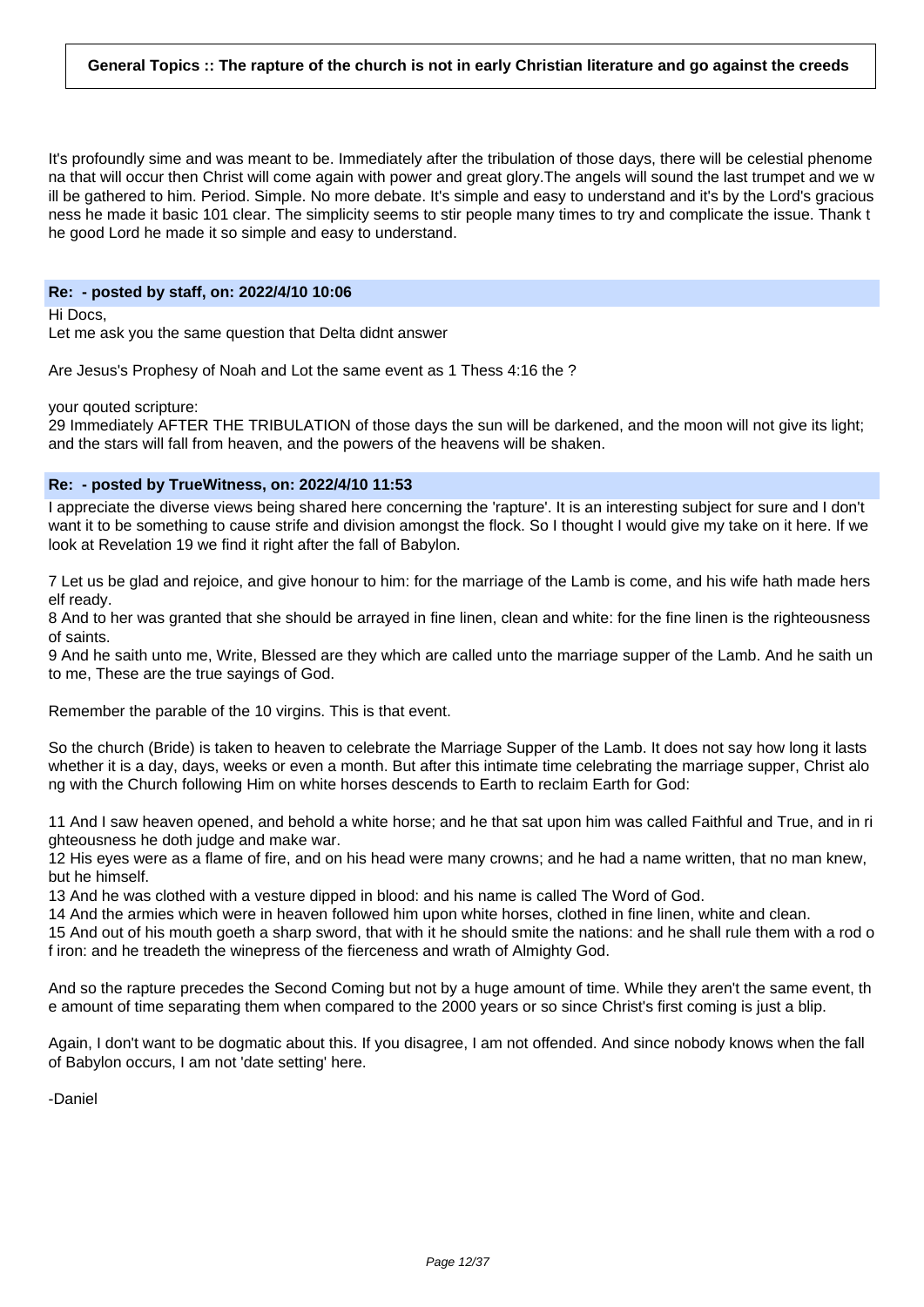# **Re: - posted by docs (), on: 2022/4/10 13:57**

It really doesn't matter how we may ask about I Thess 4:16 and how it lines up with other scriptures etc. or how many try to jimmy things around and question whether this really means this or that. The Scriptures, spoken by Christ Himself SI MPLY and CLEARLY state that Christ will come again and the rapture will occur after the tribulation of those days. What does after the tribulation of those days mean? I'm willing to grant and accept that that it means after the tribulation of tho se days. There is no need to stir any conjectural pots or add to what is there or speculate as to sequence. Scripture prov ides an answer as simple as tying one's shoes. Thank the Lord He intended it that way.

#### **Re: - posted by staff, on: 2022/4/10 15:22**

Hi Docs

So are you saying that you cant answer the question.Is it the same or not? If its so simple why cant you answer the question? Is Jesus Prophesy about Noah and Lot the same as 1 Thess 4:16? Surely if its that simple and straightforward and obvious and is easy as tying your shoes you could answer that question ?dont you think urs staff

My earlier post : Hi Docs, Let me ask you the same question that Delta didnt answer

Are Jesus's Prophesy of Noah and Lot the same event as 1 Thess 4:16 ?

### **Re: - posted by deltadom (), on: 2022/4/10 15:41**

Hi Docs

So are you saying that you cant answer the question.Is it the same or not? If its so simple why cant you answer the question? Is Jesus Prophesy about Noah and Lot the same as 1 Thess 4:16? Surely if its that simple and straightforward and obvious and is easy as tying your shoes you could answer that question ?dont you think urs staff

My earlier post : Hi Docs, Let me ask you the same question that Delta didnt answer

Are Jesus's Prophesy of Noah and Lot the same event as 1 Thess 4:16 ?

This is not the same , if you are asking about another was taken and another left .

In the examples of noah and lot there is does not use the same Greek word harpizo in the greek septugient and therefor e does not link up with 1 Thess 4

The problem is in the case of noah and lot those that were taken died in god's judgement, they either got destroyed by fl ood or by fire and brimstone.

They did not get harpizo out and it is not a good anology with the so called pre trib rapture

But even if you look at 1 Thess 4 it does not describe the pre tribulation rapture, it describes the resserection at the seco nd coming , the corresponding passage in 1 cor 15 , the whole passage talks about the resserection.

In early commentaries on 1 Thess 4 that is what they described it as

Sorry I was meaning to answer it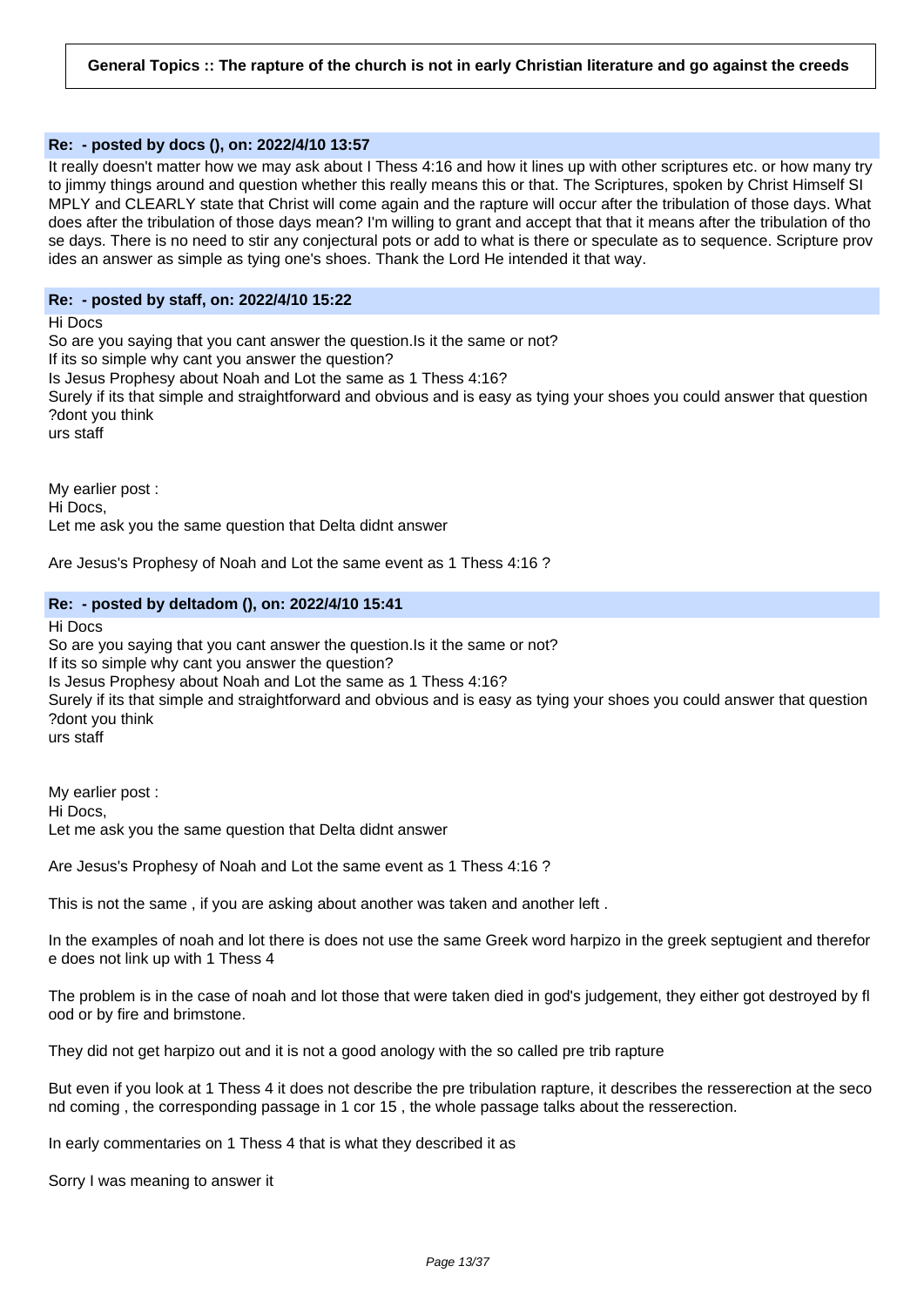I just dealt with one question at a time

#### **Re: - posted by docs (), on: 2022/4/10 15:54**

What does AFTER THE TRIBULATION of those days mean? Does it mean after the tribulation of those days or does it mean something else?

### **Re: - posted by staff, on: 2022/4/10 16:55**

Hi Docs

Im asking a simple easy question here to be fair ,Is Jesus Prophesies of Noah and Lot the same as 1 Thess 4:16? Put another way do these two things happen at the same time?? Urs staff

#### **Re: - posted by Platy, on: 2022/4/10 20:12**

2 Peter and Jude also have verses about the second coming. I was reading the post by TrueWitness and then looked at what Jude says:

Jude 1:14-15 - And Enoch also, the seventh from Adam, prophesied of these, saying, Behold, the Lord cometh with ten thousands of his saints, To execute judgment upon all, and to convince all that are ungodly among them of all their ung odly deeds which they have ungodly committed, and of all their hard speeches which ungodly sinners have spoken agai nst him.

So the text says "the Lord cometh". I believe this is the second coming? But it also says he comes with ten thousand of his saints. Where did those saints come from? Anybody can reconcile this with Matthew 24 and 1 Thessalonians 4?

I hold to post trib. loosely btw.

#### **Re: - posted by Platy, on: 2022/4/10 20:52**

Actually nevermind to the verse in Jude that's referring to angels I think.

Cross references -

Matthew 25:31 - ¶ When the Son of man shall come in his glory, and all the holy angels with him, then shall he sit upon the throne of his glory:

Hebrews 12:22 - But ye are come unto mount Sion, and unto the city of the living God, the heavenly Jerusalem, and to a n innumerable company of angels,

#### **Re: - posted by deltadom (), on: 2022/4/11 1:10**

Good references platy and every reference refers to jesus returning with his angels

The concept of 3 comings is not in the scripture

As it is like saying that there are 2 genesis accounts when there is only one and creating a false dichotomy

This is what has happened with the resserection/ rapture and second coming they split the two when it is just one event

Paul or any of those who knew Paul didn't know about it and John Nelson Darby suddenly had a revelation of it which w asn't from scripture

Anyone who is into the pre trib rapture needs to do a study as his translation outrights denies the deity of jesus

It is not something that is clear in the text it does not say in the bible

2 hesitations 1:2 the rapture happens before the tribulation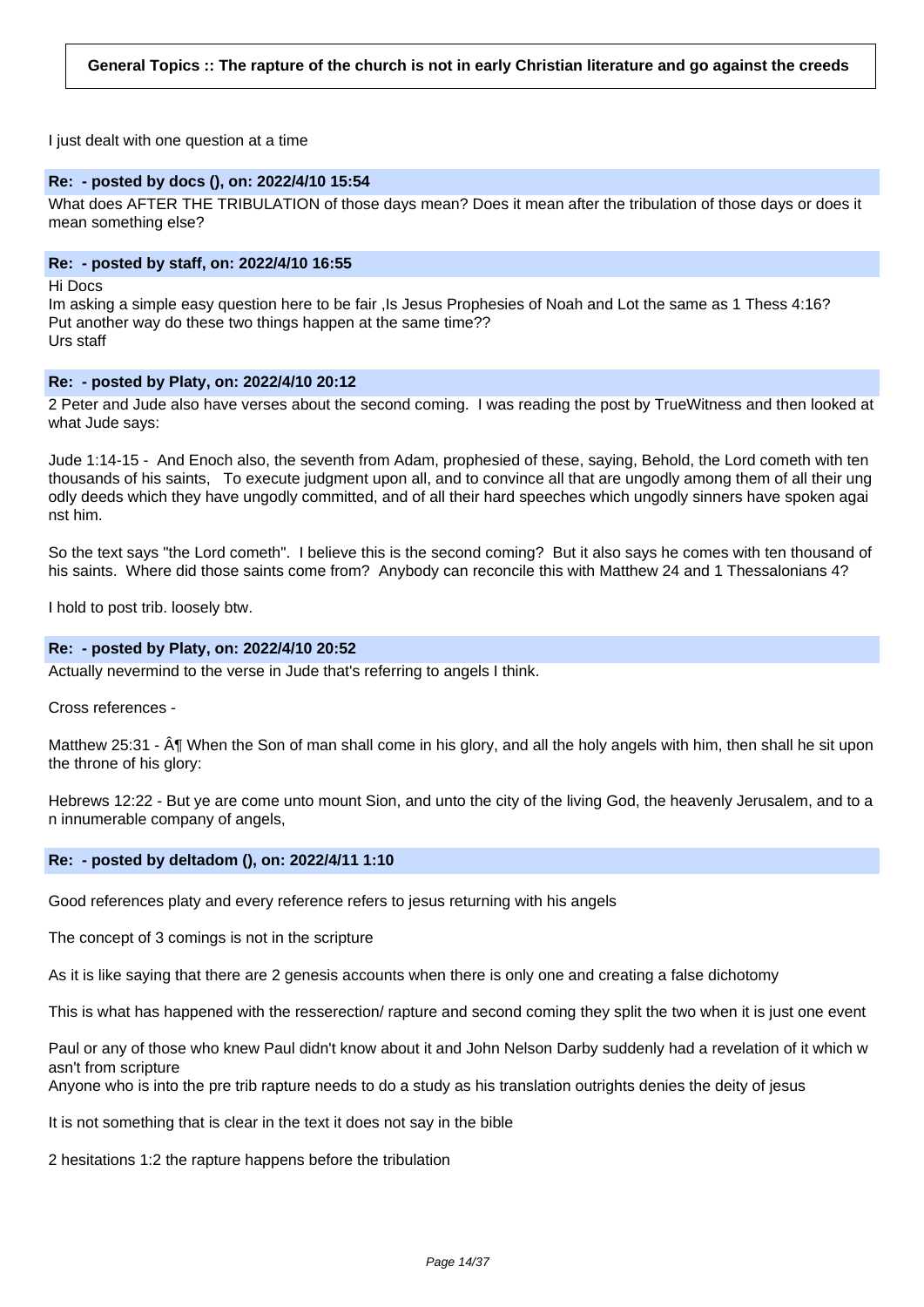What's assumed from the 1 Thessalonians 4 passage is that once jesus descends and you will meet him in the clouds is the marriage supper of the lamb but it says this nowhere in the actual passage The actual passage does not say that jesus ascends either it just says that he descends Paul could have used the word heaven rather than the word air as there are different greek words

1 Thess 4

14 For if we believe that Jesus died and rose again, even so them also which sleep in Jesus will God bring with him.

15 For this we say unto you by the word of the Lord, that we which are alive and remain unto the coming of the Lord sh all not prevent them which are asleep. note

16 For the Lord himself shall descend from heaven with a shout, with the voice of the archangel, and with the trump of God: and the dead in Christ shall rise first:

17 Then we which are alive and remain shall be caught up together with them in the clouds, to meet the Lord in the air: and so shall we ever be with the Lord.

18 Wherefore comfort one another with these words.

Nowhere does it say the marriage supper of the lamb is seven years and the only reference is in revelation

Rev 19:9 And he saith unto me, Write, Blessed are they which are called unto the marriage supper of the Lamb. And he saith unto me, These are the true sayings of God.

This verse is interesting

Rev 19:17 And I saw an angel standing in the sun; and he cried with a loud voice, saying to all the fowls that fly in the mi dst of heaven, Come and gather yourselves together unto the supper of the great God

This is at armgaddon so there is no way that the marriage supper of the lamb can happen at the rapture as it is fairly gru esome

Whenever you see jesus returning in scripture such as the wheat and the tares or where it talks when the son of man co mes and all his angels with him

The bible says the opposite

They tend to point out differences but not refer to the text

To me the real nail on the head is

# **Re: - posted by staff, on: 2022/4/11 3:21**

Hi Deltadom

I dont agree at all the rapture or the coming of Christ is not in the scripture regardless of John Darby views or not.The sc ripture has to be argued with Scripture not with what John Darby taught or thought .Whether we call the coming of Christ the word "rapture" or something else is not important.Paul of course did mention the coming of Christ and knew all about it

I asked you a simple (yes or no) question and you cant answer it and neither can Docs.Is Jesus Prophesy about Noah a nd Lot the same event as 1 Thess 4:16??? urs staff

Your qoute:

Paul or any of those who knew Paul didn't know about it and John Nelson Darby suddenly had a revelation of it which w asn't from scripture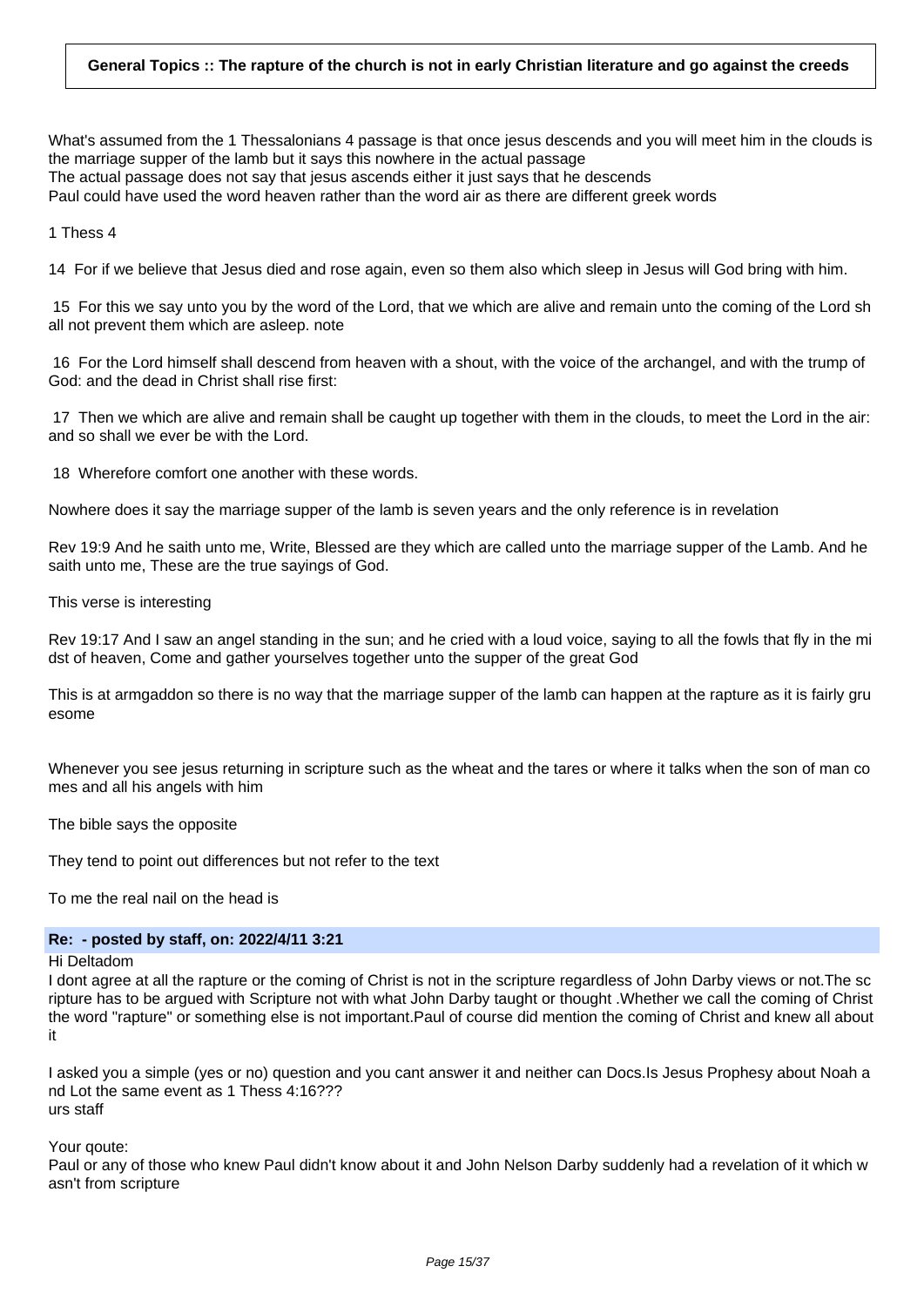### **Re: - posted by Platy, on: 2022/4/11 6:59**

Dominic, here is another pro rapture verse:

Colossians 3:4 - When Christ, who is our life, shall appear, then shall ye also appear with him in glory.

John Gill's commentary on the above verse:

"then shall ye also appear with him in glory:

the dead bodies of the saints will then be raised and united to their souls, which he will bring with him, when he appears; and living saints shall be changed, and be caught up together with the raised ones, into the clouds, to meet the Lord in t he air; and so they all shall be with him together, wherever he is, whether in the air, or on earth, or in heaven, and while he is in either; and shall be for ever with him, enjoy communion with him, be made like unto him, and behold his glory: y ea, they shall "appear in glory" too; with a glory on their bodies, which will be raised in glory like unto the glorious body of Christ; and on their souls, being in perfect holiness, having on the wedding garment, or robe of Christ's righteousness, b eing clothed upon with their house from heaven, and appearing in the shining robes of immortality, incorruption, and glor y; having the glory of God upon them in soul and body, and such a glory revealed in them, as the sufferings of this prese nt life, and all the enjoyments of it, are not to be compared with. All which furnish out strong arguments and reasons, enf orcing the above exhortations to seek for, and set the affections on things in heaven, and not on earth. {y} Zohar in Gen. fol. 2. 3.Â-"

John Gill I believe was a Puritan so he lived before the 1800's.

# **Re: - posted by docs (), on: 2022/4/11 8:44**

But you are asking a gotcha question about I Thess 4:16, already settled in your own mind. If I answer the obvious way this scripture was intended, then you get to say, see, you have to be wrong.

A pre-tribulation rapture and than another post-tribulatiom rapture seven or three and a half years later at the end of the t ribulation is something the Hebrew prophets, Jesus, nor the apostles never knew of nor did they ever advocate any such scenario. Scripture does the work for us. God intended it that way. After the tribulation of those days, Jesus will come ag ain and the dead and living will be raptured (Matt 24:29-31). Simple. Period. As easy to understand as tying one's shoes. It's God's divine favor He made it as easy to understand for us as it is. Unless after the tribulation of those days means s omething besides after the tribulation of those days.

# **Re: - posted by TrueWitness, on: 2022/4/11 9:13**

docs,

So when does the Marriage Supper of the Lamb occur according to you? Surely the Bride (entire church) will be there. I j ust showed that it happens in Revelation 19 before Christ mounts His white horse and descends to Earth to reclaim it (th e Second Coming).

-Daniel

# **Re: - posted by deogloria, on: 2022/4/11 9:14**

doc

You believe that you have the correct answers while the rest of us are all still learning. Why does it bother you when we all get it "wrong"?

Philippians 4:7 And the peace of God, which surpasses all understanding, will guard your hearts and your minds in Chris t Jesus.

You have just gone through some difficult times. Find rest and peace in Christ. Just some thoughts.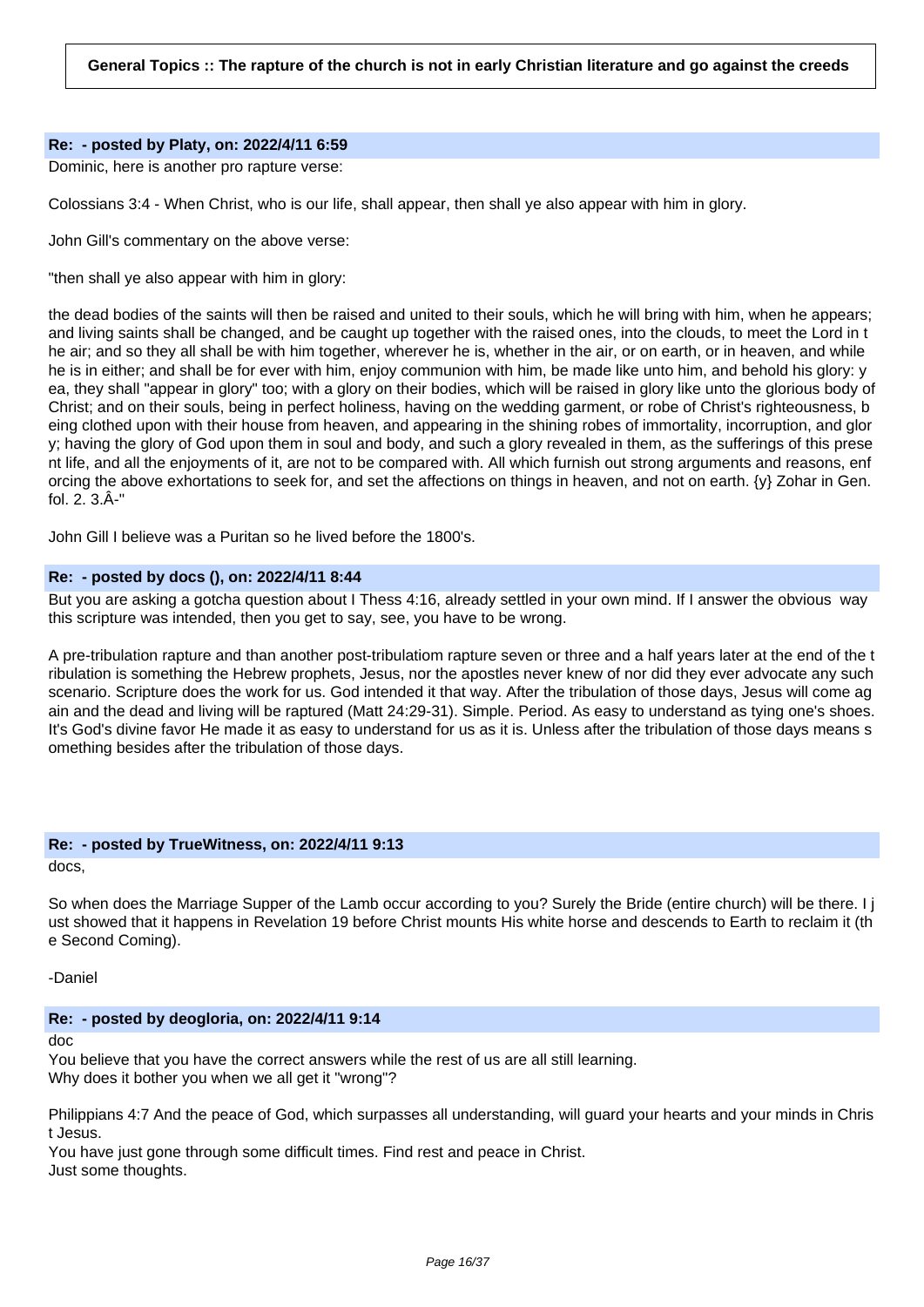# **Re: - posted by docs (), on: 2022/4/11 9:47**

I appreciate your thoughts deogloria, but your presumptions about me and what I recently went through are just that. Ov er the top presumptuous and wrong. Judging by the flesh. Meanwhile, if I said anything in the wrong spirit or attitude, I wi ll pay attention to myself.

I'm just convinced, that by God's divine favor, the answer is right there in scripture for us in black and white in an easily a nd understandable manner to comprehend. The fact that the second coming of God's son has become such an issue of strife and contention must be a major source of grief to the Lord's heart when it was meant to be a such a source of unity for God's people. The strife and division only came with the advent of Darbyism. Many people don't know that the record shows Darby had a undistinguished record of excommunicating from his fellowship those who didn't agree with him. Tha t same spirit of division seems to still follow this issue today. And it need not be so when scripture is so simply clear.

AFTER THE TRIBULAION of those days was a major part of Jesus responding to the question, "What will be the sign of your coming and the end of the age?" Excuse my repetition, but it seems very simple to take Jesus at His word and let s cripture settle the issue.

In your opinion depogloria, what does after the tribulation of those days mean?

#### **Re: - posted by staff, on: 2022/4/11 13:25**

Hi Docs

You wont answer because you know that it blows your arguement out of the water.

The fact that you know its a gothca question shows the weakness of your arguement.If your view was strong you would answer the question

So again Docs and Delta

Are the Prophesies by Jesus regarding Noah and Lot days the same as 1 Thess 4:16 ??Yes or no Surely considering the subject is so "simple and straightforward " you could answer this ? yours staff

But you are asking a gotcha question about I Thess 4:16, already settled in your own mind. If I answer the obvious way t his scripture was intended, then you get to say, see, you have to be wrong.

### **Re: - posted by deogloria, on: 2022/4/11 13:52**

docs

we are not quite on the same page.

I don't think the Bible requires us to have unity about the second coming of Christ.

What is biblical unity and when should we "avoid foolish controversies" would be an interesting new topic.

"what does after the tribulation of those days mean?..."

I don't want to study it in details and I don't think my opinion about it would matter much, it could even lead to more contr oversies.

Shalom

Markus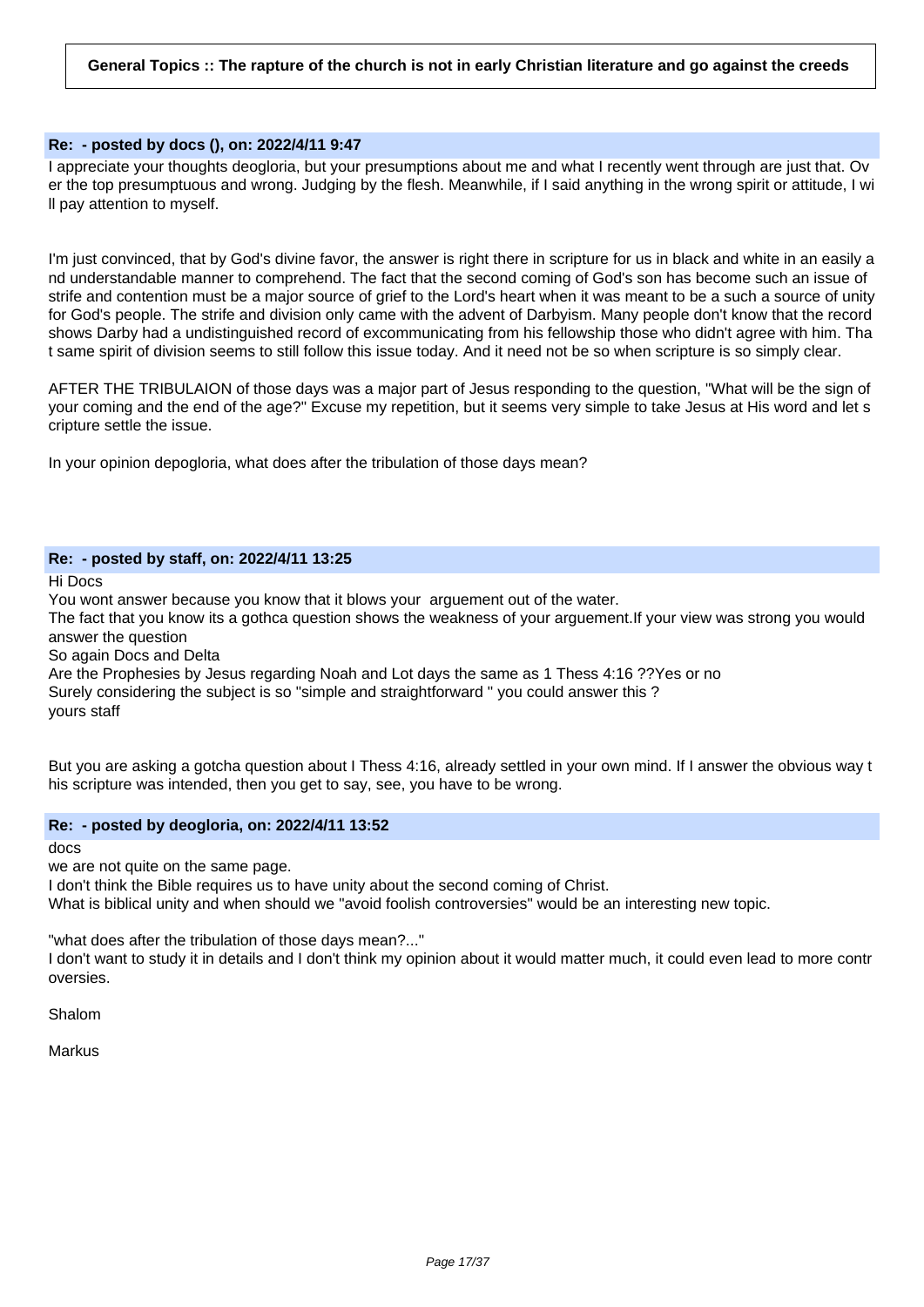#### **Re: - posted by Lysa (), on: 2022/4/11 13:55**

#### Quote:

-------------------------staff wrote:

-------------------------

Let me ask you the same question that Delta didnt answer

Are Jesus's Prophesy of Noah and Lot the same event as 1 Thess 4:16 the ?

#### My question to you Staff is, why those wouldn't prophecies be the same the event?

Quote:

-------------------------Matthew 24:37-39

37 But as the days of Noah were, so shall also the coming of the Son of man be.

38 For as in the days that were before the flood THEY were eating and drinking, marrying and giving in marriage, UNTIL THE DAY THAT NOAH ENT ERED INTO THE ARK,

39 And knew not until the flood came, and took THEM all away; so shall also the coming of the Son of man be. -------------------------

Quote:

-------------------------And for Lot, Luke 17:28-37

28 Likewise also as it was in the days of Lot; they did eat, they drank, they bought, they sold, they planted, they built;

29 But the same day that Lot went out of Sodom it rained fire and brimstone from heaven, and destroyed them all.

30 Even thus shall it be in the day when the Son of man is revealed.

31 In that day, he which shall be upon the housetop, and his stuff in the house, let him not come down to take it away: and he that is in the field, let hi m likewise not return back.

32 Remember Lot's wife.

-------------------------

Jesus spoke of future judgment coming suddenly as in the days of Noah and Lord and I believe that it will be according t o His word.

God bless!! Lisa

### **Re: - posted by deltadom (), on: 2022/4/11 15:55**

Colossians 3

- 1 If ye then be risen with Christ, seek those things which are above, where Christ sitteth on the right hand of God.
- 2 Set your affection on things above, not on things on the earth. note
- 3 For ye are dead, and your life is hid with Christ in God.

4 When Christ, who is our life, shall appear, then shall ye also appear with him in glory.

5 Mortify therefore your members which are upon the earth; fornication, uncleanness, inordinate affection, evil concupis cence, and covetousness, which is idolatry:

The context of this passage is to do with resserection

Do you want me to look up the context of John gill as I could read alot of his books on this subject

I believe the resserection and the second coming are the same thing

\_-----------------------

Staff , why do we have to minute quandary when you have verses that directly contradict the rapture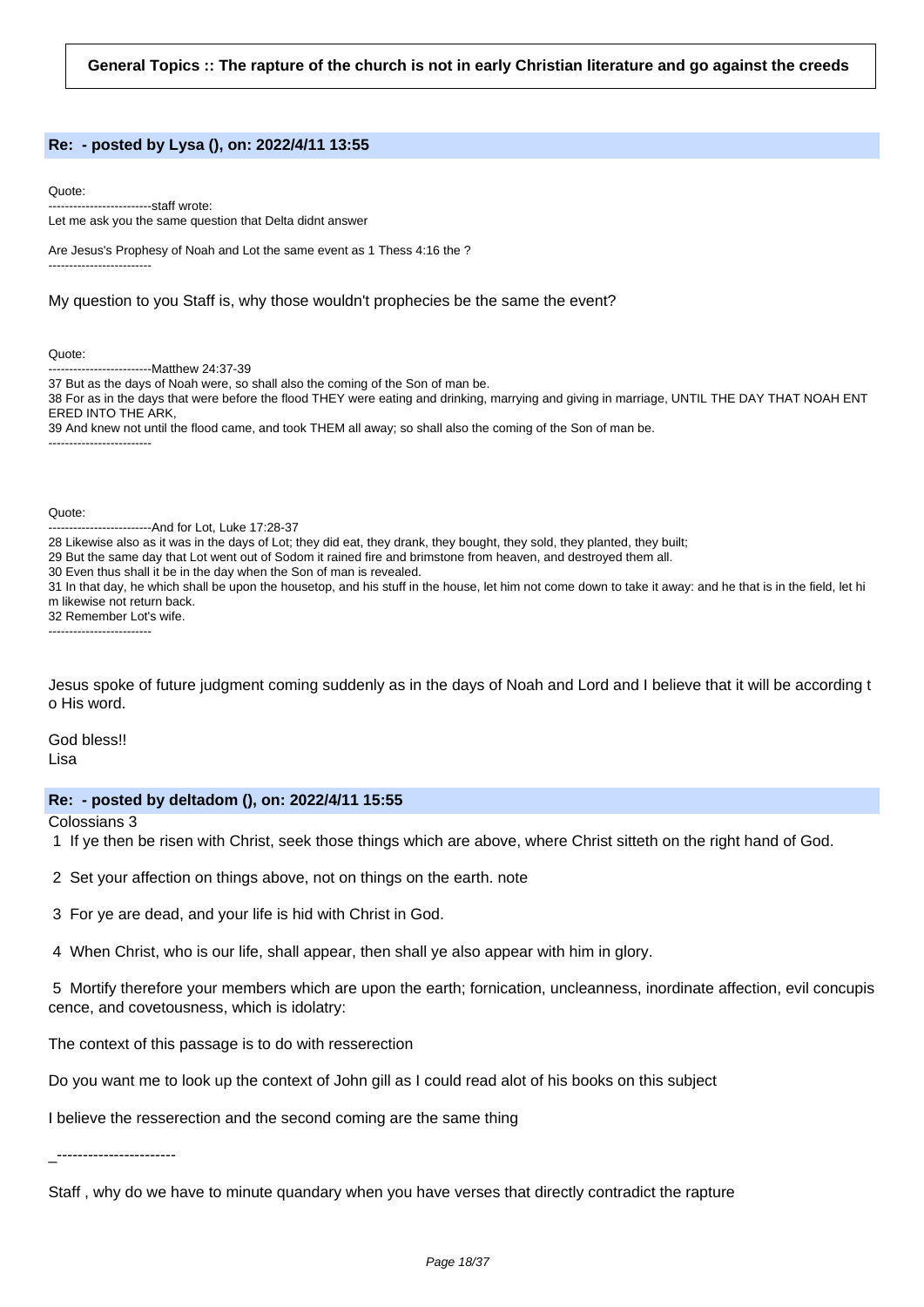Why is I am ignored and then try to get on a red herring as linking the verses to lot and noah

Matt 24

37 But as the days of Noah were, so shall also the coming of the Son of man be.

38 For as in the days that were before the flood they were eating and drinking, marrying and giving in marriage, until the day that Noe entered into the ark,

39 And knew not until the flood came, and took them all away; so shall also the coming of the Son of man be.

40 Then shall two be in the field; the one shall be taken, and the other left.

41 Two women shall be grinding at the mill; the one shall be taken, and the other left.

42 Watch therefore: for ye know not what hour your Lord doth come.

43 But know this, that if the goodman of the house had known in what watch the thief would come, he would have watch ed, and would not have suffered his house to be broken up.

44 Therefore be ye also ready: for in such an hour as ye think not the Son of man cometh.

45 Who then is a faithful and wise servant, whom his lord hath made ruler over his household, to give them meat in due season?

46 Blessed is that servant, whom his lord when he cometh shall find so doing.

You need to read this in the light of genesis as only noah and his family were saved

When it says they were taken , they were taken for judgement they died in both cases

Genesis 7

19 And the waters prevailed exceedingly upon the earth; and all the high hills, that were under the whole heaven, were covered.

20 Fifteen cubits upward did the waters prevail; and the mountains were covered.

21 And all flesh died that moved upon the earth, both of fowl, and of cattle, and of beast, and of every creeping thing th at creepeth upon the earth, and every man:

22 All in whose nostrils was the breath of life, of all that was in the dry land, died. note

23 And every living substance was destroyed which was upon the face of the ground, both man, and cattle, and the cre eping things, and the fowl of the heaven; and they were destroyed from the earth: and Noah only remained alive, and th ey that were with him in the ark

So everyone who was taken died

Genesis 19

22 Haste thee, escape thither; for I cannot do any thing till thou be come thither. Therefore the name of the city was call ed Zoar. note

23 The sun was risen upon the earth when Lot entered into Zoar. note

24 Then the LORD rained upon Sodom and upon Gomorrah brimstone and fire from the LORD out of heaven;

25 And he overthrew those cities, and all the plain, and all the inhabitants of the cities, and that which grew upon the gr ound.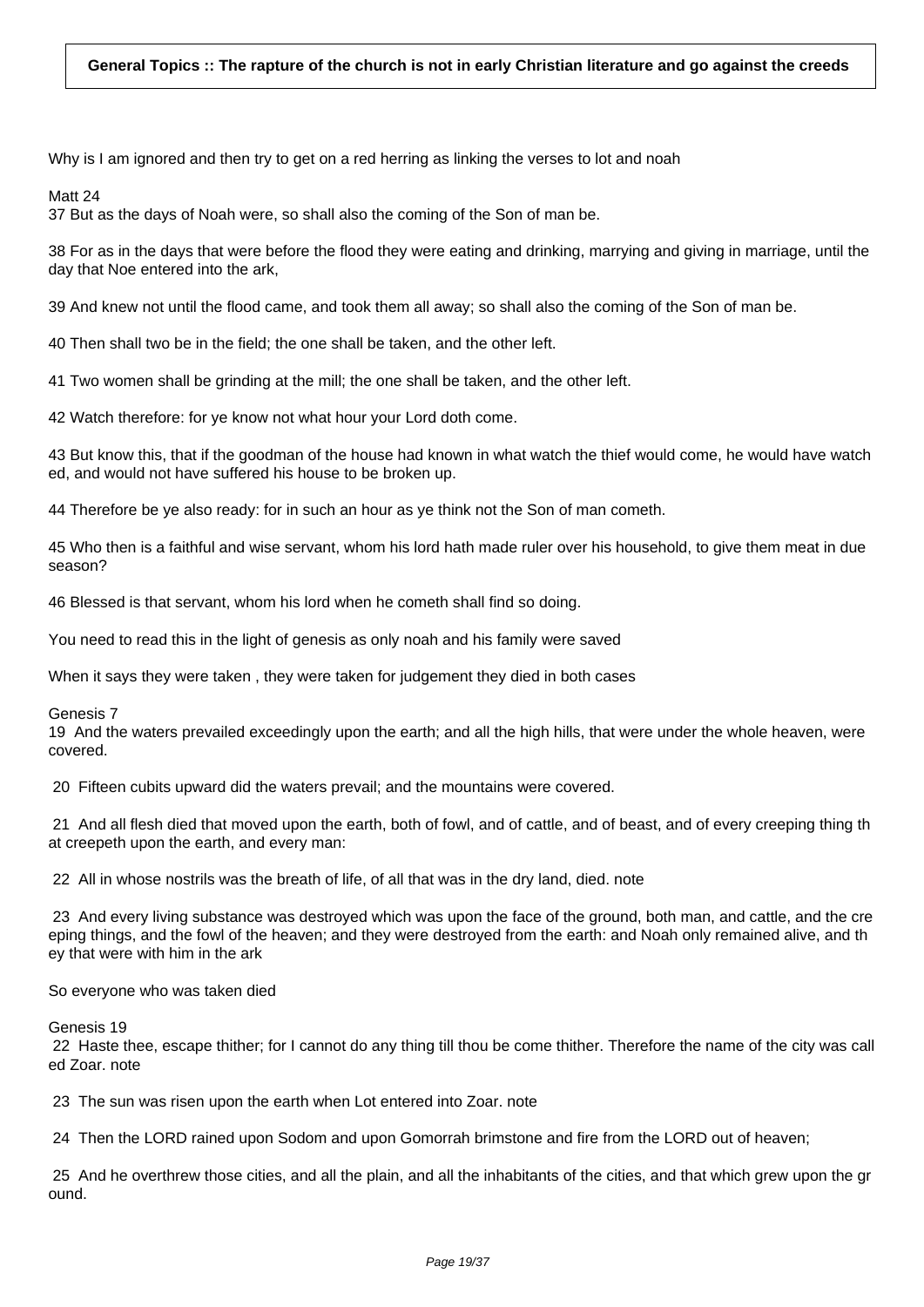So in the life of lot those that were taken were destroyed

These two biblical historical events have nothing to do with 1 Thess 4

I cry as people who believe in the pre trib rapture miss the major things and focus on the minors

As deal with all the verses that directly contradict and go against the pre trib rapture

God bless

Dom.

Ps note there is no references to harpizo to the biblical accounts of noah and lot

αϕπαζω occurs 30 times in the OT. ge.37.33 ; le.6.4 ; le.19.13 ; de.28.31 ; 2sa.23.21 ; job.20.19 ; job.24.2 ; job.24.9 ; job.24.19 ; ps.7.2 ; ps.10.9 ; ps.10.9 ; ps.22.13 ; ps.50.22 ; ps.104.21 ; is.10.2 ; eze.18.7 ; eze.18.12 ; size.18.16 ; eze. 18.18 ; eze.19.3 ; eze.19.6 ; eze.22.25 ; eze.22.27 ; ho.5.14 ; am.1.11 ; am.3.4 ; mic.3.2 ; mic.5.8 ; na.2.12

### **Re: - posted by staff, on: 2022/4/11 16:37**

Hi Delta,

You claim to know about the rapture or lack of rapture but you refuse to answer a simple question Are the Prophesies of Jesus regarding the days of Noah and Lot the same event as 1 Thess 4:16?Yes or no Stop hiding and answer are the simple question. urs staff

Staff , why do we have to minute quandary when you have verses that directly contradict the rapture

### **Re: - posted by docs (), on: 2022/4/11 18:27**

/I don't think the Bible requires us to have unity about the second coming of Christ./

It may not require it, but it sure couldn't hurt things at this point in my opinion.

/What is biblical unity and when should we 'avoid foolish controversies" would be an interesting new topic./

I don't think the timing of the second coming is a foolish controversy to be avoided. But eschatology has long been the pr oblem child black sheep in the church coupled with the belief that any investigation of it is really not worth the effort.

/"what does after the tribulation of those days mean?..." I don't want to study it in details and I don't think my opinion abo ut it would matter much, it could even lead to more controversies./

I know this may sound out of line and maybe even rude, but what type of detailed study is needed to decipher the meani ng of the words "after the tribulation of those days?" What is the plain common sense meaning of such a phrase? This hi ghlights what I meant when I said that the utter simplicity of Christ's answer here seems to stumble many for some reaso n. Maybe not you but many. The clarity from Christ's own mouth is a gift, but beginning really with Darby, the issue has b een muddied to make room for doctrines that never appeared in church history before the 1830s. If Christ taught He wou ld come after the tribulation of those days then why not just leave it there where Christ left it? Plain, precise, simple, and clear.

Thanks for your replies. Blessings.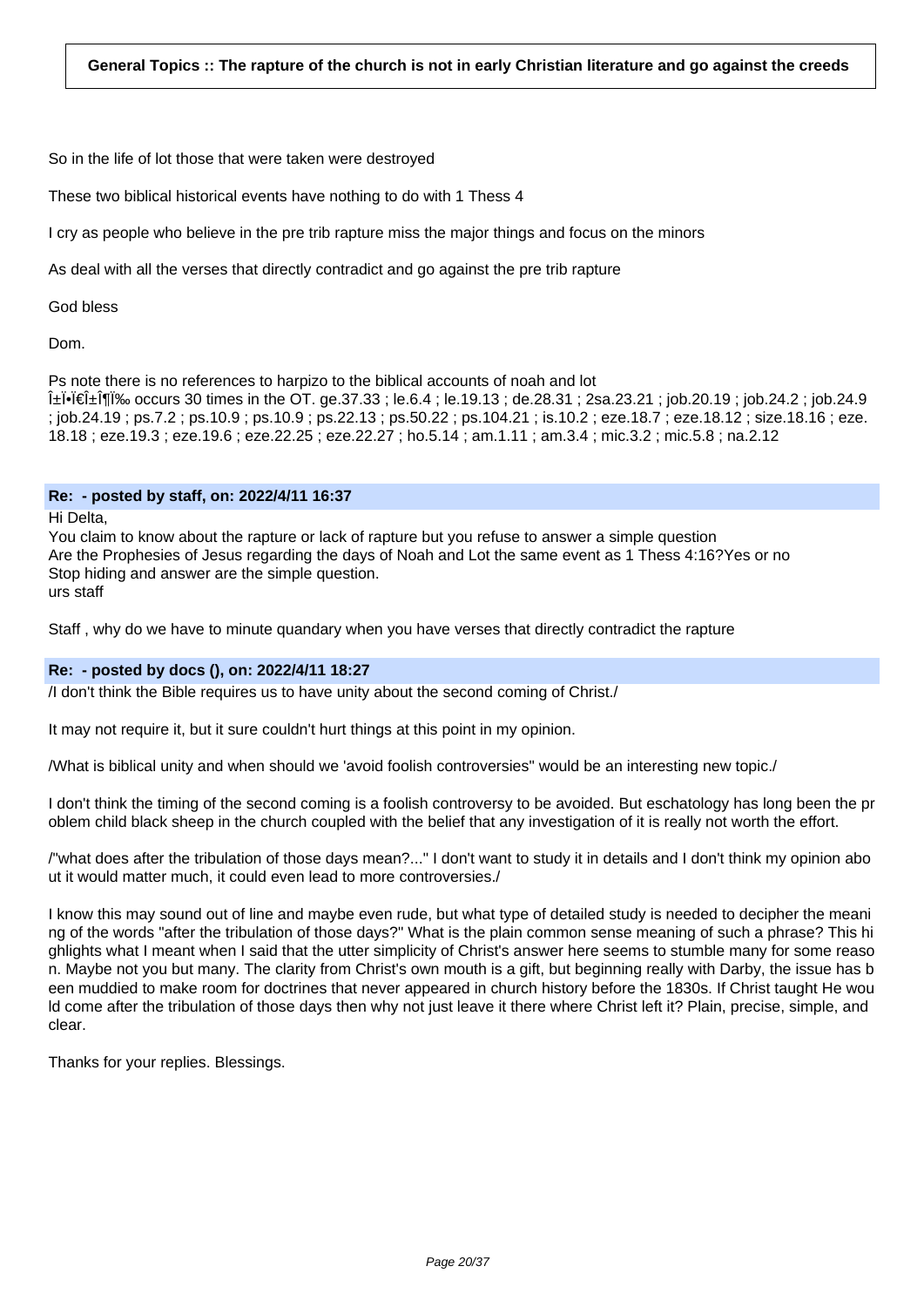#### **Re: - posted by staff, on: 2022/4/11 18:35**

Hi Lisa,

Can I understand from your post that you think that they are the same event?I believe that the most likely understanding is that they are the same event.

Delta or Docs dont know if they are the same event or not?

I also agree with your analysis of the verses that the Judgement comes suddenly as in the days of Noah and Lot describ e.Further to that I would add that the Judgement was a complete Judgement, urs staff

### **Re: - posted by docs (), on: 2022/4/11 19:26**

/ Surely considering the subject to be so "simple and straight forward" you could answer this?/

Not meaning to be acting superior although it will probably be taken that way, if you factor in Matthew 24:29, the answer is right there in front of you and clear.

Peace.

# **Re: - posted by yulboum, on: 2022/4/11 20:09**

Hello.

The word rapture is not really mentioned in the scriptures but the apostle Paul clearly explains how the dead will be raise d first when our Lord Jesus comes and they will first go up and meet him and then those that are alive. Noah's ark and L ot's escape from Sodom is a foreshadow of what is to come- the coming wrath of God and how we will be caught up in h eaven to meet Jesus when He comes. This is our blessed hope.

The believers of Jesus Christ is not to depend on creeds but is to depend on the Word that came to us in flesh Jesus Ch rist (see John 1:14). The Lord Jesus said that He will soon come and we must repent and bear fruit. This means if you h ave two jackets give to the one in need. If you see someone hungry, feed him. (See Luke 3:7-14) Lay down your life for others how Christ Jesus laid down His life for us.

What matters the most is not whether He will take us in the air pre tribulation or post tribulation but what matters the mo st is whether we are ready by bearing fruits or not. Bearing fruit means living in faith in Jesus Christ and abiding in His lo ve and trusting in His work.

I hope this encourages you to love the Lord Jesus more and to love one another.

Shalom,

Robert

### **Re: - posted by deltadom (), on: 2022/4/12 2:04**

I posted that the word rapture is a 16th century Latin word for rape So when we are talking about the rapture of the church we are literally talking about the rape of the church

The reason this doctrine is so dangerous it is like the health and wealth doctrine it promises a rescue when the bible nev er promises one

The early church knew they would face the antichrist

I am waiting for the penny to drop

This is some quotes from the early church

Irenaeus (AD 140-202) "he who is to come shall slay three, and subject the remainder to his power, and that he shall be himself the eighth among them. And they shall lay Babylon waste, and burn her with fire, and shall give their kingdom to the beast, and put the Church to flight. After that they shall be destroyed by the coming of our Lord." (Against Heresies V , XXVI, 1)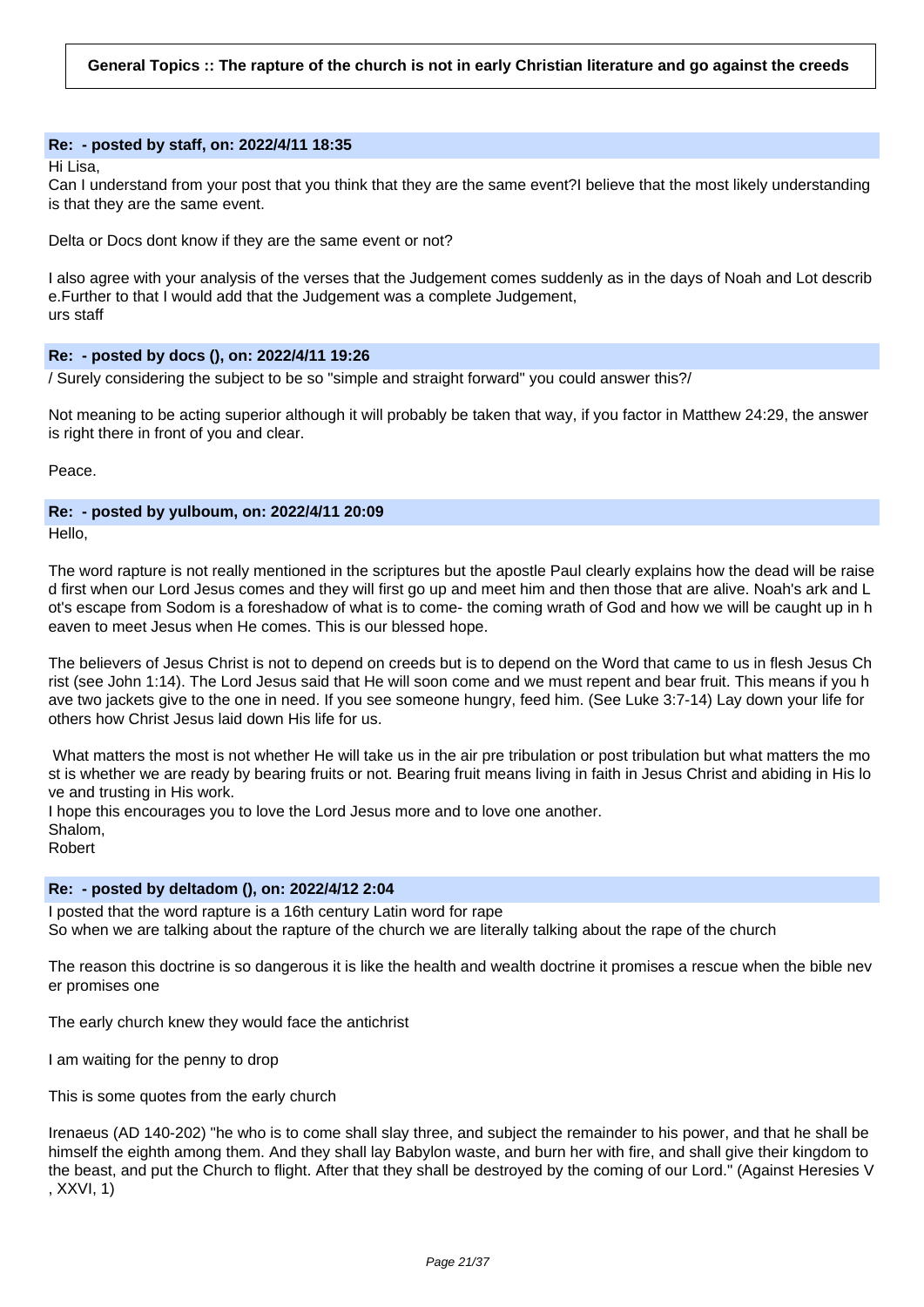Tertullian (AD 150-220) "that the city of fornication may receive from the ten kings its deserved doom, Revelation xviii an d that the beast Antichrist with his false prophet may wage war on the Church of God; (On the Resurrection of the Flesh, Chapter 25)

Hippolytus (AD 160-240) "That refers to the one thousand two hundred and threescore days (the half of the week) durin g which the tyrant is to reign and persecute the Church, which flees from city to city, and seeks concealment in the wilde rness among the mountains," (Treatise on Christ and Antichrist, 61)

Cyprian (AD 200-258) "For you ought to know and to believe, and hold it for certain, that the day of affliction has begun t o hang over our heads, and the end of the world and the time of Antichrist to draw near, so that we must all stand prepar ed for the battle ... "The time cometh, that whosoever killeth you will think that he doeth God servicea in Nor let any one wonder that we are harassed with increasing afflictions, when the Lord before predicted that these things would happen i n the last times," (Epistles of Cyprian, LV, 1,2)

Nor let any one of you, beloved brethren, be so terrified by the fear of future persecution, or the coming of the threatenin g Antichrist, as not to be found armed for all things by the evangelical exhortations and precepts, and by the heavenly w arnings. Antichrist is coming†but immediately the Lord follows to avenge our sufferings and our wounds. (Epistles of C yprian, LIII, p.722)

Why would a church born in persecution want to be free from it . As Tertullian said The blood of the martyrs is the seed of the church

2 Corinthians 11:25

Three times I was beaten with rods, once I was pelted with stones, three times I was shipwrecked, I spent a night and a day in the open sea,

Phi 3:10 That I may know him, and the power of his resurrection, and the fellowship of his sufferings, being made confor mable unto his death

Why would someone who says this want to escape , he suffered for the gospel and Paul did not know about the pre trib rapture theology, he would regard it as heresy

Jesus said

Matt 24

24 For there shall arise false Christs, and false prophets, and shall shew great signs and wonders; insomuch that, if it w ere possible, they shall deceive the very elect.

25 Behold, I have told you before.

26 Wherefore if they shall say unto you, Behold, he is in the desert; go not forth: behold, he is in the secret chambers; believe it not.

27 For as the lightning cometh out of the east, and shineth even unto the west; so shall also the coming of the Son of man be.

The reason this verse puts the whole pre trib issue to rest is that this would make the rapture of the church

Verse 26 that if you say that jesus is in the chamber or in the desert believe it not

You could almost say the same wherefore they shall say unto to you that he is coming in a secret coming to church belie ve it not

As the lightning come from the east unto the west

This verse goes directly against the pre trib rapture, there are many others

-------------++++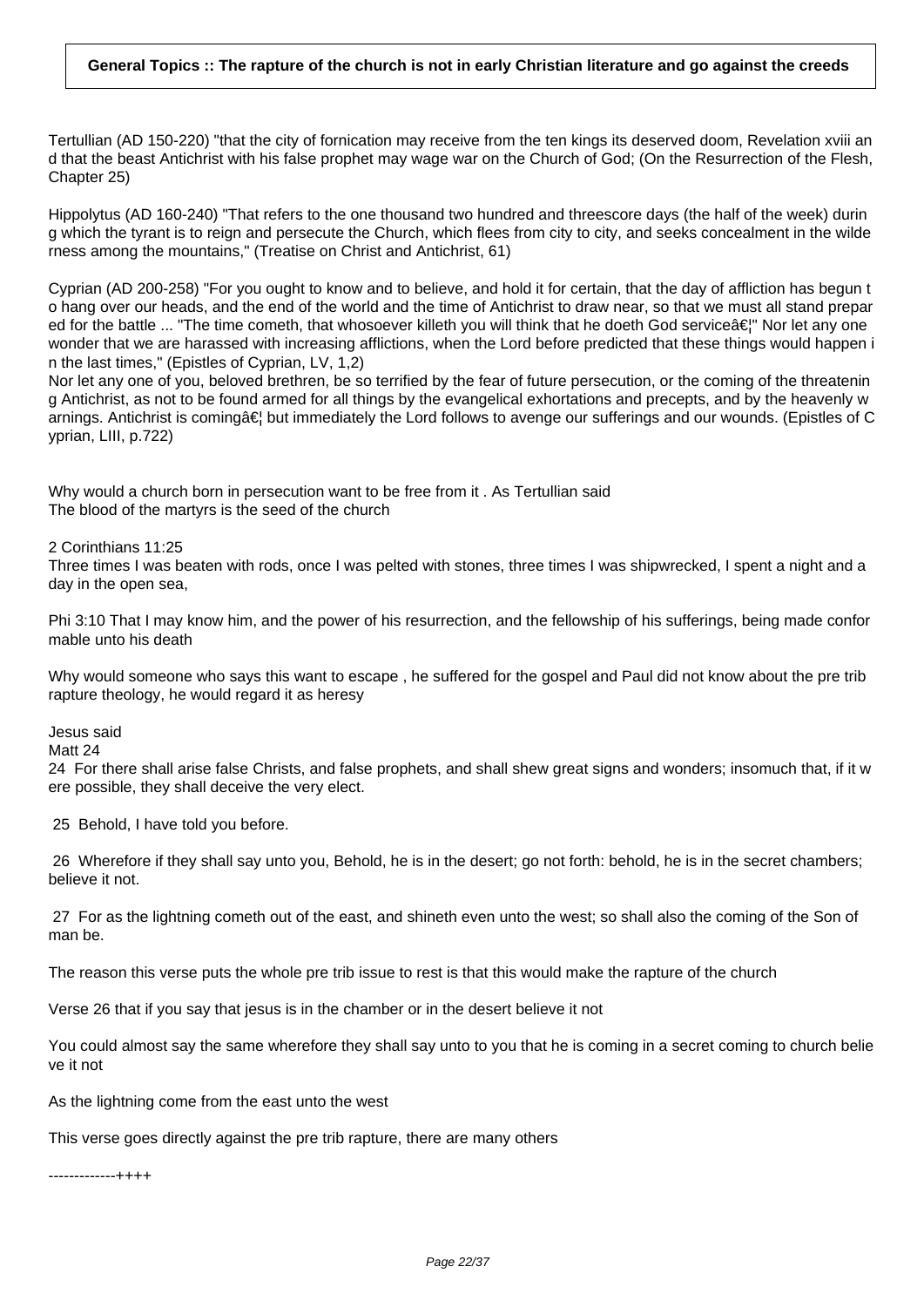When we say it is like lot

With the case of noah and lot , those taken away died from the judgment of God it is not a foreshadowed of the resserect ion

When it says we will meet the lord in the air Christ is descending he is not ascending

1 Thess 4

14 For if we believe that Jesus died and rose again, even so them also which sleep in Jesus will God bring with him.

15 For this we say unto you by the word of the Lord, that we which are alive and remain unto the coming of the Lord sh all not prevent them which are asleep. note

16 For the Lord himself shall descend from heaven with a shout, with the voice of the archangel, and with the trump of God: and the dead in Christ shall rise first:

It says we will meet the lord in the air so when he descends to earth  $\text{\o}YCE-$ 

It does not say we will meet the lord in heaven and have a marriage supper of the lamb for seven years

Revelation 19

9 And he saith unto me, Write, Blessed are they which are called unto the marriage supper of the Lamb. And he saith u nto me, These are the true sayings of God.

The marriage supper of the lamb is at his second coming not at the rapture

The pre trib rapture theology should be put in the same category as the word of faith theology

As it is dangerous as are we saved so we can escape the tribulation as jesus died for our sins so that we can escape hel l not the tribulation.

It is shaping into another gospel which gal 1 forbids

### **Re: - posted by yulboum, on: 2022/4/12 7:05**

Hi Deltadom,

You are right we should not avoid being persecuted.

Jesus taught his disciples to take up the cross and follow Him. To die is to gain. Let's not avoid being persecuted but at t he same time we should put our hope in Jesus the Messiah and trust in His name and continue to love each other.

Shalom

### **Re: - posted by staff, on: 2022/4/12 10:46**

Hi,

So Docs if the answer is right there in front of us which is it :Are the Noah and Lot Prophesies by Jesus the same as 1 T hess 4:16 or not ?Why wont you answer? urs staff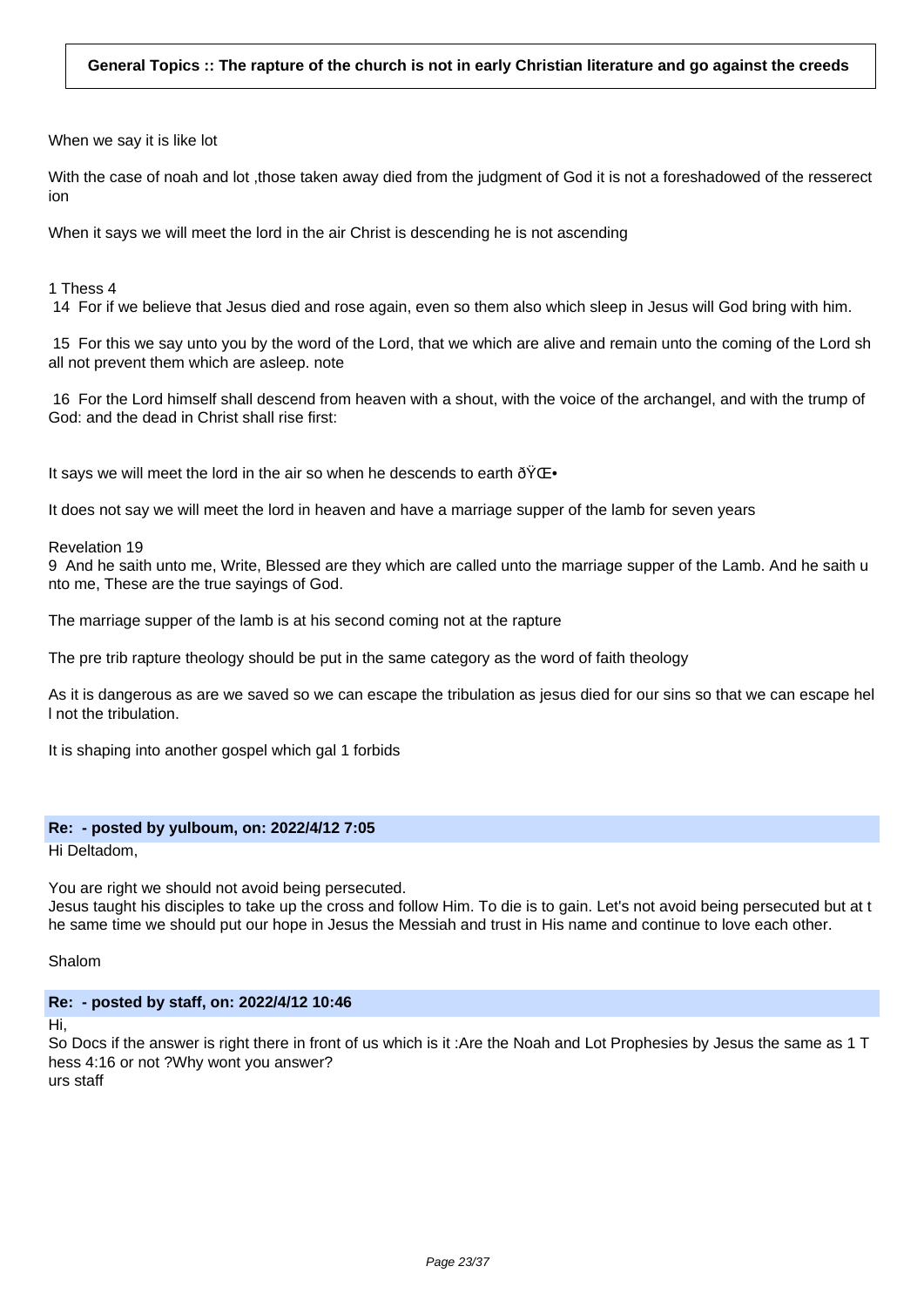### **Re: - posted by staff, on: 2022/4/12 10:49**

Hi Yulboum,

The more important thing about "persecution" is that it is not understood by Post Trib believers.They mix up the subject of persecution and a period of time called The Great Tribulation.They think the two terms are interchangable which they are not,

urs staff

# **Re: - posted by deltadom (), on: 2022/4/12 12:04**

Staff there is a reference to  $1/4a^{1/2}$ <sup>3</sup>  $\hat{I}$   $\hat{I}$ »  $\hat{I}$   $\hat{I}$ ' $\hat{I}$ ' $\hat{I}$ ' $\hat{I}$ 

Revelation 2:22 N-AFS  $G$ RK: الْفَعْدِينَ وَعَامَلِهِ ٱلْإِلَيْةِ ٱلْكَلْبَةِينَ وَالْكَلْسَانِي ٱلْجَمْعَة NAS: with her into great tribulation, unless KJV: great tribulation, except INT: her into tribulation great if

Revelation 7:14 N-GFS  $GRK: \land \sim 0^\circ$  Ï"á $\lambda$ †Ï, Î $\,$ λÎ $\,$ Ï`î $\mu$ Ï‱Ï, Ï"á $\lambda$ †Ï, Î $\lambda$ Î $\mu$ Î $^3$ Î $\lnot$ λÎ $\cdot$ Ï, NAS: out of the great tribulation, and they have washed KJV: great tribulation, and INT: out of the tribulation great

These are the only two references to mega thilpses https://biblehub.com/greek/2347.htm

I don't you understand there is about 4 words used for persecution διωγμός https://biblehub.com/greek/1375.htm

á½€Ï∙Ϊή Wrath https://biblehub.com/greek/3709.htm

‰آ-أُ أ±آ€ا ِ¿آ°آ±أ0ْ Affliction https://biblehub.com/greek/2553.htm

Staff stop question bombing I have answered your question and you just simply go onto another subject or say that your question hasn't been answered but it has but you don't like the answer

Why do you struggle so hard with this concept during the time of Jeremiah the people kept saying to Jeremiah we will be 2 years in captivity and then come home . There was false prophets saying that they would not go through it

I know I cannot handle persecution and only by god's grace and I am a sinner saved by grace , we may not like the doctrine of things like hell or going through the great tribulation but I would rather follow truth than a lie.

The Israelites went through all of god's wrath on Egypt Why do you think we should have it any different. The early church and there are many in the world that are going through persecution through there faith right now

Why should we believe in a pre trib doctrine that has absolutely no basis in scripture and that the early church did not believe , it wasn't important enough to pass down through the creeds such as doctrines such as the trinity or justification by faith .

There is no neon sign that is going to say you are now entering the great tribulation

Time will be the great judge i doubt I will live to be in that time let alone at the end time resserection/ second coming as I believe they are both the same event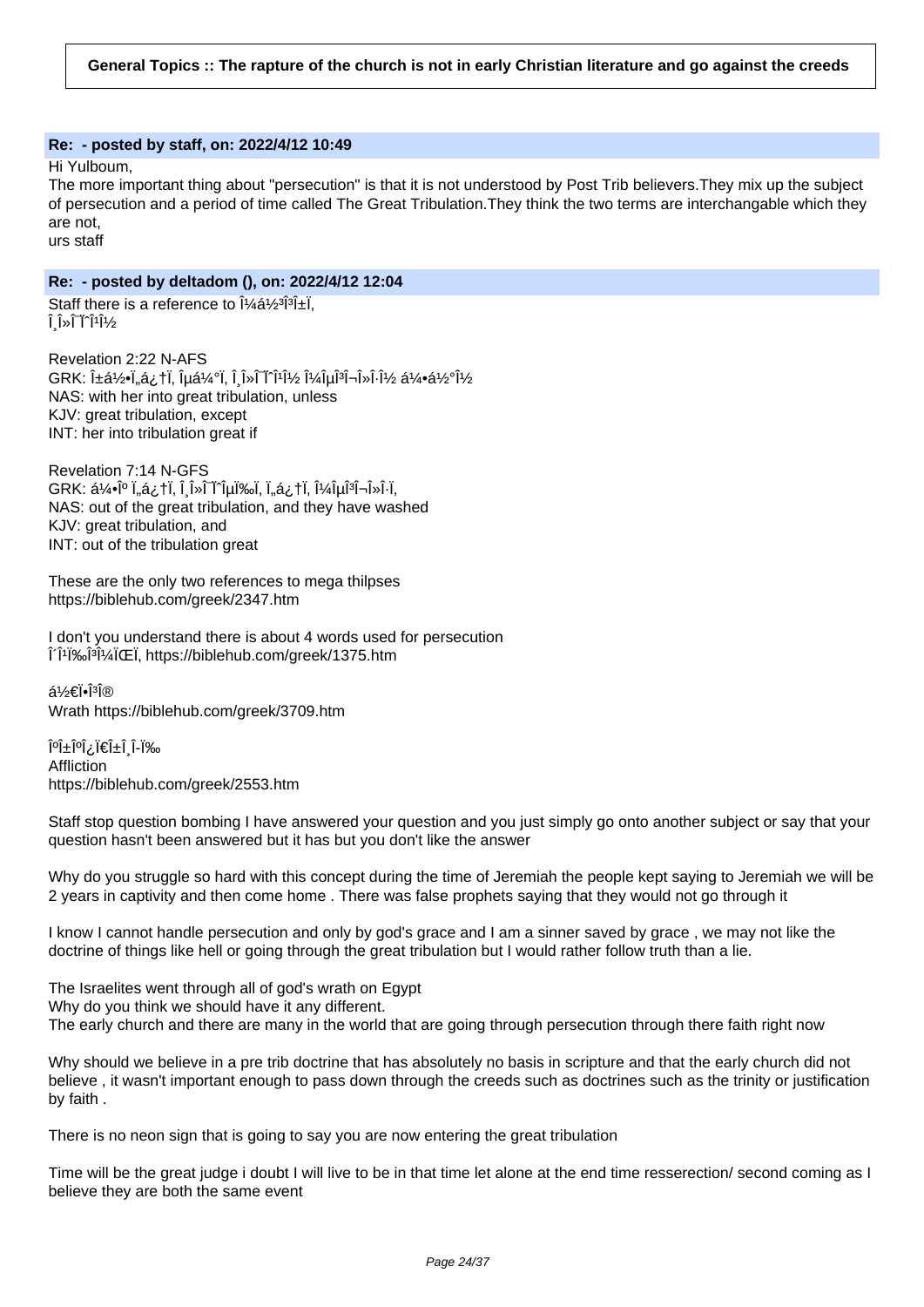#### Isaiah 30:10

"Which say to the seers, See not; and to the prophets, Prophesy not unto us right things, speak unto us smooth things, prophesy deceits:

#### Jeremiah 37:10

For though ye had smitten the whole army of the Chaldeans that fight against you, and there remained wounded men a mong them, should they rise up every man in his tent, and burn this city with fire.

#### **Re: - posted by docs (), on: 2022/4/12 13:31**

The Scriptures give the answer. Consider the once only coming again of Christ with the timing of that coming in Matthew 24:29 and you have your obvious and clear answer.

### **Re: - posted by staff, on: 2022/4/12 18:01**

Hi Docs and Delta

So can you show me on the posts where you have answered the very very simple question YES or No Are the Noah and Lot Prophesies by Jesus the same event as 1 Thess 4:16????

Its a Yes or No answer ,their isnt another.

Both of you have been saying that you are experts on the subject and that you have the answers but cant or wont answe r simple questions .The reason I suspect is that you know that the answer to this question doesnt fit in with an old wives tale called the Post Trib rapture.

There is no other explanation for it and I think everyone can see your avoidance.There is no other answer to the questio n ,they are either the same or they are not.I am on the record as saying they are more than likely the same event, urs staff

### **Re: - posted by TMK (), on: 2022/4/12 18:36**

The Lot and Noah comments by Jesus describe the general conditions in Palestine at the time of Jesus bringing judgme nt to Jerusalem via the Roman armies in 70 AD. People will be carrying on as usual just as they were carrying on in th e days before the earth was flooded and before brimstone rained down on the cities of the plain. They are unprepared b ecause they did not heed the warning and flee when they saw Jerusalem surrounded by armies (Lk. 21:20-21). They ar e not taken in rapture; they are massacred and tossed in the burning rubbish heaps with untold thousands of their comra des by the Roman invaders (Lk. 17:37).

1 Thess. 4:16 describes the actual Second Coming, which is the only "catching upâ⊕ of believers.

### **Re: - posted by staff, on: 2022/4/12 19:32**

Hi TMk Not general specific, They did eat ,drink ,sow ,plant etc, They were very specific, urs staff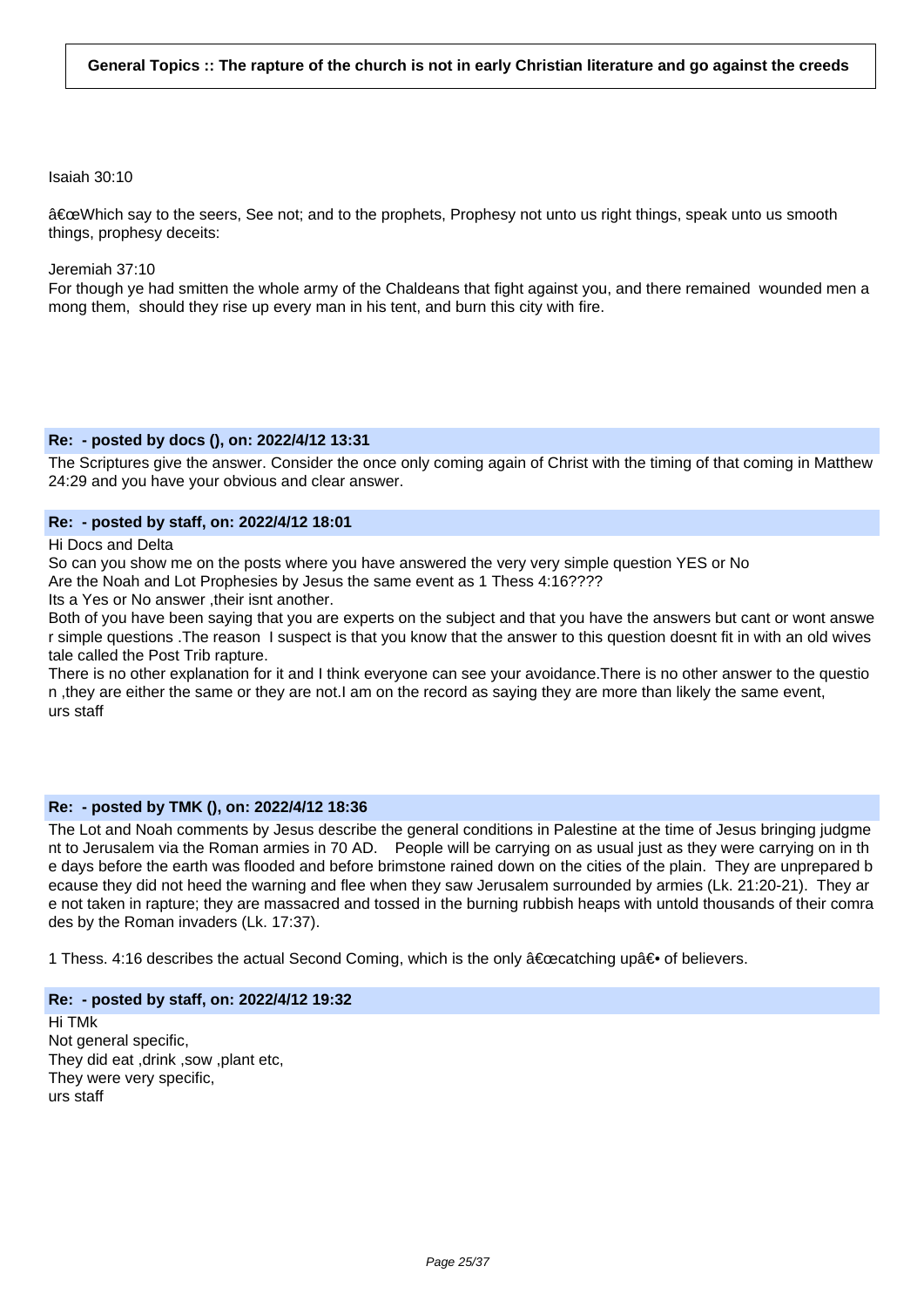### **Re: - posted by TrueWitness, on: 2022/4/12 20:53**

To those who are claiming that the harpazo (rapture) described in 1 Thess. 4:17 happens at the same time (exactly) as Christ's Second Coming, why in the world would the church float up into the air to meet Christ if He is coming down and l anding on the Mt. of Olives? That makes ZERO sense. Just so you know, I do not believe in a pre-trib rapture. I happen to believe it happens after Babylon is destroyed as described in Revelation 18. And guess what. This is AFTER THE TRI BULATION OF THOSE DAYS just like Jesus said but before His Second Coming. And what happens in between? The Marriage Supper of the Lamb. How long does the Marriage Supper of the Lamb last. I suspect not that long. Most proba bly less than 6 months. I would think maybe a month. But in any case, not very long. I personally believe that after the la st person to be saved is in fact saved, the church that is alive and the dead in Christ receive their glorified bodies (in the twinkling of an eye) and are taken into the Marriage Supper of the Lamb in heaven. Soon thereafter, Christ, the glorified church and the other hosts of heaven will follow Christ to reclaim the Earth for God.

Go look it up. The Marriage Supper of the Lamb occurs BEFORE Christ mounts His white horse and descends to Earth ( the Second Coming). Rev. 19:6-10 describes the Marriage Supper of the Lamb having come. It gives no details except t o say that blessed are those invited there. Then Rev. 19:11 and following describes Christ and the armies in heaven des cending to Earth to judge it with much wrath. So obviously, the Marriage Supper is over because wrath and judgement is n't something that happens at a marriage celebration.

Again, this is how I interpret the Bible on eschatology and I am not dogmatic about it. I also don't feel ill-will toward peopl e who are pre-trib or post-trib. I think that many will fall away because they believe in pre-trib and so I say, be prepared f or His Coming at any time, like now and going forward regardless of what happens or doesn't happen. I myself was post -trib for a long time and enjoyed Left Behind or Led Astray documentary by Joe Schimmel whom I love dearly. I even got the long version of that video. He does a good job examining the history of how pre-trib came into being especially with Darby but also people who influenced Darby. My only problem with post-trib (and it isn't a problem that will cause any se rious repercussions for those who believe it) is that the idea that we will rise up to meet the Lord in the air only to come b ack down to Earth is frankly, weird. Why was it so important to rise only to turn around and descend again? So blessings to all here in finding truth. What is more important than exactly when the Lord will come is whether we are ready for His coming. May the bride make herself ready because Jesus deserves the very best!

P.S. It just occurred to me that my position is also post-trib but is different from most post-tribbers because I believe that after the tribulation but before Jesus descends to Earth to judge it, the church is glorified and rises to heaven to celebrat e the Marriage Supper of the Lamb. I don't want to be called mid-trib either. Read Rev. 19

-Daniel

# **Re: - posted by yulboum, on: 2022/4/12 22:39**

Hi Staff, Thanks for pointing that out.

Those two terms should be well defined and not mixed up.

The rapture is quite hard to understand with our own mind but let's keep on seeking the Lord Jesus and look forward for His return and I believe He will give us understanding and make us ready. In the meantime let's pray for each other that our faith will grow and love for one another will grow as we wait to be taken away because the world is obviously getting darker.

Shalom Robert

### **Re: - posted by TMK (), on: 2022/4/13 7:03**

//To those who are claiming that the harpazo (rapture) described in 1 Thess. 4:17 happens at the same time (exactly) as Christ's Second Coming, why in the world would the church float up into the air to meet Christ if He is coming down and l anding on the Mt. of Olives?//

Because the Bride is rushing to welcome her Bridegroom who has finally returned in triumph, just like the bridesmaids in Mt. 25:1.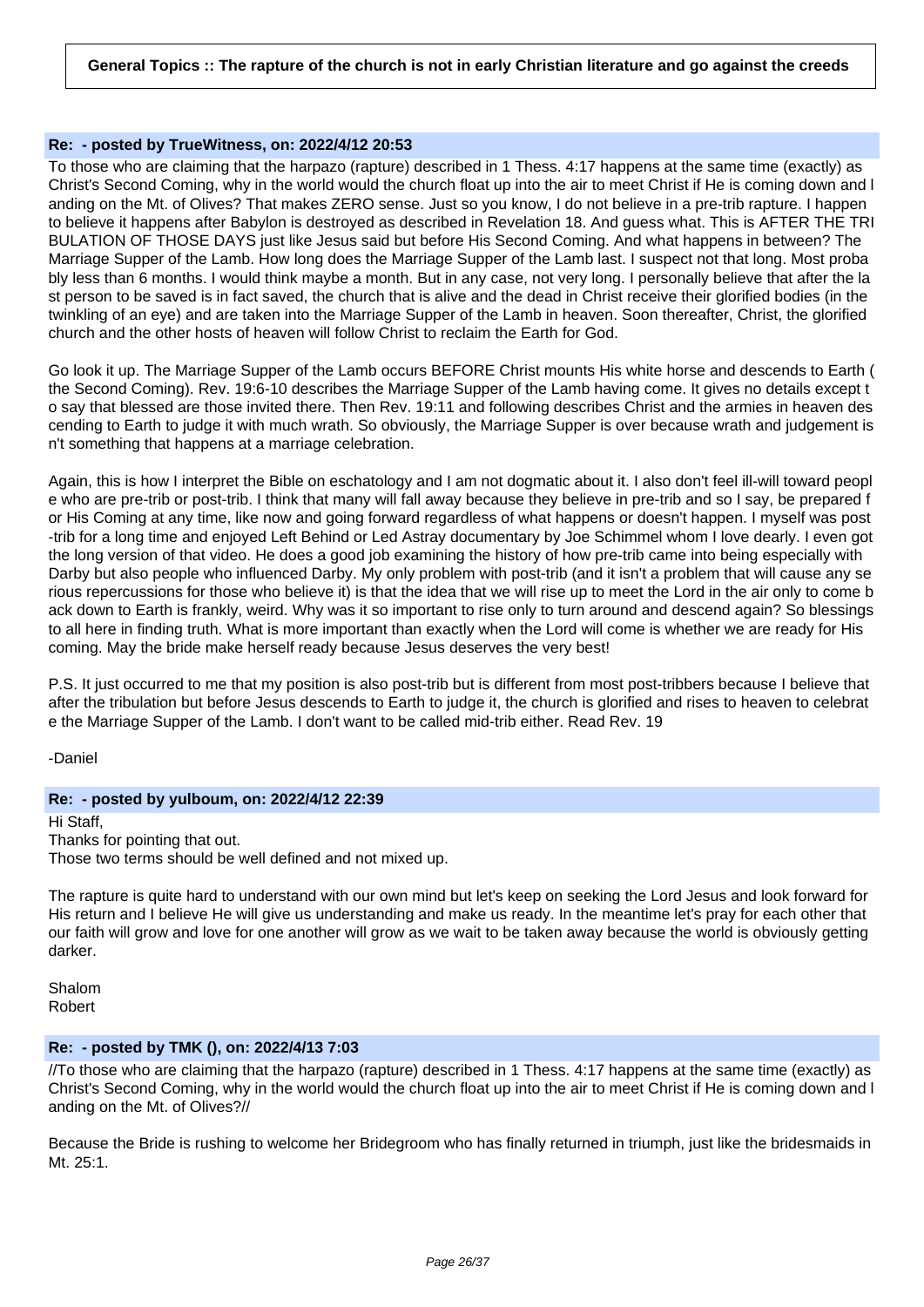### **Re: - posted by docs (), on: 2022/4/13 9:36**

No one has been saying they are an expert on the issue. Scripture is the expert I believe, and I have become content to let it speak for itself in its simple and clear manner on this issue. It is a gift from the Lord it is so simple and it goes hand i n hand with what the early church taught at the beginning and throughout church history until the 1830s. That is somethi ng pre-trib advocates seem to have a hard time acknowledging.

Like I said, your question is obviously a gotcha question that your emphatic obsession with has also been apparent to all . Plus, I answered albeit not in the way you desired. So, for the third time, if you factor in the timing of Matthew 24:29, yo u have your answer if the two two passages are the same. When do they occur? If you believe the error that Christ will c ome again twice, then it"s all moot and can be jimmyed around to fit one's preference.

Also, can you show a post where you have answered clearly what "after the tribulation of those days" means? It's meani ng is simple and clear to me. That's all I meant to convey. What is its meaning in your opinion?

Blessings.

#### **Re: - posted by Lysa (), on: 2022/4/13 10:26**

I lean 45 degrees onto the post-trib side and we go by Jesus words. Believing they both occur at the same time doesn't mean I'm pre-trib or anything of the sort.

The sad thing is that you are always and I mean ALWAYS telling us what post-tribbers believe even though you don't bel ieve it. You are a hammer and you look for every single nail.

I think post-tribbers as well as pre-tribbers and everyone in between will all be surprised on that Day! And we'll know we were wrong but we'll be so elated to be in His presence that of course, we'll no longer be arguing about it!!

God bless, Lisa

#### **Re: - posted by staff, on: 2022/4/13 13:20**

Hi Docs

You clearly didnt answer the question at all in any way .It was a yes or no question and they were the only answers.You were being delibrately obtuse.

If the myth of the Post Trib rapture is so easy to see as you say then you would have been able to answer yes or no.I an swered my own question with a yes that its probably most likely the same event,I would say 99 percent yes.Whether its a gothca question is irrevelant you should be able to answer yes or no or I dont know ....... urs staff

Like I said, your question is obviously a gotcha question that your emphatic obsession with has also been apparent to all . Plus, I answered albeit not in the way you desired

### **Re: - posted by docs (), on: 2022/4/13 17:15** staff,

I haven't cared to answer your gotcha question, it is obvious what you were up to. Although I did answer it albeit in a rou ndabout way.

I'm not trying to annoy you here by explaining it simply. But the post-trib view holds that, in agreement with Christ's own words, He will come again once "AFTER THE TRIBULATION of those days" (Matt 24:29). However I may have failed in doing so, my point has been that I believe that it is not hard to understand. It should be taken in its straightforward simpli city it seems. When I say it's not complicated and is simple, that is not a know it all statement of condescension. If Christ is only going to come again ONCE and I Thess 4:16-17 etc. is speaking of the Lord coming for his people and the resurr ection and the glorification of the saints, then it will have to occur after the tribulation of those days because that was Chr ist's own words regarding His coming. If we trust Christ's words, then the post-trib rapture is hardly a myth or an old wive s tale in your words. In my opinion, the issue has become much more complicated than ever need be in spite of the God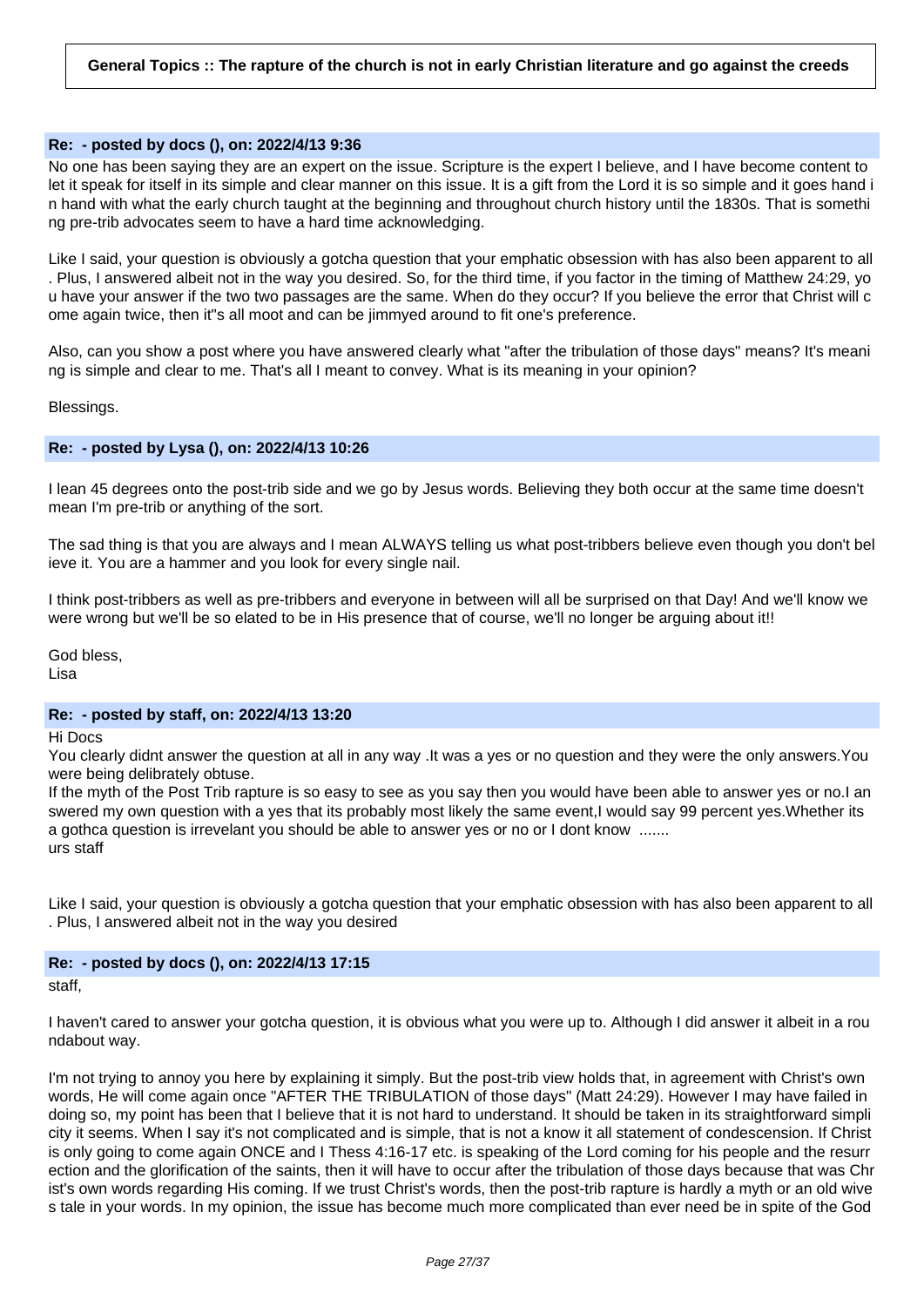intended clarity scripture presents.

Thank you. Blessings.

### **Re: - posted by staff, on: 2022/4/13 18:40**

#### Hey Docs

I told you along time ago it was a gotcha question so dont come back days later and use that as an excuse not to answe r the question.Jesus asked gotcha questions also to gotcha questions.

Just answer the question or say I am unable to answer the question because I dont know or im not sure Are the prophesies made by Jesus about Noah and Lot going to happen at the same time as 1 Thess 4:16 ?Yes or No Simple as any other answer is just avoidance

"If Christ is only going to come again"

Are you doubting that he is only coming once?

You are the one making it complicated I asked for a straightforward view by a Post Tribulationist and you refused to ans wer except in long long paragraphs that are always unclear whether its yes or no in fairness,

I have also answered my own question in a yes or no fashion so you know my position and its clear.

The problem you have is that the pre tribulation believer can answer that question yes or no but the post tribulation belie ver cant answer yes or no because it cant possibly fit into the time line .They want to say "yes" but know if they say yes it blows away the Post Trib arguement ,

urs staff

### **Re: - posted by docs (), on: 2022/4/14 16:17**

/Hey Docs

I told you a long time ago it was a gotcha question so don't come back days later and use that as an excuse to not answ er the question. Jesus asked gotcha questions to gotcha questions./

I have never felt under any obligation to jump through your hoops by answering a question of which I would wager you have already decided how to answer no matter what I say. The universe remaining standing does not revolve around an swering your one question.

/Just answer the question or say I am unable to answer because I don't know or im not sure/

Being as polite as I can, you don't dictate how I post. No hoop jumping here good bro.

/Are the prophecies made by Jesus about Noah and Lot going to happen at the same time as I Thess 4:16 or? Yes or N o.

Simple as any other answer is just avoidance./

I replied, "If Christ is going to come again ONCE and I Thess 4:16-17 etc. is speaking of the Lord coming for His people and the resurrection and glorification of the saints, then it will have to be after the tribulation of those days because that was Christ's own words regarding His coming."

Christ's words in my opinion are profoundly simple and uncomplicated. Combined with my belief that Christ will only com e again once, your answer is there. What does AFTER mean?

/"If Christ is only going to come again"

Are you doubting he is only coming once?/

My statement, clearly there to read was, "If Christ is going to come again ONCE"...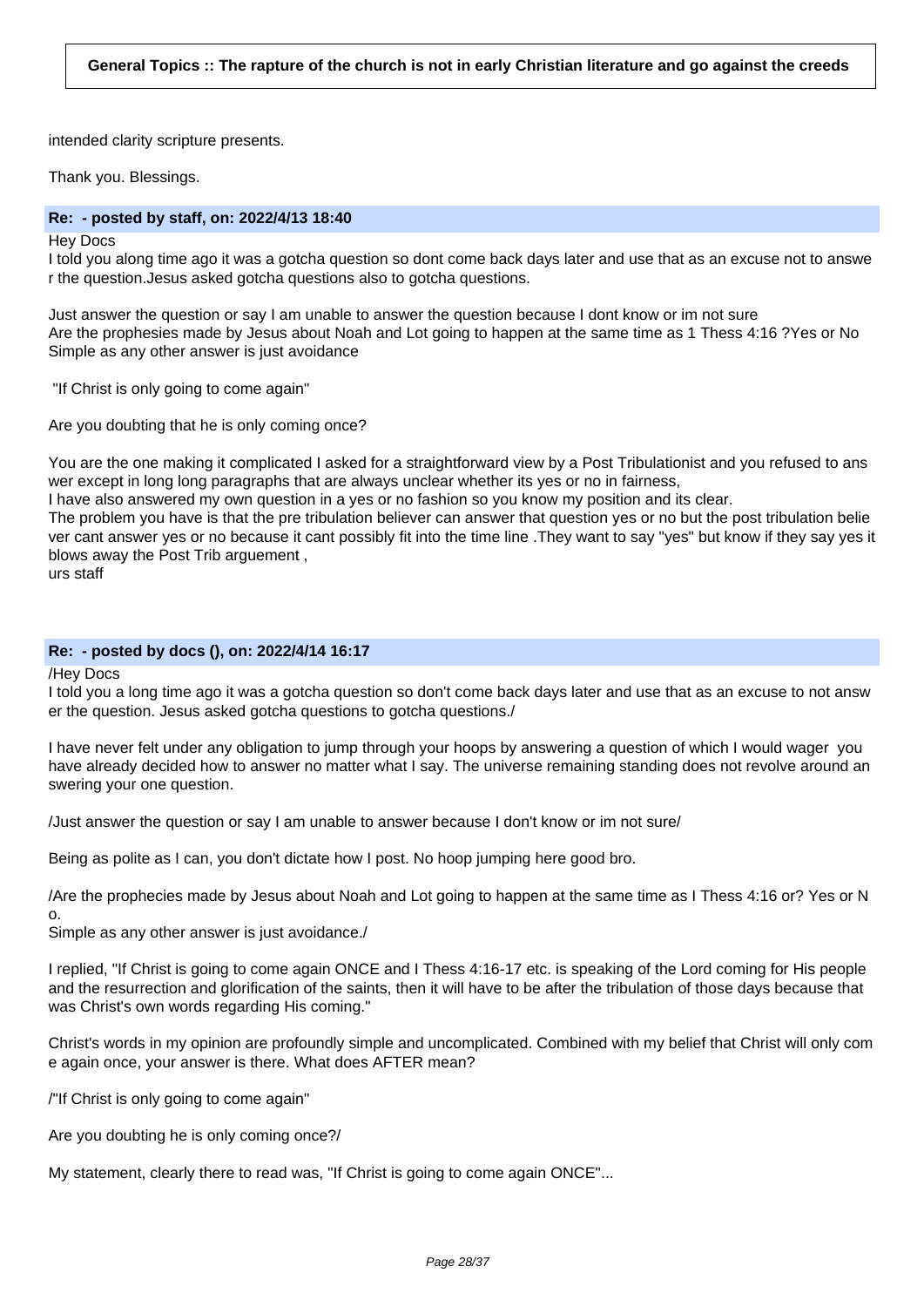If He is going to come in a pre-trib rapture and then come again after the tribulation then that is two comings. I don't belie ve that. I don't think I have lost my cognitive powers when I say coming at a pre-trib rapture and coming at the end of trib ulation equals TWO comings.

/The problem you have is that the pre tribulation believer can answer that question yes or no but the post tribulation belie ver cant answer yes or no because it cant possibly fit into the time line. They want to say "yes" but know if they say yes it blows away the Post Trib argument./

That is just a blanket caricature without merit along with many of the ways you have presented post trib believers which are incorrect. I'm sorry you may believe that because it's not true.

Thank you staff. That's likely enough for now and these good folks I bet are tired of me about now. May you and your fa mily be sincerely blessed during this special season.

#### **Re: - posted by staff, on: 2022/4/14 18:37**

Hi Docs

The problem is you wont answer the question because you cant answer the question.You are using every excuse not to o as we can see in all of the long long posts to a simple question.

It was yes or no or I dont know or Im not sure.

If you were so sure in your beliefs and theology you would have been able to anwser.The Post Trib rapture is a religion t hat excludes grace where if you are not persecuted to death then you are not ready,its theological self flagellation.Altoug h all tribulation views have flaws the Post tribulation view crushes the most beautiful of doctrines grace to death while ha ving a holier than thou attitude to everyone who doesnt believe it, urs staff

### **Re: - posted by TMK (), on: 2022/4/14 19:46**

//If you were so sure in your beliefs and theology//

Staff- perhaps you are just a tad too sure in yours?

Quite honestly anyone who thinks they have eschatology drilled down to perfection is either exceedingly pompous or ex ceedingly foolish.

Folks will still be arguing about it in a 1000 years should the Lord tarry, and He very well might.

### **Re: - posted by deltadom (), on: 2022/4/15 1:52**

Staff i have answered your question I have given you biblical evidence and provided evidence to the contrary The house I am staying at in Jerusalem is looking over the mount of olives where it states in scripture where jesus will re turn

Acts 1

9 And when he had spoken these things, while they beheld, he was taken up; and a cloud received him out of their sigh t.

10 And while they looked stedfastly toward heaven as he went up, behold, two men stood by them in white apparel;

11 Which also said, Ye men of Galilee, why stand ye gazing up into heaven? this same Jesus, which is taken up from y ou into heaven, shall so come in like manner as ye have seen him go into heaven.

12 Then returned they unto Jerusalem from the mount called Olivet, which is from Jerusalem a sabbath day's journey

Jesus does not say in this passage I am returning for my church , he says in the same way you go up I will return , There was no returning for the church and then judgement for the world

Staff I have provided biblical evidence in my previous post regarding the issue of lot and noah and 1 Thess 4.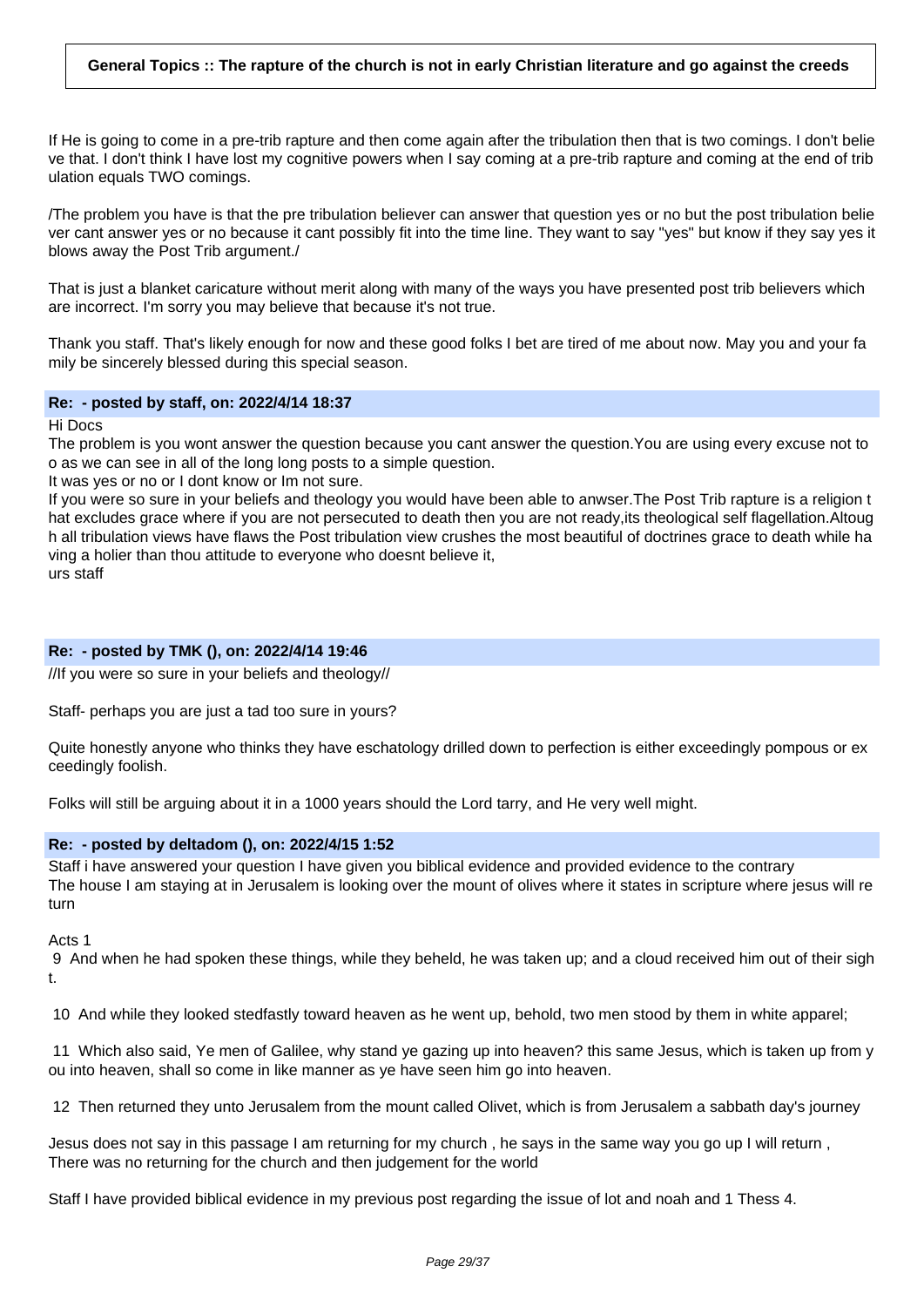You have not dealt with any of my points such as Matt 24 and rev 1 or even 2 Thess 1 which are clearly verses that cou nteract the view of the pre trib rapture

I would say the opposite Jesus came to save us from sin and from hell he did not come to save us from persecution or tr ibulation

Something is true whether you like it or not such as the doctrine of hell

The danger is not that Jesus came to save us out of the tribulation

Galatians 1

1 Paul, an apostle, (not of men, neither by man, but by Jesus Christ, and God the Father, who raised him from the dea d;)

2 And all the brethren which are with me, unto the churches of Galatia:

3 Grace be to you and peace from God the Father, and from our Lord Jesus Christ,

4 Who gave himself for our sins, that he might deliver us from this present evil world, according to the will of God and o ur Father:

5 To whom be glory for ever and ever. Amen.

6 I marvel that ye are so soon removed from him that called you into the grace of Christ unto another gospel:

7 Which is not another; but there be some that trouble you, and would pervert the gospel of Christ.

8 But though we, or an angel from heaven, preach any other gospel unto you than that which we have preached unto y ou, let him be accursed.

9 As we said before, so say I now again, If any man preach any other gospel unto you than that ye have received, let hi m be accursed.

10 For do I now persuade men, or God? or do I seek to please men? for if I yet pleased men, I should not be the serva nt of Christ.

The subject staff of my post is the pre trib rapture is not in early creeds or in any early Christian literature such as the ear ly church father

Which you have not provided evidence for

#### **Re: - posted by staff, on: 2022/4/15 5:03**

Hi TMK,

Whats ur problem ,I asked a yes or no question from the experts on Post Tribulationism and they refused to answer.SI h as been drilling this works gospel down everyones throat as long as I remember, urs staff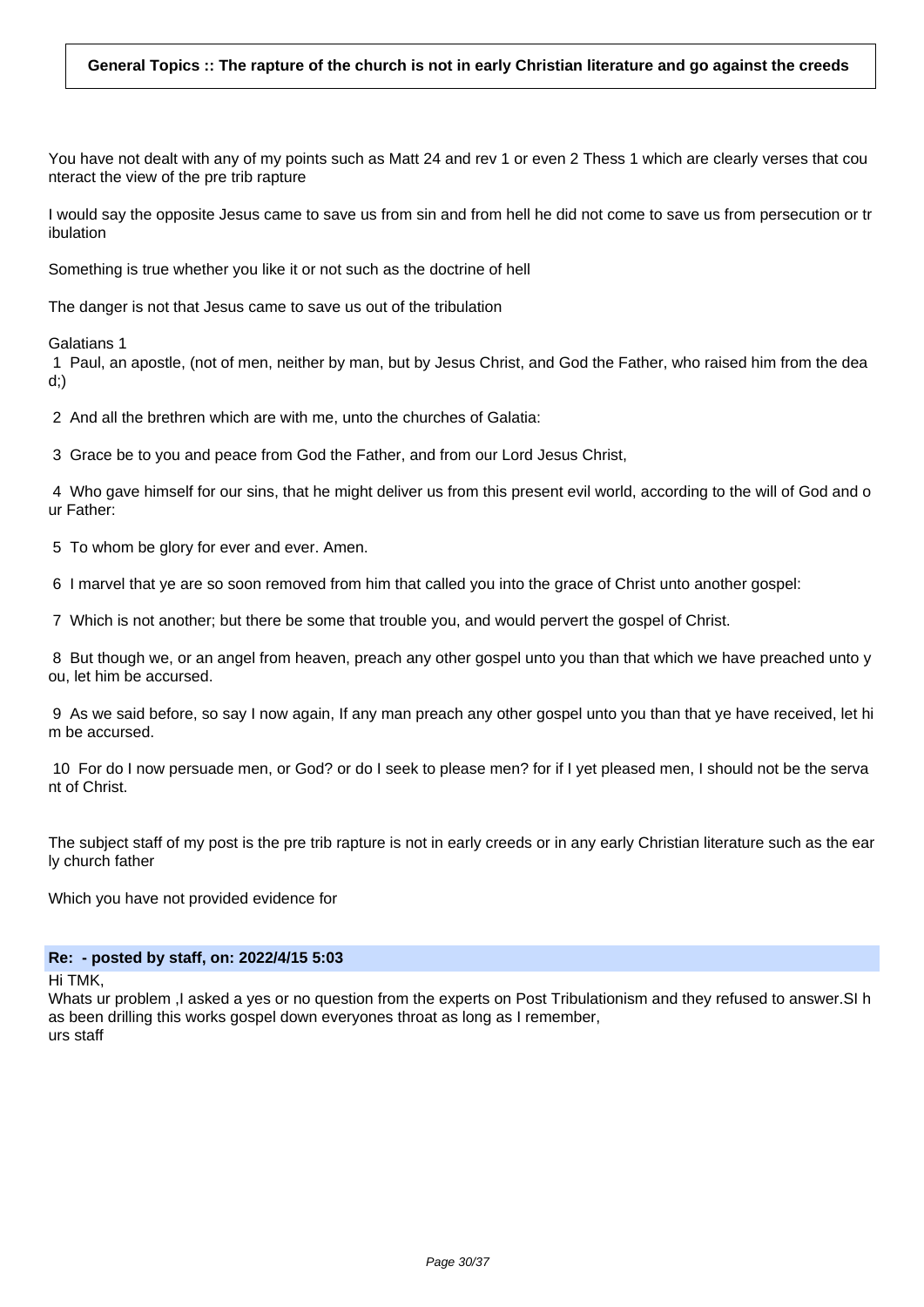#### **Re: - posted by staff, on: 2022/4/15 5:07**

Hi Deltadom, So is that a yes or a no?? Are the Prophesies of Jesus regarding the Days of Noah and Lot describing the same event as 1 Thess 4:16??

I asked this question long before you asked anything of me and I think as a courtesy you should be able to answere it wi thout going into a Matthew Henry like response

urs staff

### **Re: - posted by deltadom (), on: 2022/4/15 10:31**

I answered the question read the previous posts and actually interact. Stop cherry picking as I have given you lots of rea sons not to believe in a pre trib rapture and you have not answered any of them.

Start a new thread on this topic as this is a red herring

#### **Re: - posted by staff, on: 2022/4/15 14:29**

Hi Deltadom,

Could you direct me to the post where you answered the following question

Are the Prophesies Jesus made regarding Noah and Lot days the same event as 1 Thess 4:16?

The answer is either yes or no or I dont know or Im not sure

Do you agree at least that they either are or they are not?.

You could say yes or no and then qualify it even surely.

You only think this is a red herring because like the Pharisees you wont answer."Was the baptism of John from Heaven or man?

The Pharisees replied at least and said "we cant answer" and did not pretend that they gave an answer already.They we re being truthful if not honest.

urs staff

Your Qoute:

I answered the question read the previous posts and actually interact. Stop cherry picking as I have given you lots of rea sons not to believe in a pre trib rapture and you have not answered any of them

### **Re: - posted by Lysa (), on: 2022/4/15 14:37**

Staff,

What is it with you and this question? You are not behaving in the 2nd commandment, love your brothers as yourself. I h ave never seen you seen you behaving this bad before.

### **Re: - posted by deltadom (), on: 2022/4/15 16:52**

Here was my answer , lysa is right were is your love

The reason I say this if you want to start this on another thread as the main title of this thread is not is 1 thess 4:16 relate d to noah and lot

1 Thess 4

16 For the Lord himself shall descend from heaven with a shout, with the voice of the archangel, and with the trump of God: and the dead in Christ shall rise first:

To me which is a spurious link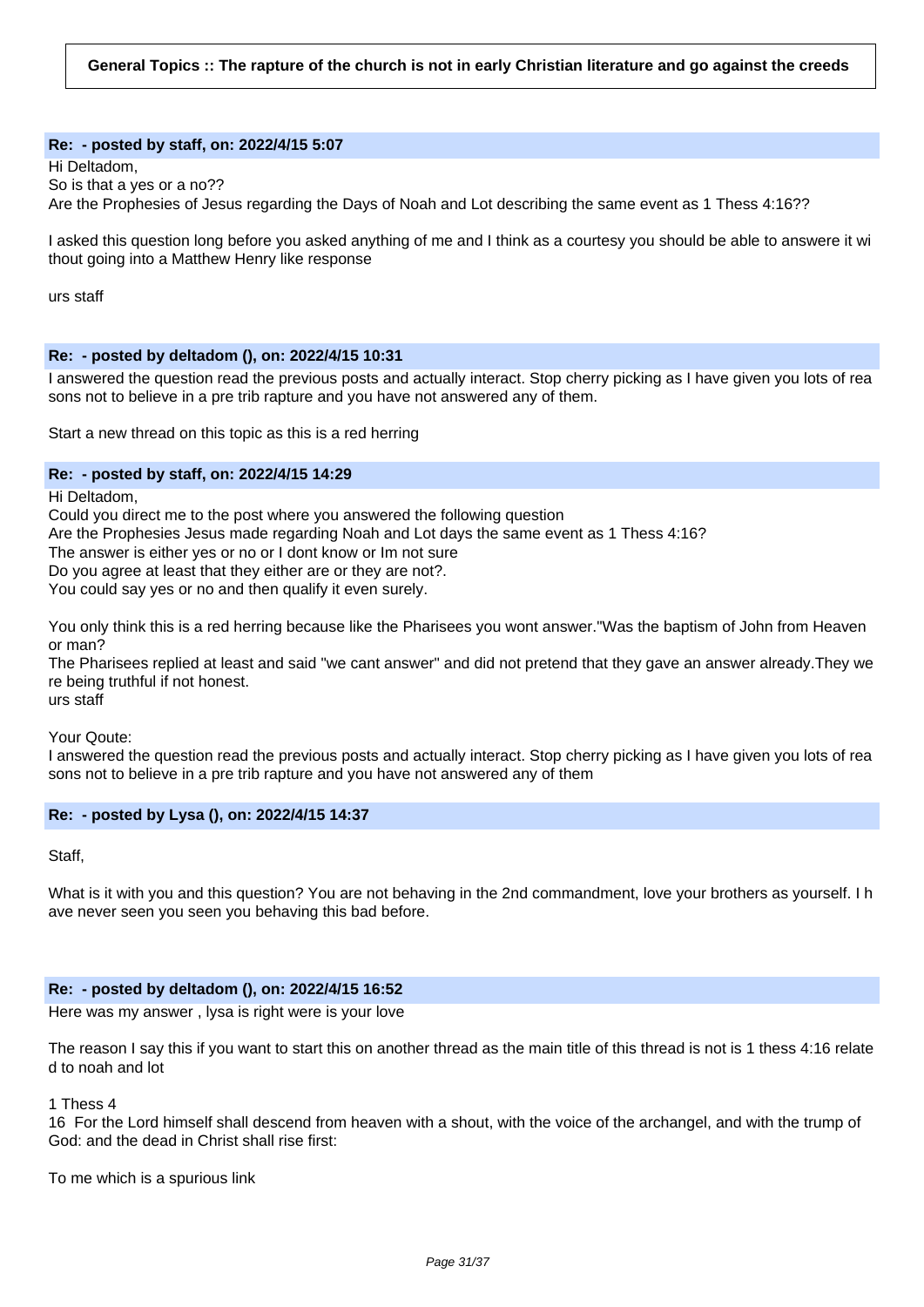It is almost logically incoherent question and the causial fallacy

Causal fallacies

Causal fallacies are informal fallacies that occur when an argument incorrectly concludes that a cause is related to an eff ect. Think of the causal fallacy as a parent category for other fallacies about unproven causes.

One example is the false cause fallacy, which is when you draw a conclusion about what the cause was without enough evidence to do so. Another is the post hoc fallacy, which is when you mistake something for the cause because it came f irst  $\hat{a}\in$ " not because it actually caused the effect.

pencil-alt icon Study Tool Which kind of causal fallacy is at work in these examples?

EXAMPLE 1

"Jimmy isn't at school today. He must be on a family trip."

**EXAMPLE 2** 

"Every time a rooster crows, the sun comes up. Crows must be the creators of the universe."

I have quoted from this site https://thebestschools.org/magazine/15-logical-fallacies-know/#causal-fallacy

It is like circular reasoning we answer the question ,you ignore the answer and think you are right

To link these verses together it at best fallioous and it it completely of topic it is one big red herring

It also shows a lack of honesty and not interacting with the other arguments ..

In love please actually read what we have said as if you do not interact with what we have said you are missing the pers on behind the question

\_--------------------<br>\_\_

Staff , why do we have to minute quandary when you have verses that directly contradict the rapture

Why is I am ignored and then try to get on a red herring as linking the verses to lot and noah

Matt 24

37 But as the days of Noah were, so shall also the coming of the Son of man be.

38 For as in the days that were before the flood they were eating and drinking, marrying and giving in marriage, until the day that Noe entered into the ark,

39 And knew not until the flood came, and took them all away; so shall also the coming of the Son of man be.

40 Then shall two be in the field; the one shall be taken, and the other left.

41 Two women shall be grinding at the mill; the one shall be taken, and the other left.

42 Watch therefore: for ye know not what hour your Lord doth come.

43 But know this, that if the goodman of the house had known in what watch the thief would come, he would have watch ed, and would not have suffered his house to be broken up.

44 Therefore be ye also ready: for in such an hour as ye think not the Son of man cometh.

45 Who then is a faithful and wise servant, whom his lord hath made ruler over his household, to give them meat in due season?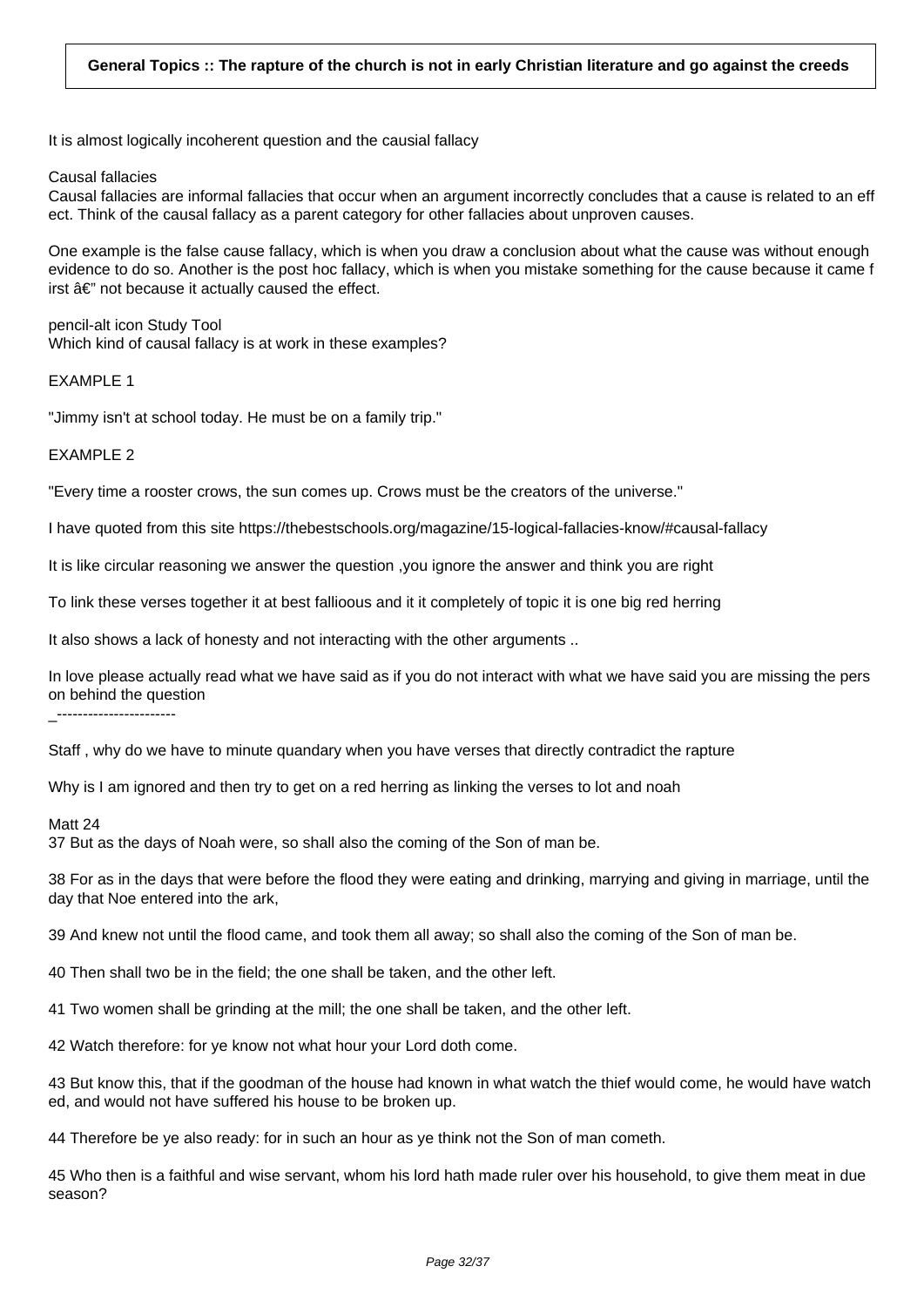46 Blessed is that servant, whom his lord when he cometh shall find so doing.

You need to read this in the light of genesis as only noah and his family were saved

When it says they were taken , they were taken for judgement they died in both cases

Genesis 7

19 And the waters prevailed exceedingly upon the earth; and all the high hills, that were under the whole heaven, were c overed.

20 Fifteen cubits upward did the waters prevail; and the mountains were covered.

21 And all flesh died that moved upon the earth, both of fowl, and of cattle, and of beast, and of every creeping thing that creepeth upon the earth, and every man:

22 All in whose nostrils was the breath of life, of all that was in the dry land, died. note

23 And every living substance was destroyed which was upon the face of the ground, both man, and cattle, and the cree ping things, and the fowl of the heaven; and they were destroyed from the earth: and Noah only remained alive, and the y that were with him in the ark

So everyone who was taken died

Genesis 19

22 Haste thee, escape thither; for I cannot do any thing till thou be come thither. Therefore the name of the city was calle d Zoar. note

23 The sun was risen upon the earth when Lot entered into Zoar. note

24 Then the LORD rained upon Sodom and upon Gomorrah brimstone and fire from the LORD out of heaven;

25 And he overthrew those cities, and all the plain, and all the inhabitants of the cities, and that which grew upon the gro und.

So in the life of lot those that were taken were destroyed

These two biblical historical events have nothing to do with 1 Thess 4

I cry as people who believe in the pre trib rapture miss the major things and focus on the minors

As deal with all the verses that directly contradict and go against the pre trib rapture

God bless

Dom.

Ps note there is no references to harpizo to the biblical accounts of noah and lot

 $\hat{H}$  $\hat{H}$  $\hat{H}$  $\hat{H}$  $\hat{H}$  $\hat{H}$  $\hat{H}$  occurs 30 times in the OT. ge.37.33 ; le.6.4 ; le.19.13 ; de.28.31 ; 2sa.23.21 ; job.20.19 ; job.24.2 ; job.24.9 ; job.24.19 ; ps.7.2 ; ps.10.9 ; ps.10.9 ; ps.22.13 ; ps.50.22 ; ps.104.21 ; is.10.2 ; eze.18.7 ; eze.18.12 ; size.18.16 ; eze. 18.18 ; eze.19.3 ; eze.19.6 ; eze.22.25 ; eze.22.27 ; ho.5.14 ; am.1.11 ; am.3.4 ; mic.3.2 ; mic.5.8 ; na.2.12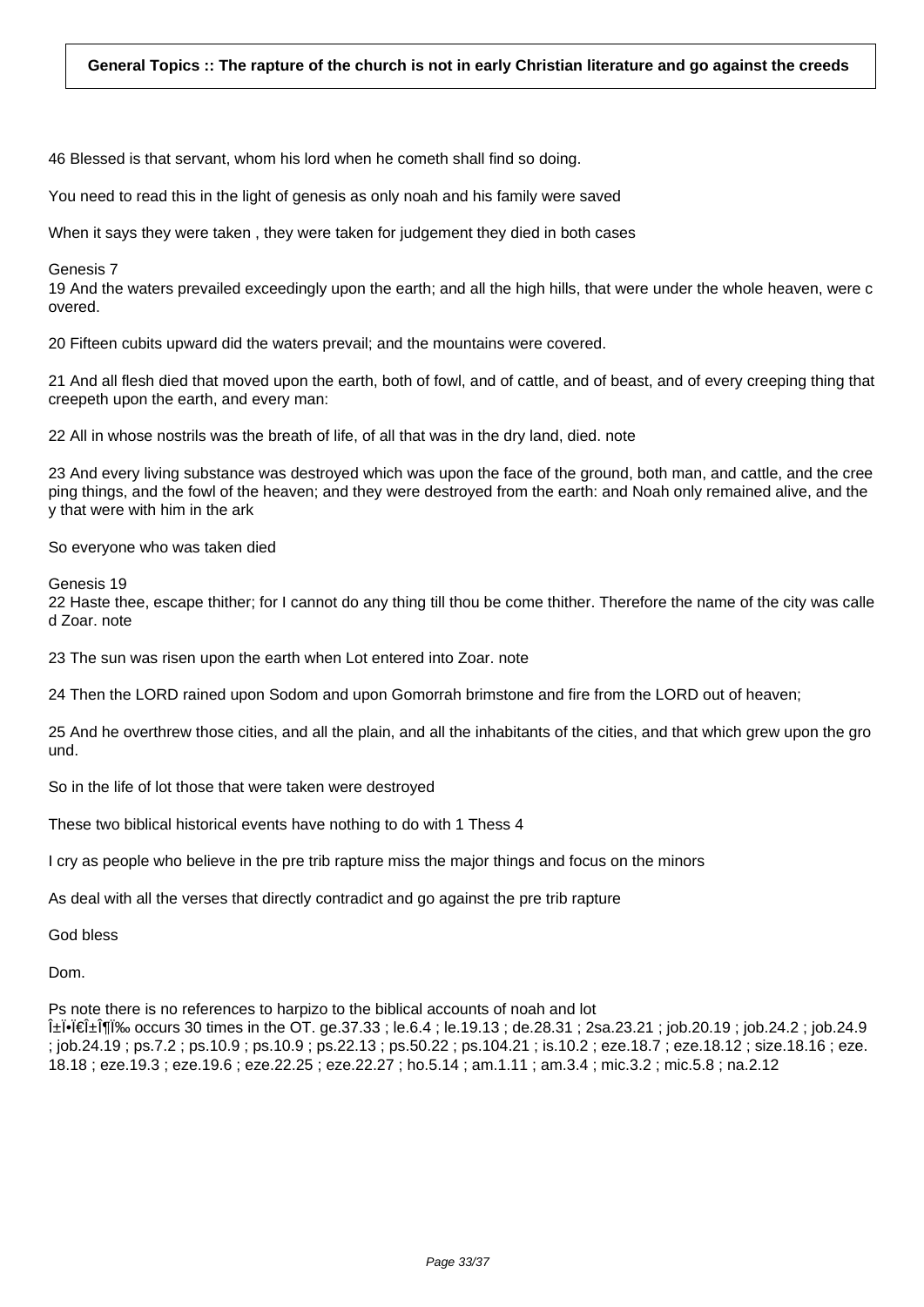# **Re: - posted by staff, on: 2022/4/15 17:21**

Hi Delta,

You know right well the main aspect of this post from the start is to get a good old kick in at the Pre Trib rapture believer s.Same as always on SI with Post trib view.

By and large Pre Trib tribbers dont treat Post trib believers in the dispicable way that Post trib believers treat Pre Tribber s.

You delibrately refused and still wont answer the question which is totally related to rapture theology.

You have posted really long incoherent posts and all I want to know is whether you think the two scriptures are talking a bout the same events.

Are the two passages related yes or no.Its a fair question which I answered myself remember. urs staff

# **Re: - posted by staff, on: 2022/4/15 17:40**

Hi Lysa

You can take sides if you want but dont pretend that you are not.I could easily say you are equally not behaving as the 2 nd Commandment says.Where is the love from Docs or Delta and yet no complaints from you.

Delta and Docs brought up a subject and are point blank stubbornly refusing to answer a simple question while pretendi ng they are not .So if you want to be even handed in your critisism then I can accept that but you are not in my opinion. If they said hey we cant answer your question, I would say ok thats fine and leave it at that, urs staff

# **Re: - posted by deltadom (), on: 2022/4/16 0:27**

Staff this was my oringal post I have lovingly answered your question I even posted my previous answer in the previous post

My original thinking was the fact that if the rapture was important it would be written in the early church creeds or by the early church fathers and throughout church history .

You have not even touched this subject even thou this was my original post

I even answered your question again if you like but I think it is a casual fallacy to even link the two passages together as the word harpizo is not mentioned in the greek passages of the septugient in neither of the those two passages you mentioned .

I can start a new thread with this question if you would like God bless Dom \_--------+++++++++

The rapture of the church is not in early Christian literature and go against the creeds Reply To This Post | Edit | It is my birthday today

The word rapture is a 16th century word. It is Latin it is not the English of rapimiure. This I found shocking.

The early church didn't know this word , the apostles did not know this word , why as Christians should we be even using this word.

You think a secret coming to his church and then a third coming

This is the apostles creed it does not mention it

Do you believe in God, the Father almighty, creator of heaven and earth?

Do you believe in Jesus Christ, his only Son, our Lord, who was born of the Virgin Mary, was crucified, died, and was buried, rose from the dead, and is now seated at the right hand of the Father?

Do you believe in the Holy Spirit, the holy catholic Church, the communion of saints, the forgiveness of sins, the resurrection of the body, and life everlasting?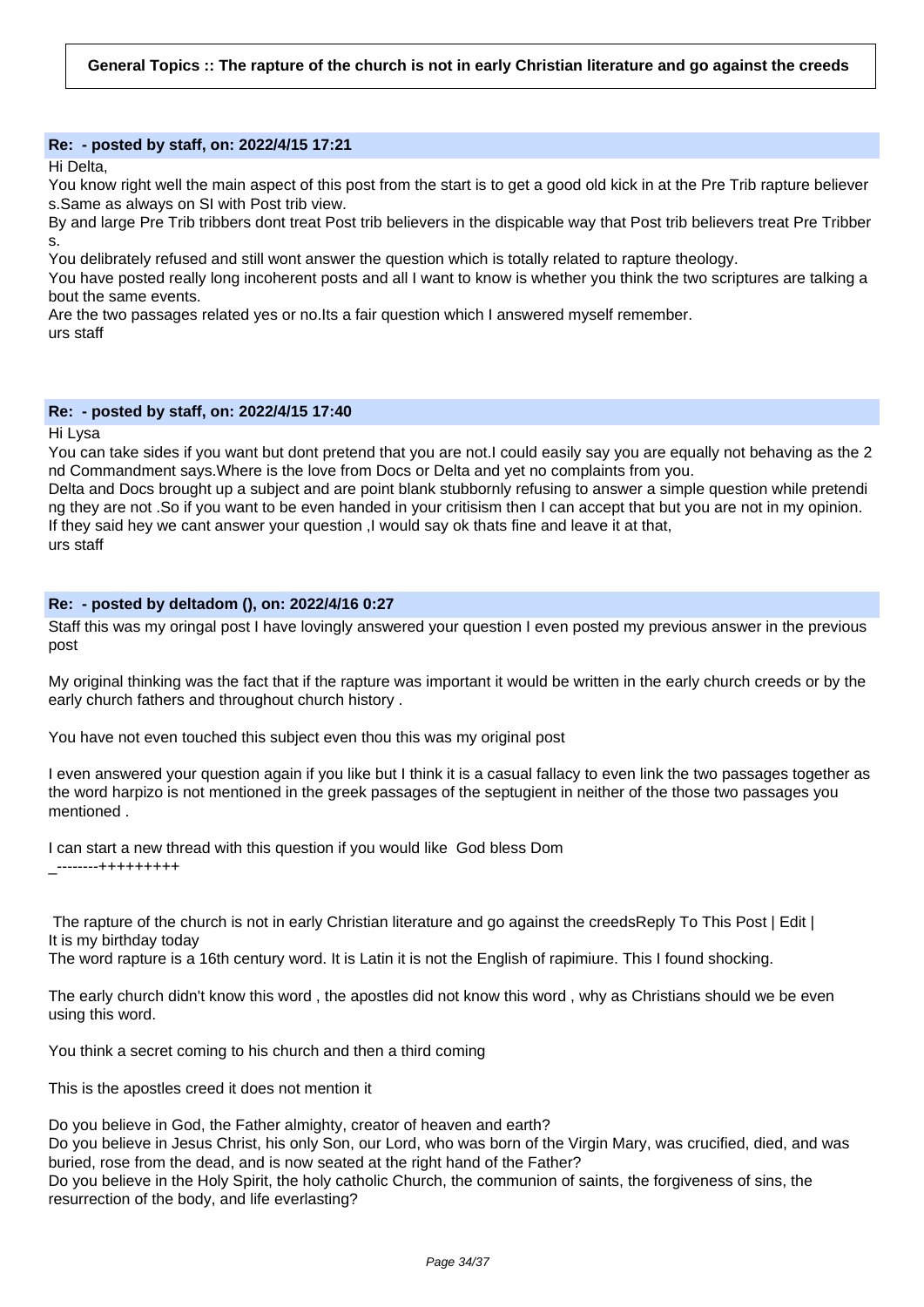### Nicene creed

We believe in one God, the Father Almighty, the maker of heaven and earth, of things visible and invisible.

And in one Lord Jesus Christ, the Son of God, the begotten of God the Father, the Only-begotten, that is of the substance of the Father.

God of God, Light of Light, true God of true God, begotten and not made; of the very same nature of the Father, by Whom all things came into being, in heaven and on earth, visible and invisible.

Who for us humanity and for our salvation came down from heaven, was incarnate, became human, was born perfectly of the holy virgin Mary by the Holy Spirit.

By whom He took body, soul, and mind, and everything that is in man, truly and not in semblance.

He suffered, was crucified, was buried, rose again on the third day, ascended into heaven with the same body, sat at th e right hand of the Father.

He is to come with the same body and with the glory of the Father, to judge the living and the dead; of His kingdom there is no end.

We believe in the Holy Spirit, the uncreate and the perfect; Who spoke through the Law, the prophets, and the Gospels; Who came down upon the Jordan, preached through the apostles, and lived in the saints.

We believe also in only One, Universal, Apostolic, and Church; in one baptism with repentance for the remission and for giveness of sins; and in the resurrection of the dead, in the everlasting judgement of souls and bodies, in the Kingdom of Heaven and in the everlasting life

No rapture , not a mention of it in any of the creeds of the Christian faith

### Not mentioned in the didiache

### Which is an early Christian writing

Chapter 16. Watchfulness; the Coming of the Lord. Watch for your life's sake. Let not your lamps be quenched, nor your loins unloosed; but be ready, for you know not the hour in which our Lord will come. But come together often, seeking th e things which are befitting to your souls: for the whole time of your faith will not profit you, if you are not made perfect in the last time. For in the last days false prophets and corrupters shall be multiplied, and the sheep shall be turned into wo lves, and love shall be turned into hate; for when lawlessness increases, they shall hate and persecute and betray one a nother, and then shall appear the world-deceiver as Son of God, and shall do signs and wonders, and the earth shall be delivered into his hands, and he shall do iniquitous things which have never yet come to pass since the beginning. Then shall the creation of men come into the fire of trial, and many shall be made to stumble and shall perish; but those who e ndure in their faith shall be saved from under the curse itself. And then shall appear the signs of the truth: first, the sign o f an outspreading in heaven, then the sign of the sound of the trumpet. And third, the resurrection of the dead -- yet not o f all, but as it is said: "The Lord shall come and all His saints with Him." Then shall the world see the Lord coming upon t he clouds of heaven.

### Creed of chaceldone

Following, then, the holy Fathers, we all unanimously teach that our Lord Jesus Christ is to us One and the same Son, t he Self-same Perfect in Godhead, the Self-same Perfect in Manhood; truly God and truly Man; the Self-same of a ration al soul and body; co-essential with the Father according to the Godhead, the Self-same co-essential with us according t o the Manhood; like us in all things, sin apart; before the ages begotten of the Father as to the Godhead, but in the last d ays, the Self-same, for us and for our salvation (born) of Mary the Virgin Theotokos as to the Manhood; One and the Sa me Christ, Son, Lord, Only-begotten; acknowledged in Two Natures unconfusedly, unchangeably, indivisibly, inseparabl y; the difference of the Natures being in no way removed because of the Union, but rather the properties of each Nature being preserved, and (both) concurring into One Person and One Hypostasis; not as though He was parted or divided in to Two Persons, but One and the Self-same Son and Only-begotten God, Word, Lord, Jesus Christ; even as from the be ginning the prophets have taught concerning Him, and as the Lord Jesus Christ Himself hath taught us, and as the Sym bol of the Fathers hath handed down to us.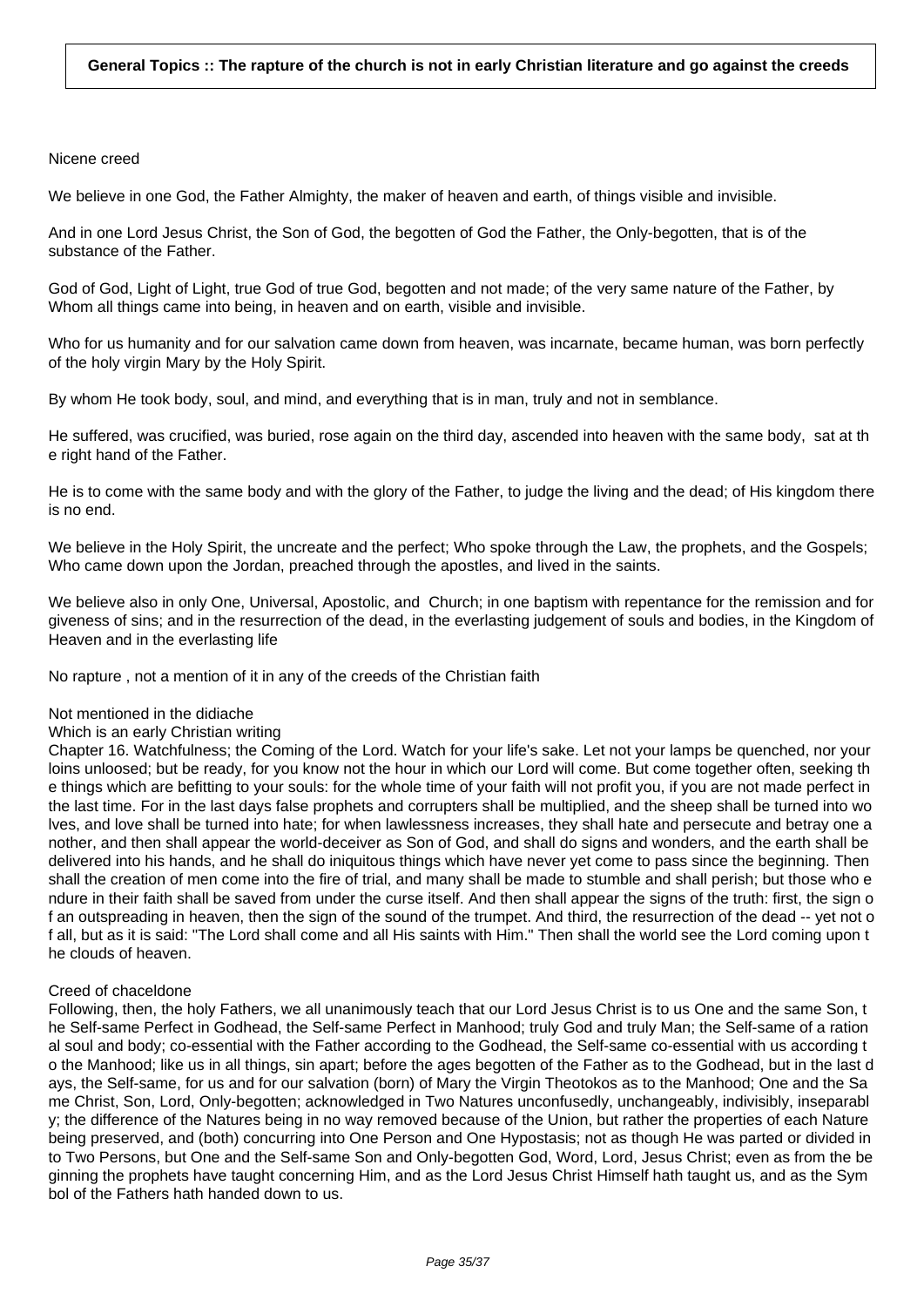Maybe the early church fathers

Didache (AD 100) "then shall appear the world-deceiver as Son of God, and shall do signs and wonders, and the earth s hall be delivered into his hands, ...but they that endure in their faith shall be saved from under the curse itself. And then shall appear the signs of the truth; first, the sign of an out-spreading in heaven; then the sign of the sound of the trumpet ; and the third, the resurrection of the dead; yet not of all, but as it is said: The Lord shall come and all His saints with Hi m. Then shall the world see the Lord coming upon the clouds of heaven." (Didache - Chapter 16)

Justin Martyr (AD 100-168) "O unreasoning men! understanding not what has been proved by all these passages, that t wo advents of Christ have been announced: the one, in which He is set forth as suffering, inglorious, dishonoured, and c rucified; but the other, in which He shall come from heaven with glory, when the man of apostasy, who speaks strange t hings against the Most High, shall venture to do unlawful deeds on the earth against us the Christians, who, having learn ed the true worship of God from the law, and the word which went forth from Jerusalem by means of the apostles of Jes us, have fled for safety to the God of Jacob and God of Israel;" (First Apology of Justin, Chapter 110)

Irenaeus (AD 140-202) "he who is to come shall slay three, and subject the remainder to his power, and that he shall be himself the eighth among them. And they shall lay Babylon waste, and burn her with fire, and shall give their kingdom to the beast, and put the Church to flight. After that they shall be destroyed by the coming of our Lord." (Against Heresies V , XXVI, 1)

Tertullian (AD 150-220) "that the city of fornication may receive from the ten kings its deserved doom, Revelation xviii an d that the beast Antichrist with his false prophet may wage war on the Church of God; (On the Resurrection of the Flesh, Chapter 25)

Hippolytus (AD 160-240) "That refers to the one thousand two hundred and threescore days (the half of the week) durin g which the tyrant is to reign and persecute the Church, which flees from city to city, and seeks concealment in the wilde rness among the mountains," (Treatise on Christ and Antichrist, 61)

Cyprian (AD 200-258) "For you ought to know and to believe, and hold it for certain, that the day of affliction has begun t o hang over our heads, and the end of the world and the time of Antichrist to draw near, so that we must all stand prepar ed for the battle ... "The time cometh, that whosoever killeth you will think that he doeth God service a is Nor let any one wonder that we are harassed with increasing afflictions, when the Lord before predicted that these things would happen i n the last times," (Epistles of Cyprian, LV, 1,2)

Nor let any one of you, beloved brethren, be so terrified by the fear of future persecution, or the coming of the threatenin g Antichrist, as not to be found armed for all things by the evangelical exhortations and precepts, and by the heavenly w arnings. Antichrist is coming†but immediately the Lord follows to avenge our sufferings and our wounds. (Epistles of C yprian, LIII, p.722)

Victorinus (AD 269-271) "He shall cause also that a golden image of Antichrist shall be placed in the temple at Jerusale m, and that the apostate angel should enter, and thence utter voices and oracles... The Lord, admonishing His churches concerning the last times and their dangers, ... three years and six months, in which with all his power the devil will aven ge himself under Antichrist against the Church." (Commentary on the Apocalypse, 20:1-3)

None of the early church , apostles or Paul knew what the rapture was , they would look at you blindly in ignorance , wh at is that as one they didn't speak Latin

To me it is dangerous because it becomes hidden knowledge

# **Re: - posted by staff, on: 2022/4/16 5:24**

Hi Delta,

When you "Lovingly" "answered" did you say Yes or No and could you highlight where you said Yes or No please? If you didnt answer yes or no could you tell us all why you didnt? Urs staff

Your qoute

Staff this was my oringal post I have lovingly answered your question I even posted my previous answer in the previous post